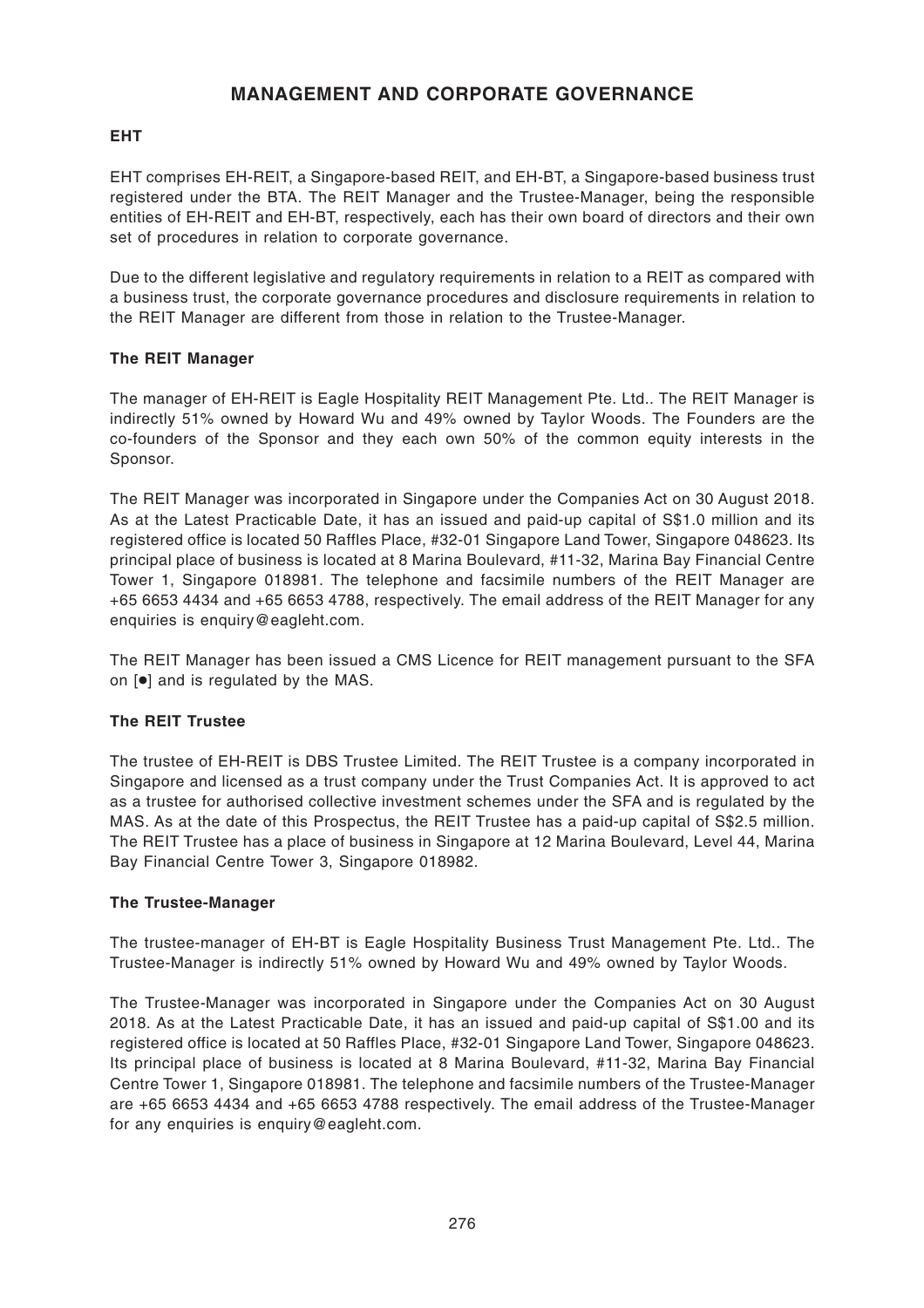Under Section 10(2)(a) of the BTA, the Trustee-Manager is required to act in the best interests of all the holders of EH-BT Units as a whole. Further, under Section 11(1)(a) of the BTA, a Director of the Trustee-Manager is required to act honestly and exercise reasonable diligence in the discharge of the duties of his office and, in particular, shall take all reasonable steps to ensure that the Trustee-Manager discharges its duties under, among other things, Section 10(2)(a) of the BTA.

The MAS has exempted the Trustee-Manager from compliance with Section 10(2)(a) of the BTA and the Trustee-Manager Directors from compliance with Section 11(1)(a) of the BTA on the basis that EH-BT will be dormant as at the Listing Date, and subject to the conditions that:

- (i) for the duration of time the EH-REIT Units are stapled to the EH-BT Units, the Trustee-Manager and the Trustee-Manager Directors shall act in the best interests of all Stapled Securityholders; and
- (ii) the exemptions relating to Section  $10(2)(a)$  of the BTA and Section  $11(1)(a)$  of the BTA are disclosed in this Prospectus.

In the event that EH-BT becomes active and engages in development contracts which carry a substantially different risk vis-a-vis EH-REIT, such transactions (including contracts) should be subject to the threshold set out in Rule 1006 of the Listing Manual.

# **EH-REIT**

# **Management Reporting Structure of the REIT Manager**

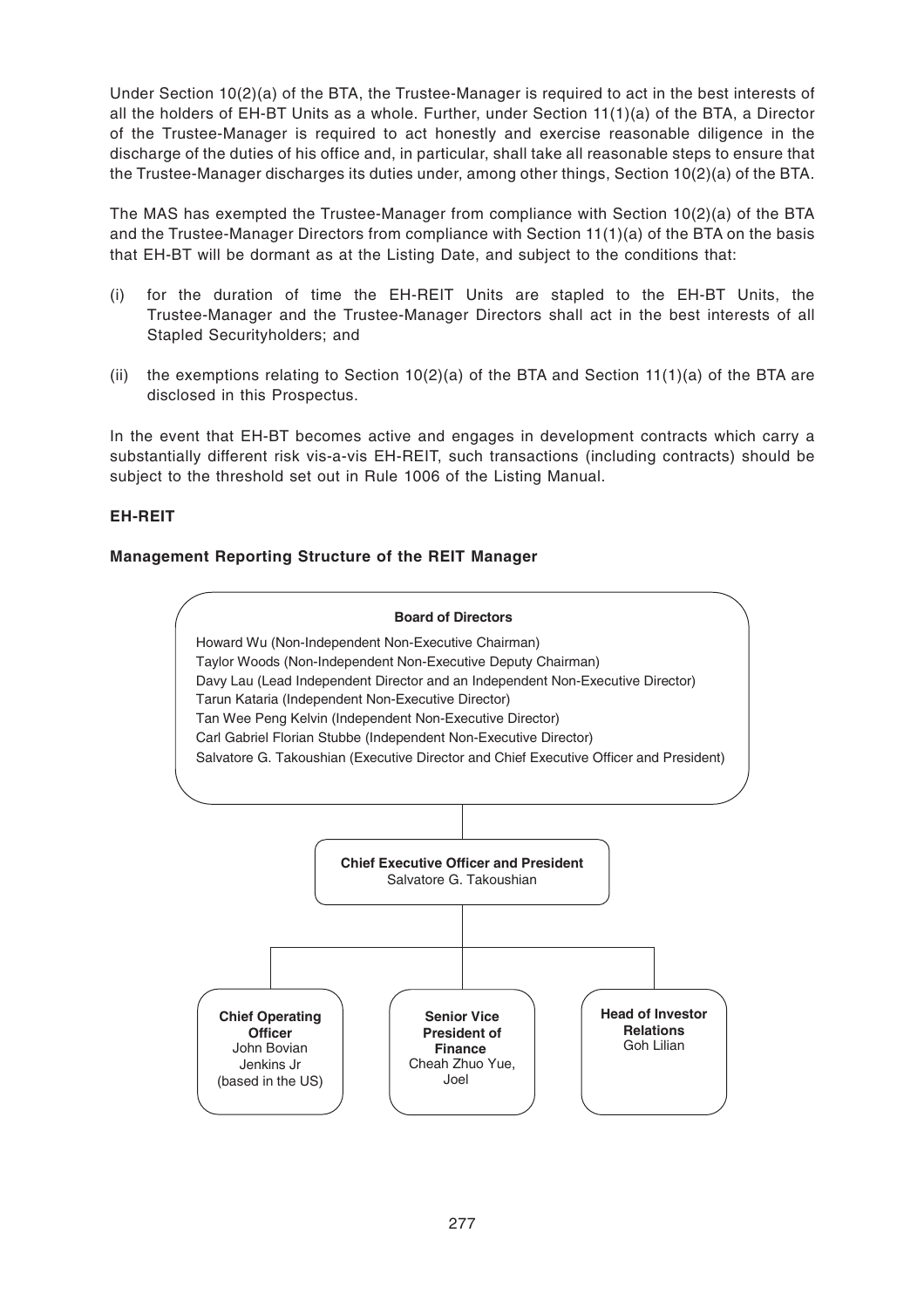# **The REIT Manager Board**

The REIT Manager Board is entrusted with the responsibility for the overall management of the REIT Manager. The following table sets forth information regarding the directors of the REIT Manager:

| <b>Name</b>                 | Age | <b>Address</b>                                                               | <b>Position</b>                                                                     |
|-----------------------------|-----|------------------------------------------------------------------------------|-------------------------------------------------------------------------------------|
| Howard Wu                   | 36  | c/o 50 Raffles Place,<br>#32-01<br>Singapore Land Tower,<br>Singapore 048623 | Non-Independent<br>Non-Executive Chairman                                           |
| <b>Taylor Woods</b>         | 47  | c/o 50 Raffles Place,<br>#32-01<br>Singapore Land Tower,<br>Singapore 048623 | Non-Independent<br>Non-Executive Deputy<br>Chairman                                 |
| Davy Lau                    | 64  | c/o 50 Raffles Place,<br>#32-01<br>Singapore Land Tower,<br>Singapore 048623 | Lead Independent<br>Director and an<br>Independent<br><b>Non-Executive Director</b> |
| Tarun Kataria               | 60  | c/o 50 Raffles Place,<br>#32-01<br>Singapore Land Tower,<br>Singapore 048623 | Independent<br>Non-Executive Director                                               |
| Tan Wee Peng Kelvin         | 54  | c/o 50 Raffles Place,<br>#32-01<br>Singapore Land Tower,<br>Singapore 048623 | Independent<br><b>Non-Executive Director</b>                                        |
| Carl Gabriel Florian Stubbe | 43  | c/o 50 Raffles Place,<br>#32-01<br>Singapore Land Tower,<br>Singapore 048623 | Independent<br><b>Non-Executive Director</b>                                        |
| Salvatore G. Takoushian     | 39  | c/o 50 Raffles Place,<br>#32-01<br>Singapore Land Tower,<br>Singapore 048623 | <b>Executive Director and</b><br><b>Chief Executive Officer</b><br>and President    |

As at the Latest Practicable Date, none of the REIT Manager Directors has any family relationship with or is related to one another, the executive officers of the REIT Manager, any employees of the REIT Manager upon whose work Eagle Hospitality Trust is dependent on, or any person with an interest in not less than 5.0% of the shares in issue ("**Substantial Shareholder**") of the Managers or any Stapled Securityholder with an interest in one or more Stapled Securities constituting not less than 5.0% of all the Stapled Securities in issue ("**Substantial Stapled Securityholder**") as at the Listing Date.

Each of the independent Directors of the Managers confirms that they are able to devote sufficient time to discharge their duties as an independent Director of the Managers. The Nominating and Remuneration Committee (as defined herein) is of the opinion that the independent Directors of the Managers are able to devote sufficient time to discharge their duties as independent Directors of the Managers.

None of the independent directors of the Managers sits on the boards of the principal subsidiaries of EH-REIT and EH-BT which are based in Singapore or other jurisdictions.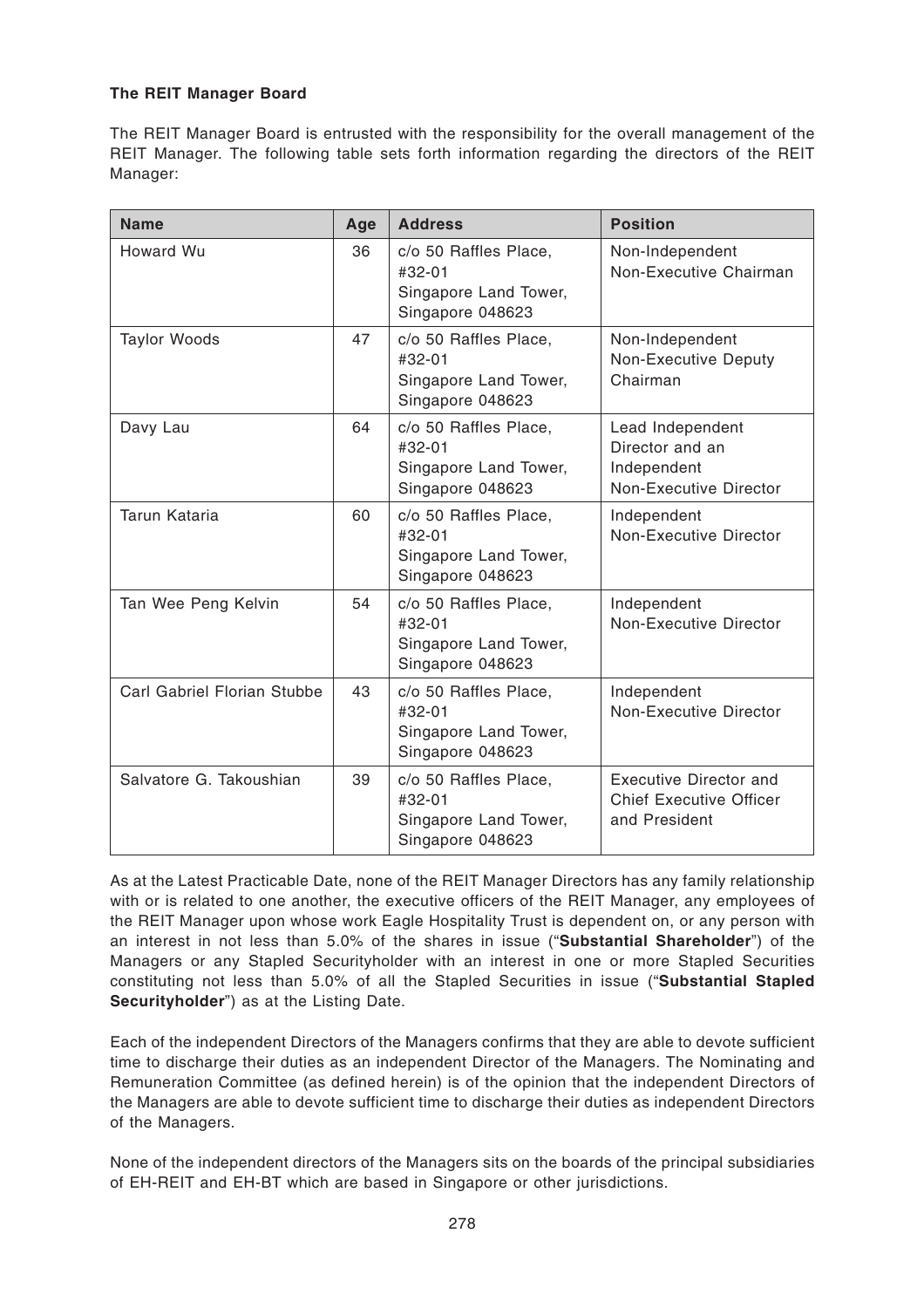## **Experience and Expertise of the Boards of the Managers**

Information on the business and working experience of the Directors of the Managers are set out below.

**Howard Wu** was appointed as the Non-Independent Non-Executive Chairman of the Managers on 30 August 2018.

Mr Wu is the co-founder and Principal of the Sponsor. Together with Taylor Woods, the proposed Non-Independent Non-Executive Director and Deputy Chairman of the Managers, he co-founded the Sponsor in 2008. He has over 10 years of real estate acquisition and development experience, with an emphasis on the densely populated California market. Mr Wu's expertise and niche is acquiring undervalued and mismanaged hospitality assets and dramatically increasing the value of these properties through repositioning, asset enhancement and professional management.

Mr Wu has completed numerous ground up real estate acquisitions and developments, including securing and enhancing the entitlement of raw land; developing residential subdivisions, apartment complexes, and condominium towers; building commercial, retail, entertainment, restaurant, hotels and destination complexes; designing and planning commercial properties and commerce centres from the ground up; overseeing all contractors, consultants, architects, engineers, planners designers; and working closely with cities and municipalities to enhance communities. He emphasises a 'value-add' approach across real estate investments, including repurposing spaces to capture additional revenue opportunities, renovating and rebranding properties where a better fit with the local market and demographic exists, securing key group contracts and implementing other revenue management initiatives, and pursuing cost mitigation opportunities such as through the renegotiation or buyout of significant leases. As co-founder and Principal of the Sponsor, Mr Wu has demonstrated capability to grow the Sponsor by significantly expanding its portfolio when markets are slowing or declining, as well as to develop and acquire targeted assets in strategic markets when markets are expanding or recovering.

Mr Wu holds a Bachelor of Science in Electrical Engineering from University of California, Los Angeles.

**Taylor Woods** was appointed as the Non-Independent Non-Executive Deputy Chairman of the Managers on 30 August 2018.

Mr Woods is the co-founder of the Sponsor and EHT and is a Principal of the Sponsor. He has over 22 years of real estate experience in the US. Together with Howard Wu, the proposed Non-Independent Non-Executive Chairman of the Managers, he co-founded the Sponsor in 2008. In that capacity, Mr Woods's primary focus has been to build and to foster relationships with financial institutions, lenders and bankers, franchisors and affiliated companies, analysts, consultants and advisors, and in overseeing the corporate identity and strategic direction of the company. He also has been primarily responsible for execution of growth strategies, maintaining and developing strategic partnerships, oversight of corporate agenda and responsibilities, and ensuring consistency in core values, business responsibilities, and enterprise objectives from 2006 to 2011, he was president of Genpact Mortgage Services, LLC, a subsidiary of Genpact Limited (formerly GE Capital International Services). Genpact Mortgage Services, LLC is a mortgage technology and origination outsourcing company in the United States, which provided end-to-end outsourced mortgage services, offering a comprehensive origination and secondary marketing solution on a private-label basis to more than 50 banks across the US. From 1996 to 2006, he was co-founder and principal of Moneyline Lending Services, LLC, a real estate-focused banking, technology, and outsourcing firm, and was responsible for developing leading edge technology designed to support the outsourcing and fulfilment needs for a range of banking and financial institution clients, and for their customers, across the United States, and which he ultimately sold.

Mr Woods holds a Bachelor of Arts from Brigham Young University.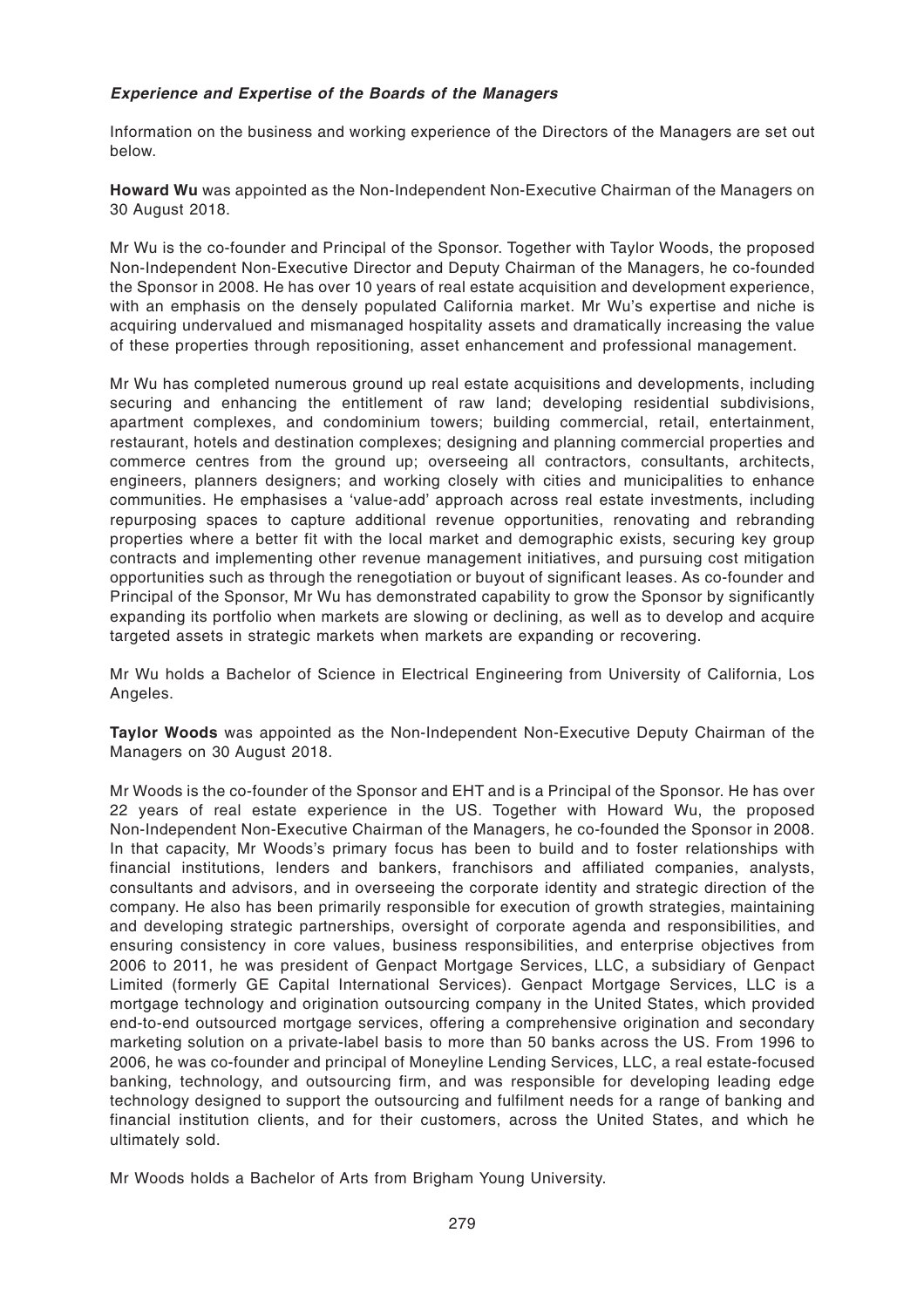**Davy Lau** was appointed as the Lead Independent Director and an Independent Non-Executive Director of the Managers on 16 April 2019.

Mr Lau is an independent non-executive director, the lead independent director and the chairman of the nominating and remuneration committee of Manulife US Real Estate Management Pte. Ltd. (the manager of Manulife US REIT) (SGX:BTOU) which is listed on the Main Board of the SGX-ST and is the first pure-play U.S. office REIT listed in Asia; as well as a non-executive director and member of the audit committee, nomination committee and remuneration committee of International Housewares Retail Company Limited, a company listed on the Main Board of the Stock Exchange of Hong Kong ("**HKEX**") (HKG:1373). Previously, Mr Lau was an independent non-executive director and non-executive chairman of AL Group Limited, a company listed on the Growth Enterprise Market of the HKEX (HKG:8360) and a non-executive director and chairman of the compensation committee of HiSoft Technology International Ltd, which was listed on the Nasdaq Stock Market (NASDAQ: HSFT).

Mr Lau is currently the Founder and Chairman of DGL Group Inc., which was founded in 2006 and focuses on investing directly in businesses that help individuals, organisations and communities achieve a sustainable, delicious and gracious life. He is a board member of Make-A-Wish Foundation Singapore, Hong Kong – ASEAN Economic Cooperation Foundation and Japan Home (Retail) Pte Ltd; a member of the Board of Governors of United World College South East Asia and a resource panel member of private equity firm, Credence Partners Pte Ltd. Mr Lau started his career at Computervision Corporation in the early 1980s, where he sold and implemented numerous CAD/CAM systems in the Asia-Pacific region, including some of the first CAD/CAM systems ever installed in China. Between 1988 and 1990, he was the vice president of Citigroup's Information Business in Japan, where he marketed real-time online financial information services to major corporations as well as financial institutions in Japan. Mr Lau served as GTECH's General Manager in Asia, where he marketed and managed the ongoing operations of various large-scale public gaming outsourcing projects in Asia between 1991 and 1994. From 1994 to 2011, Mr Lau was with Egon Zehnder International and was elected as global partner in 2000, where he recruited CEOs and their top management teams on behalf of global multinational and Asian clients. He was the firm's Singapore Managing Partner for 10 years and later focused on serving Japanese clients in Asia as well as board consulting.

Mr Lau is trilingual in Japanese, English and Mandarin. He received a Bachelor of Arts from Tokyo University of Foreign Studies in 1979 and a Master of Economics from Hitotsubashi University in Tokyo in 1981.

**Tarun Kataria** was appointed as an Independent Non-Executive Director of the Managers on 16 April 2019.

Mr Kataria is also an Independent Non-Executive Director of HSBC Bank (Singapore) Limited where he also the Chairman of its Audit Committee. He is also an Independent Non-Executive Director of Mapletree Logistics Trust Management Pte. Ltd. (the manager of Mapletree Logistics Trust) and Jubilant Pharma Ltd. He is also on the boards of three Indian listed companies, Westlife Development Ltd, Poddar Housing and Development Ltd and Sterlite Investment Managers Limited (the manager for India Grid Trust).

Between 2010 and 2013, Mr Kataria was the Chief Executive Officer, India of Religare Capital Markets Ltd. Prior to joining Religare Capital Markets, Mr Kataria held various senior positions within HSBC Group from 1998 to 2010, which included the roles of Chief Executive Officer, Global Banking and Markets, at The Hongkong and Shanghai Banking Corporation Limited (India), Vice-Chairman of HSBC Securities and Capital Markets (India) Private Limited, Non-Executive Director of HSBC InvestDirect (India) Limited and Managing Director, Asia Head of Institutional Sales, HSBC Global Markets based in Hong Kong.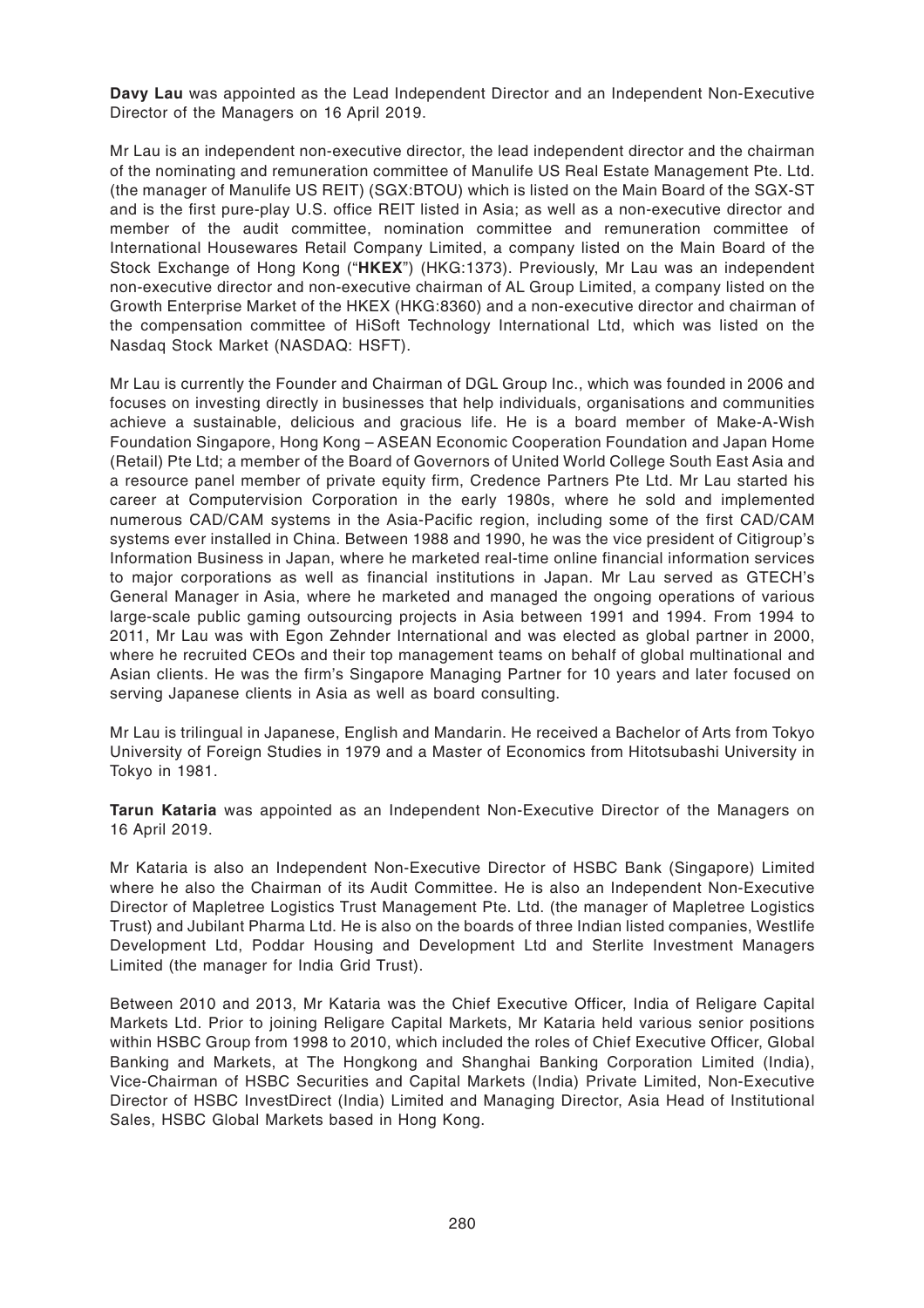Mr Kataria holds a Master of Business Administration (Finance) from The Wharton School, University of Pennsylvania. He is a Chartered Accountant of Institute of Chartered Accountants of India. His charitable giving is directed at environmental protection and the health and education of girl children.

**Tan Wee Peng Kelvin** was appointed as an Independent Non-Executive Director of the Managers on 16 April 2019. He is also the Chairman of the audit and risk committee of the REIT Manager (the "**REIT Manager Audit and Risk Committee**").

Since 2016, Mr Tan has been an Adjunct Associate Professor at NUS Business School. Prior to that, he was the Managing Director of a private investment vehicle, GBE Holdings Pte Ltd, a position which he held since 2008. Prior to this, Mr Tan held senior management positions, including the position of President of AETOS Security Management Pte Ltd from 2004 to 2008 and Global Head of Business Development and Chief Executive Officer, India of PSA International Ltd from 2003 to 2004. From 1996 to 2003, Mr Tan was with Temasek Holdings, where his last held position was as Managing Director of its Private Equity Funds Investment Unit.

Mr Tan is a member of the Singapore Institute of Directors and the Institute of Management Consultants (Singapore). He is also a Fellow and the Secretary of the Institute of Singapore Chartered Accountants. Mr Tan is an independent Director and Chairman of the Audit Committees for IREIT Global Group Pte. Ltd. (the manager of IREIT Global), Sabana Real Estate Investment Management Pte. Ltd. (the manager of Sabana Shari'ah Compliant REIT), Viking Offshore and Marine Ltd and UnUsUaL Limited. Mr Tan is also a non-executive Director of Global Investments Limited.

Mr Tan holds a Degree of Bachelor of Accountancy (First Class Honours) from the National University of Singapore and a Master of Business Administration from the same university.

**Carl Gabriel Florian Stubbe** was appointed as an Independent Non-Executive Director of the Managers on 16 April 2019. He is also the Chairman of the Nominating and Remuneration Committee of the REIT Manager.

Mr Stubbe is currently the Senior Vice President, Investment Sales, Asia Hotels & Hospitality Group of Jones Lang LaSalle Property Consultants Pte Ltd.

From 2017 to 2018, Mr Stubbe served as Chief Corporate Development Officer of OUE Limited. Concurrently, Mr Stubbe has been Chief Executive Officer of Peredigm Private Limited, a company involved in packaging and marketing excess capacity for asset-heavy businesses since 2013. He founded the company and has been responsible for its overall strategic direction. Prior to founding Peredigm Private Limited, Mr Stubbe was with Bank Julius Baer Singapore, where his last held position was Director, Private Banking. From 2009 to 2010, he was Chief Executive Officer of The Gaia Hotels, and from 2006 to 2008 he was with Grove International Partners LLP, a global real estate private equity firm, where his last held position was Vice President. In 2006, Mr Stubbe was with Colony Capital Asia, Ltd., a private international investment firm focusing primarily on real estate-related assets and operating companies, and from 2003 to 2005 he was with Global Hyatt Corporation in Chicago, U.S., where his last held position was Manager of Acquisitions and Development.

He has served as the non-executive chairman of Bowsprit Capital Corporation Limited, the manager of First Real Estate Investment Trust, and was previously also an independent director of OUE Commercial REIT Management Pte. Ltd., the manager of OUE Commercial Real Estate Investment Trust.

Mr Stubbe graduated from the University of Massachusetts, U.S., with a Bachelor of Arts degree in English and holds a Master of Business Administration from Johnson and Wales University, U.S..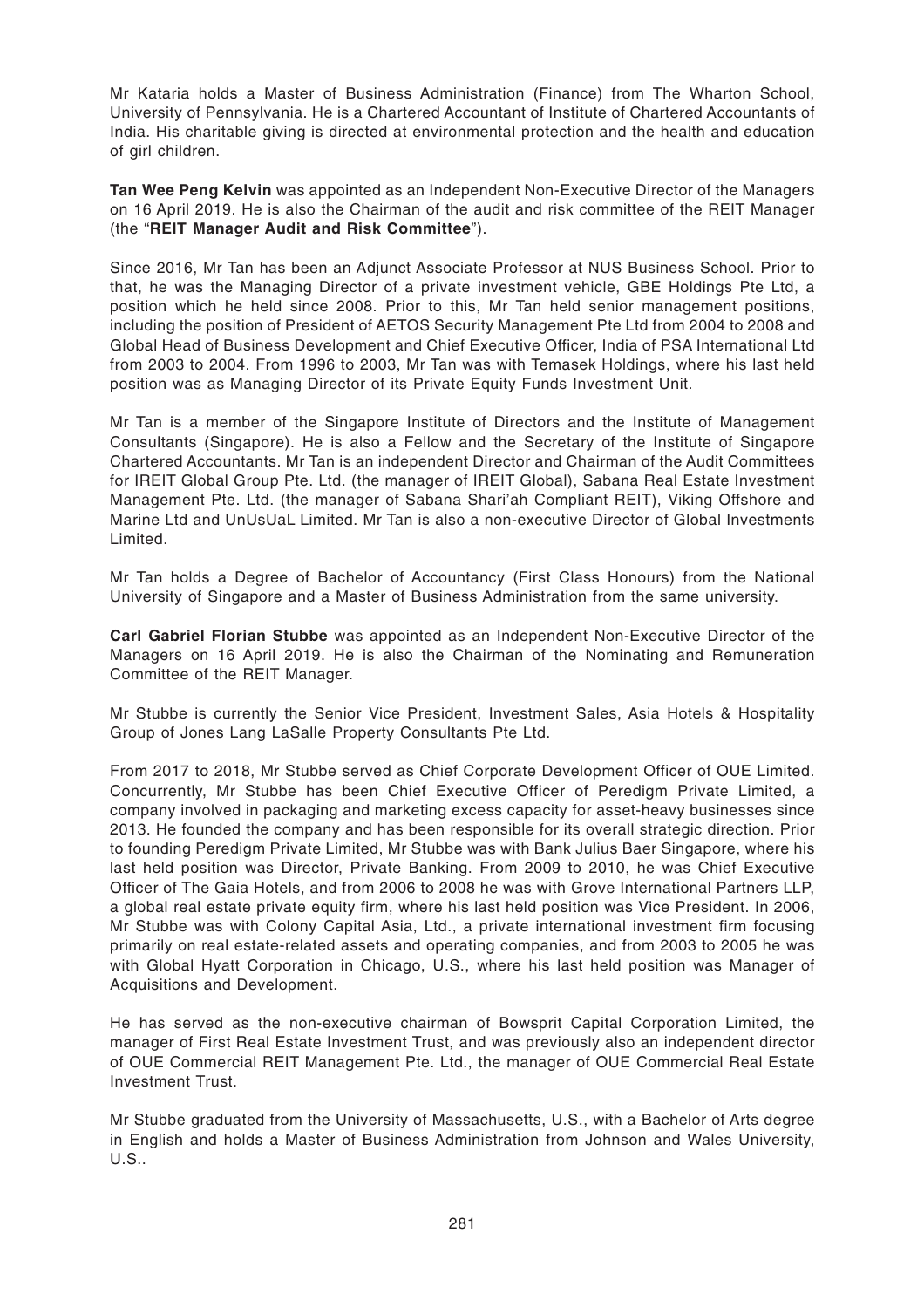**Salvatore G. Takoushian** was appointed as the Executive Director and Chief Executive Officer and President of the Managers on 16 April 2019.

Together with Howard Wu and Taylor Woods, Mr Takoushian was integral to the founding and establishment of the Managers and EHT. As the key person spearheading the listing and strategic direction of EHT, Mr Takoushian was responsible for assembling the management team and was actively involved in the establishment of the debt syndicate and the equity syndicate for the IPO of EHT. Mr Takoushian has over 16 years of experience in investment banking with extensive experience advising lodging and real estate companies in strategic and financial matters. During his career, he has managed the execution of public and private capital raises in excess of US\$25 billion, including significant US REIT IPO experience, and more than US\$20 billion of merger and acquisition transactions. His experience encompasses mergers and acquisitions, joint ventures, asset/portfolio divestitures and has led many financing transactions including debt and equity. Prior to joining the Managers, he was Managing Director at Jefferies LLC from 2015 to 2018 and headed the company's global lodging investment banking business with a focus on public REITs, global private equity sponsors and private real estate and lodging companies. While at Jefferies, Mr Takoushian also played a key role in advising the Founders in the Sponsor's acquisition of part of the Initial Portfolio. From 2004 to 2015, he was with Citigroup Global Markets Inc. where his last held position was Director, Investment Banking and where he maintained similar responsibilities.

Mr Takoushian holds a Bachelor of Science in Business Administration with concentrations in Finance and Accounting from Boston University where he graduated Magna Cum Laude.

Save for Howard Wu, Taylor Woods, and Salvatore G. Takoushian, for whom appropriate arrangements have been made to orientate each of them in acting as a director of the manager of a publicly-listed REIT, each of the Directors of the REIT Manager has served as a director of a public-listed company and/or manager of a publicly-listed REIT or business trust and has appropriate experience to act as Directors of the REIT Manager and are familiar with the rules and responsibilities of a director of a publicly-listed company and/or manager or trustee-manager of a publicly-listed REIT or business trust.

#### **List of Present and Past Principal Directorships of the REIT Manager Directors**

A list of the present and past directorships of each REIT Manager Director of the REIT Manager over the last five years preceding the Latest Practicable Date is set out in Appendix H, "List of Present and Past Principal Directorships of Directors and Executive Officers of the Managers".

#### **Executive Officers of the REIT Manager**

The executive officers of the REIT Manager are entrusted with the responsibility for the daily operations of the REIT Manager. The following table sets forth information regarding the executive officers of the REIT Manager:

| <b>Name</b>             | Age | <b>Address</b>                                                               | <b>Position</b>                                 |
|-------------------------|-----|------------------------------------------------------------------------------|-------------------------------------------------|
| Salvatore G. Takoushian | 39  | c/o 50 Raffles Place,<br>#32-01<br>Singapore Land Tower,<br>Singapore 048623 | <b>Chief Executive Officer</b><br>and President |
| John Bovian Jenkins Jr  | 59  | c/o 50 Raffles Place,<br>#32-01<br>Singapore Land Tower,<br>Singapore 048623 | <b>Chief Operating Officer</b>                  |
| Cheah Zhuo Yue, Joel    | 35  | c/o 50 Raffles Place,<br>#32-01<br>Singapore Land Tower,<br>Singapore 048623 | Senior Vice President of<br>Finance             |
| Goh Lilian              | 44  | c/o 50 Raffles Place,<br>#32-01<br>Singapore Land Tower,<br>Singapore 048623 | Head of Investor<br><b>Relations</b>            |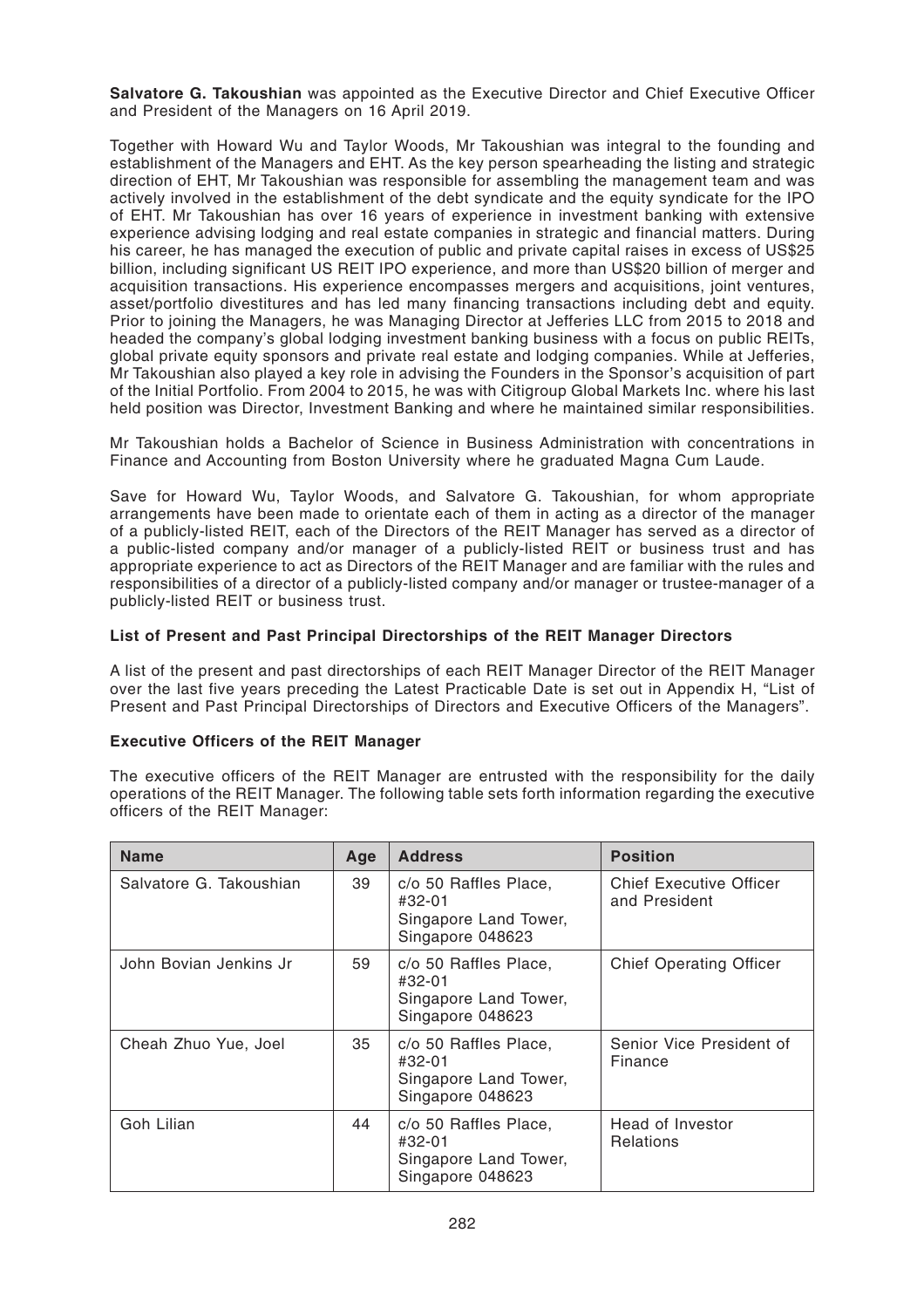# **Roles and Responsibilities of the Executive Officers of the REIT Manager**

The **Chief Executive Officer and President** of the REIT Manager is responsible for working with the REIT Manager Board to determine the overall business, investment and operational strategies for EH-REIT. The Chief Executive Officer and President will also work with the other members of the management team of the REIT Manager and the Master Lessees to ensure that the business, investment and operational strategies of EH-REIT are carried out as planned. In addition, the Chief Executive Officer and President is responsible for the overall management and planning of the strategic direction of EH-REIT, including overseeing the acquisition of hospitality and hospitality-related assets and asset and property management strategies for EH-REIT.

The **Chief Operating Officer** is responsible for the asset management functions of the REIT Manager, in particular, the formulating business plans in relation to EH-REIT's properties, and with a view to maximising the rental income of EH-REIT. The Chief Operating Officer will ensure that the asset manager works closely with the Master Lessees to implement EH-REIT's strategies to maximise the income generation potential and minimise the expense base of the properties without compromising their marketability.

The **Senior Vice President of Finance** of the REIT Manager is responsible for the finances of EH-REIT. A key role of the Senior Vice President of Finance is to focus, monitor and report on the financial performance of EH-REIT. The Senior Vice President of Finance is also responsible for the preparation of statutory accounts, co-ordination with external auditors, managing tax affairs and treasury matters, and preparation of performance reports for investors and regulators.

The **Head of Investor Relations** of the REIT Manager is responsible for facilitating communications and liaising with Stapled Securityholders. This includes producing annual reports to the Stapled Securityholders and ensuring compliance by EHT with the reporting requirements under the Listing Manual and the law. The key role of the Head of Investor Relations is to maintain continuous disclosure and transparent communications with Stapled Securityholders and the market.

# **Experience and Expertise of the Executive Officers of the REIT Manager**

Information on the working experience of the executive officers of the REIT Manager is set out below.

**Salvatore G. Takoushian** is the Chief Executive Officer and President of the REIT Manager. Details of his experience are set out above.

**John Bovian Jenkins Jr** is the Chief Operating Officer of the REIT Manager.

Mr Jenkins has over 35 years of experience in the hospitality sector in the United States. Prior to joining the REIT Manager, he was Vice President, Asset Management and Operations with Urban Commons, LLC since 2016, and was responsible for overseeing the day-to-day operations of the hotels in the USHI Portfolio. From 2012 to 2016, he was with Evolution Hospitality working at The Queen Mary Long Beach as Hotel Manager before being promoted to General Manager. From 2007 to 2011, he was Vice President and Hotel Manager with Gaylord National Resort and Convention Center where he managed the operations of the hotel and convention centre. From 1983 to 2007, he has held numerous positions in operations, sales and marketing, revenue management at various Marriott hotels across the United States, including as Resident Manager at New York Marriott Marquis, General Manager at Trenton Marriott in New Jersey and Assistant General Manager at Marriott at Metro Center in Washington D.C. From 2010, Mr Jenkins also started and ran his own hospitality consultancy under Sydjul Hospitality, LLC, and his clients included The Peterson Companies, the developer of the National Harbor, Maryland. Sydjul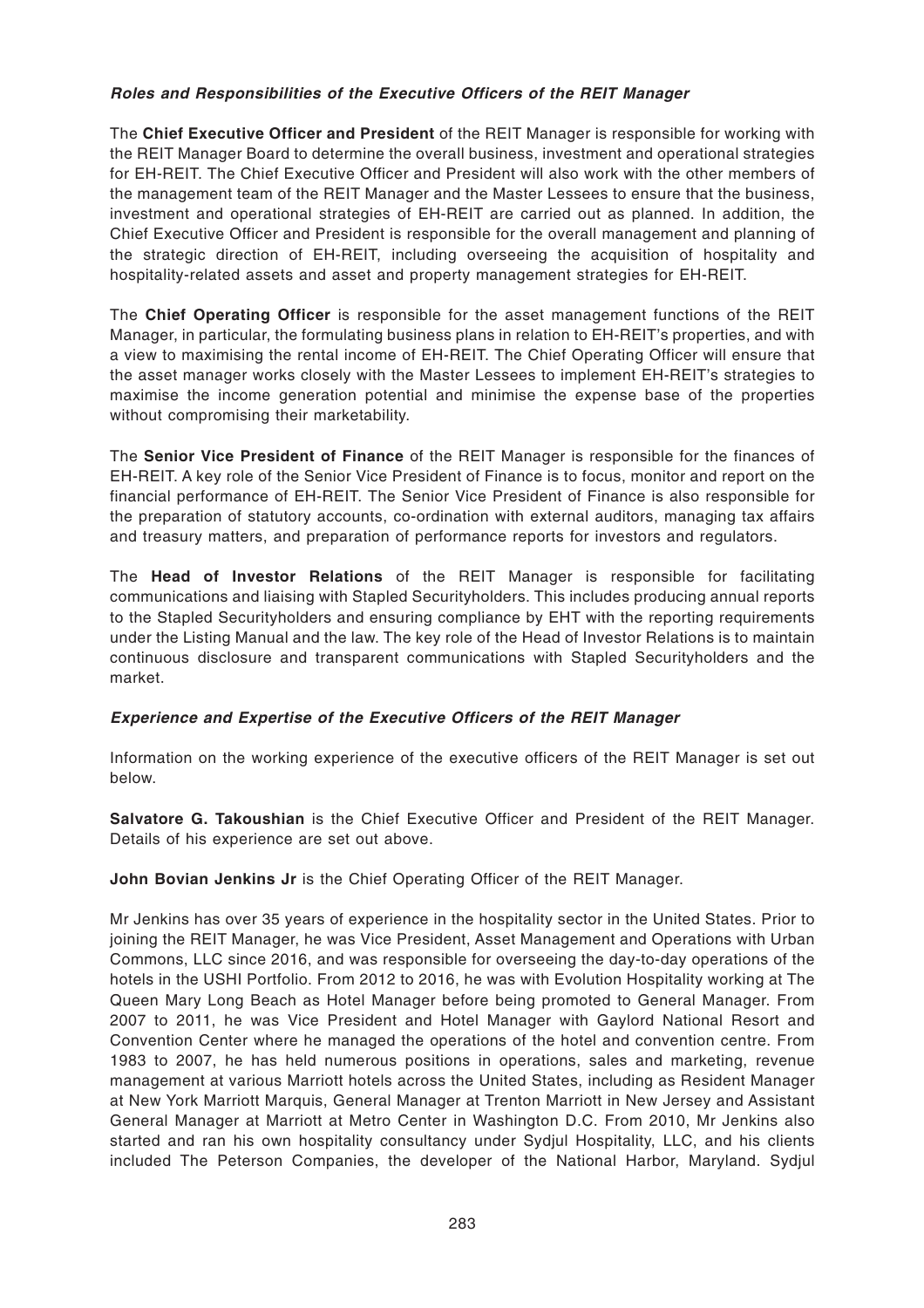Hospitality LLC is expected to be dormant and Mr John Jenkins will not be actively marketing and growing the business of Sydjul Hospitality LLC while he is a full-time employee of the Managers.

Mr Jenkins currently sits on the Executive Board of the Convention and Visitors Bureau of Long Beach.

**Cheah Zhuo Yue, Joel** is the Senior Vice President of Finance of the REIT Manager.

Mr Cheah has over 11 years of experience in finance and investments. Prior to joining the REIT Manager, between 2016 to 2017, he was with a proposed REIT manager and a proposed trustee-manager seeking potential listings of a REIT and business trust respectively, on the SGX-ST, where his roles encompassed treasury and financing and investor relations matters. From 2011 to 2016, he was Treasurer at Cambridge Industrial Trust Management, the REIT manager of Cambridge Industrial Trust (now known as ESR-REIT) where he was responsible for all treasury matters and portfolio risk management for the REIT. Prior to that, he has also held roles with Sumitomo Mitsui Banking Corporation, Phillip Futures Pte. Ltd. and iFAST Corporate Pte. Ltd., with experience in strategic planning and investment research.

Mr Cheah holds a Degree of Bachelor of Business from Nanyang Technological University and a Master of Science (Real Estate) from National University of Singapore. He is also a Chartered Financial Analyst.

After making all reasonable enquiries, and to the best of their knowledge and belief, nothing has come to the attention of the members of the REIT Manager's Audit and Risk Committee to cause them to believe that Mr Cheah does not have the competence, character and integrity expected of a Senior Vice President of Finance of the REIT Manager. The REIT Manager's Audit and Risk Committee is of the opinion that Mr Cheah is suitable as the Senior Vice President of Finance on the basis of his qualifications and relevant past experience. Mr Cheah has also confirmed that he is sufficiently familiar with the operations of EH-REIT and/or properties comprising the Initial Portfolio. In addition, as Senior Vice President of Finance, Mr Cheah's responsibilities encompass overseeing all the financial aspects of EH-REIT, including monitoring and reporting on financial performance, preparation of accounts and financial reports and managing tax and treasury matters and his role is similar to that of a CFO. Accordingly, the Audit Committee is of the opinion that Mr Cheah's suitability as Senior Vice President of Finance is in compliance with Rule 610(6).

**Goh Lilian** is the Head of Investor Relations of the REIT Manager.

Ms Goh has more than 20 years of experience in marketing and corporate communications and investor relations. Prior to joining the REIT Manager, she was with OUE Hospitality REIT Management Pte. Ltd., the REIT manager of OUE Hospitality Trust, where she was Senior Vice President, Investor Relations from 2013 to 2018. Prior to that, she was with The Ascott Group for more than nine years from 2004 to 2013, where she was part of the team that listed Ascott Residence Trust in 2006. As Vice President of Investor Relations for Ascott Residence Trust Management Limited, she was responsible for managing communications and investor relations for Ascott REIT's investment activities and equity fund raising exercises. She was also the Investor Relations Manager for The Ascott Group from 2004 until 2008.

Ms Goh holds a Degree of Bachelor of Communication Studies with Honours and a Master of Business Administration both from Nanyang Technological University.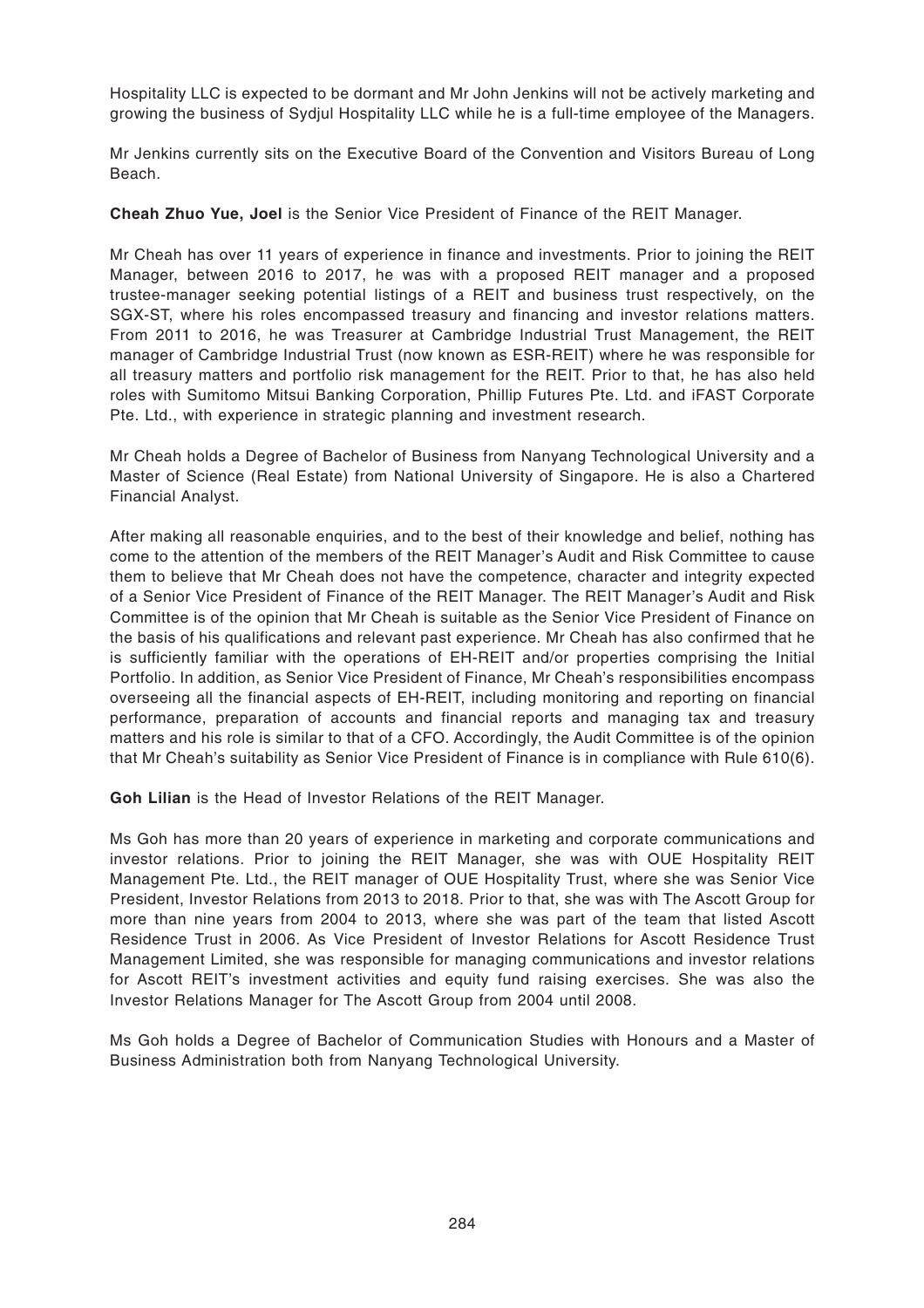# **List of Present and Past Principal Directorships of the Executive Officers of the REIT Manager**

A list of the present and past directorships of each Executive Officer of the REIT Manager over the last five years preceding the Latest Practicable Date is set out in Appendix H, "List of Present and Past Principal Directorships of Directors and Executive Officers of the Managers".

# **Remuneration of the Chief Executive Officer and President**

On the Listing Date, the Chief Executive Officer and President will receive from the Founders, an aggregate of such number of Consideration Stapled Securities equivalent to US\$8 million in value, being [9,876,000] Stapled Securities (rounded down to the nearest thousand Stapled Securities) representing [1.1]% of the total number of Stapled Securities in issue (based on the Maximum Offering Price) and [10,000,000] Stapled Securities representing [1.2]% of the total number of Stapled Securities in issue (based on the Minimum Offering Price). Such Consideration Stapled Securities received by the Chief Executive Officer and President takes into account his compensation for 2018 and his IPO-related bonuses, which shall be borne by the Founders (by way of the Vendors directing that such number of Consideration Stapled Securities be issued to SPV5, which is wholly-owned by the Chief Executive Officer and President) and not by EHT or the Stapled Securityholders. All equity awards granted to the Chief Executive Officer and President shall be subject to the restrictions under the lock-up arrangements set out in "Plan of Distribution – Lock-up Arrangements" of this Prospectus. In addition, the Chief Executive Officer and President has also agreed with the Founders that he will not dispose of his interest in Stapled Securities equivalent to US\$3 million in value, being [3,703,703] Stapled Securities representing [0.4]% of the total number of Stapled Securities in issue (based on the Maximum Offering Price) and [3,750,000] Stapled Securities representing [0.4]% of the total number of Stapled Securities in issue (based on the Minimum Offering Price), until the date falling two years after the Listing Date, unless his employment is terminated without cause or if he resigns for good reason in which case he will be entitled to sell such Stapled Securities upon such termination or resignation. For the avoidance of doubt, all remuneration and compensation payable to the Chief Executive Officer and President post-listing shall be borne by the Managers.

# **Compliance Officer**

The REIT Manager has outsourced the compliance function to Deloitte & Touche Enterprise Risk Services Pte. Ltd. ("**Deloitte**"). Deloitte will report to the Chief Executive Officer and President, and the duties under the compliance function include:

- assisting the REIT Manager in putting in place suitable compliance processes to ensure that the REIT Manager fulfils the compliance requirements under the SFA, the CIS Code (including the Property Funds Appendix), the Listing Manual, the CMS Licence, and all applicable laws, regulations and guidelines, as well as updating the Directors, the Chief Executive Officer and President, Executive Officers, and employees of the REIT Manager on such compliance requirements;
- preparing returns to the MAS as required under the SFA (including those required by the CMS Licence);
- highlighting any deficiencies or making recommendations with respect to the REIT Manager's compliance processes;
- assisting in the application process for the appointment of new directors to the Board; and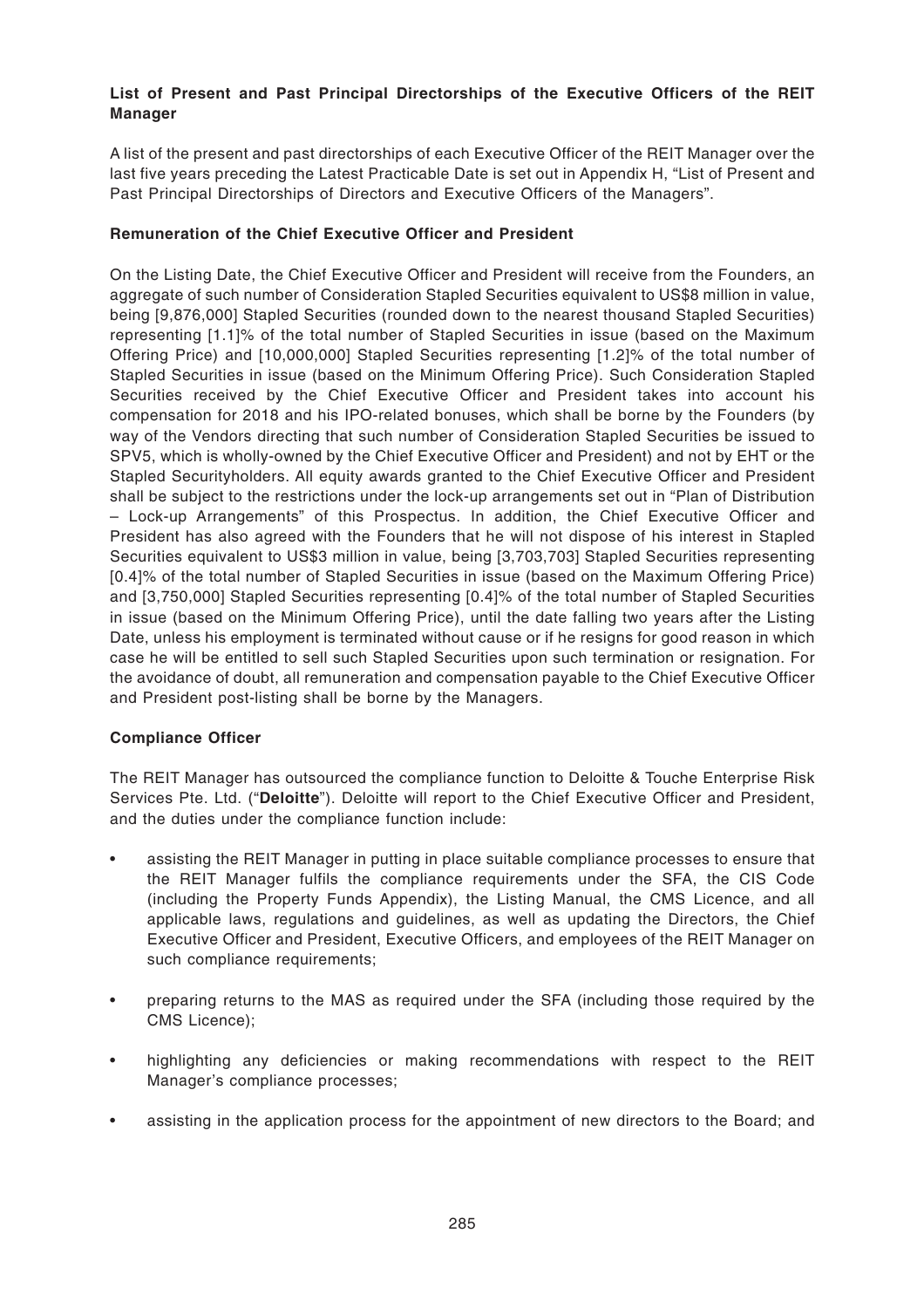• assisting in any other matters concerning compliance with the SFA, the CIS Code (including the Property Funds Appendix), the Listing Manual, the CMS Licence and all applicable laws, regulations and guidelines.

Deloitte may also be engaged to provide regulatory compliance advice from time to time as may be required by the REIT Manager. Deloitte will carry out the above compliance activities and the REIT Manager is responsible for ensuring compliance with all applicable laws, regulations and guidelines. The REIT Manager may, if it considers necessary, directly employ a compliance officer in the future.

# **Company Secretary of the REIT Manager**

The company secretary of the REIT Manager is Ms Toh Lei Mui. She is an Associate Member of the Singapore Association of the Institute of Chartered Secretaries & Administrators (SAICSA). The role of the Company Secretary include the following:

- ensuring that board procedures of the REIT Manager Board are followed;
- ensuring, under the direction of the Chairman, good information flows within the REIT Manager Board and its board committees and between the management and the Non-Executive Directors;
- assisting the REIT Manager with corporate secretarial administration matters for the REIT Manager, both in its personal capacity and in its capacity as manager of EH-REIT, including attending all board meetings;
- assisting in the application process for the appointment of new directors to the REIT Manager Board and Trustee-Manager Board; and
- assisting the REIT Manager in preparing the announcements and notifications to be uploaded on the SGXNET as required under the Listing Manual.

# **EH-BT**

# **Management Reporting Structure of the Trustee-Manager**

#### **Board of Directors**

Howard Wu (Non-Independent Non-Executive Chairman) Taylor Woods (Non-Independent Non-Executive Deputy Chairman) Davy Lau (Lead Independent Director and an Independent Non-Executive Director) Tarun Kataria (Independent Non-Executive Director) Tan Wee Peng Kelvin (Independent Non-Executive Director) Carl Gabriel Florian Stubbe (Independent Non-Executive Director) Salvatore G. Takoushian (Executive Director and Chief Executive Officer and President)

> **Chief Executive Officer and President** Salvatore G. Takoushian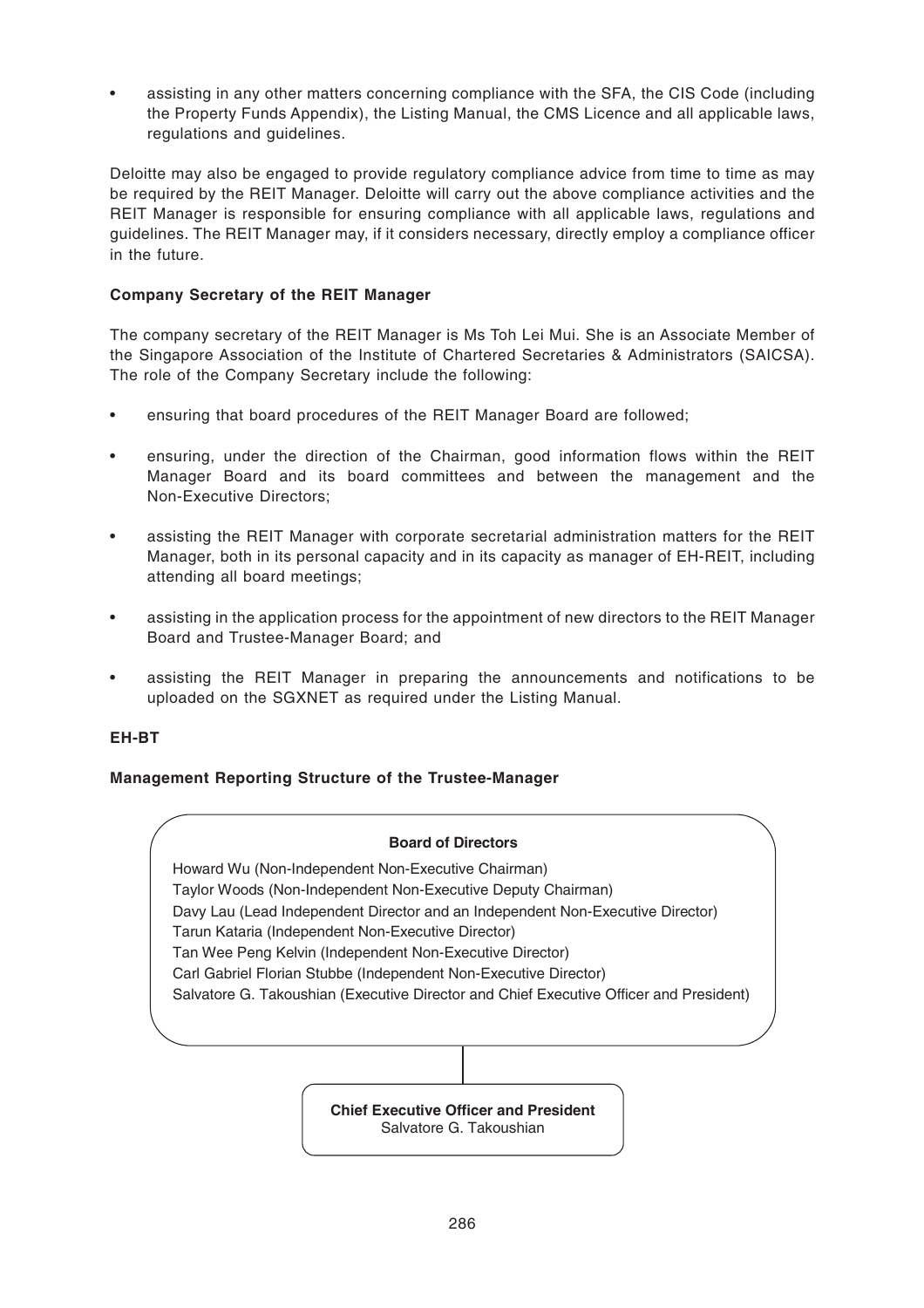# **The Trustee-Manager Board**

As at the Listing Date, the Trustee-Manager Directors comprise of seven members who are also Directors of the REIT Manager. The following table sets forth information regarding the directors of the Trustee-Manager:

| <b>Name</b>                 | Age | <b>Address</b>                                                                 | <b>Position</b>                                                                  |
|-----------------------------|-----|--------------------------------------------------------------------------------|----------------------------------------------------------------------------------|
| Howard Wu                   | 36  | c/o 50 Raffles Place,<br>#32-01<br>Singapore Land Tower,<br>Singapore 048623   | Non-Independent<br>Non-Executive Chairman                                        |
| <b>Taylor Woods</b>         | 47  | c/o 50 Raffles Place,<br>#32-01<br>Singapore Land Tower,<br>Singapore 048623   | Non-Independent<br>Non-Executive Deputy<br>Chairman                              |
| Davy Lau                    | 64  | c/o 50 Raffles Place,<br>$#32-01$<br>Singapore Land Tower,<br>Singapore 048623 | Lead Independent<br>Director and an<br>Independent<br>Non-Executive Director     |
| Tarun Kataria               | 60  | c/o 50 Raffles Place,<br>#32-01<br>Singapore Land Tower,<br>Singapore 048623   | Independent<br><b>Non-Executive Director</b>                                     |
| Tan Wee Peng Kelvin         | 54  | c/o 50 Raffles Place,<br>#32-01<br>Singapore Land Tower,<br>Singapore 048623   | Independent<br>Non-Executive Director                                            |
| Carl Gabriel Florian Stubbe | 43  | c/o 50 Raffles Place,<br>#32-01<br>Singapore Land Tower,<br>Singapore 048623   | Independent<br><b>Non-Executive Director</b>                                     |
| Salvatore G. Takoushian     | 39  | c/o 50 Raffles Place,<br>#32-01<br>Singapore Land Tower,<br>Singapore 048623   | <b>Executive Director and</b><br><b>Chief Executive Officer</b><br>and President |

As at the Latest Practicable Date, none of the Trustee-Manager Directors has any family relationship with or is related to one another, the executive officer of the Trustee-Manager, any employees of the Trustee-Manager upon whose work Eagle Hospitality Trust is dependent on, is related to any Substantial Shareholder of the Managers or any Stapled Securityholder as at the Listing Date.

As EH-BT will be dormant as at the Listing Date, no compensation is payable to the Directors of the Trustee-Manager.

(See "– The REIT Manager Board – Experience and Expertise of the Boards of the Managers" for further details.)

### **List of Present and Past Principal Directorships of the Trustee-Manager Directors**

A list of the present and past directorships of each Trustee-Manager Director of the Trustee-Manager over the last five years preceding the Latest Practicable Date is set out in Appendix H, "List of Present and Past Principal Directorships of Directors and Executive Officers of the Managers".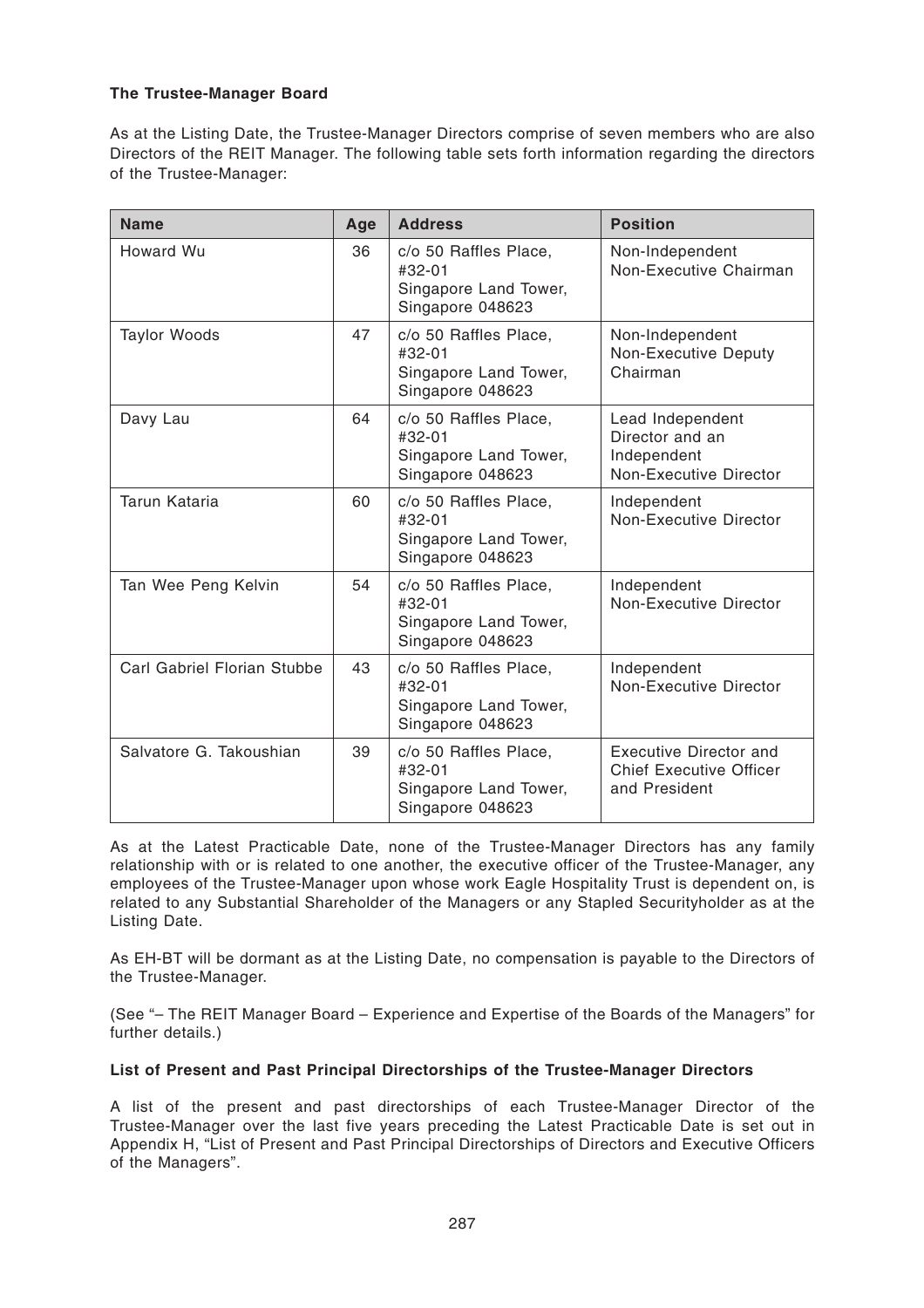Save for Howard Wu, Taylor Woods, and Salvatore G. Takoushian, for whom appropriate arrangements have been made to orientate him in acting as a director of the trustee-manager of a publicly-listed business trust, each of the Directors of the Trustee-Manager has served as a director of a public-listed company and/or manager of a publicly-listed REIT or business trust and has appropriate experience to act as Directors of the Trustee-Manager and are familiar with the rules and responsibilities of a director of a publicly-listed company and/or manager or trustee-manager of a publicly-listed REIT or business trust.

Pursuant to Rule 210(5)(a) of the Listing Manual, a director who has no prior experience as a director of an issuer listed on the SGX-ST ("**First-time Director**") must undergo mandatory training with the Singapore Institute of Directors in the roles and responsibilities of a director of a listed issuer as prescribed by the SGX-ST, by the end of the first year of EHT's listing ("**Mandatory Training**"). In this regard, Howard Wu, Taylor Woods, and Salvatore G. Takoushian are First-time Directors who will attend Mandatory Training within the period permitted under the Listing Manual.

#### **Executive Officers of the Trustee-Manager**

As at the Listing Date, the executive officer of the Trustee-Manager shall comprise the Chief Executive Officer and President, Salvatore G. Takoushian, who is also the Chief Executive Officer and President of the REIT Manager.

(See "– Executive Officers of the REIT Manager – Experience and Expertise of the Executive Officers of the REIT Manager" and Appendix H, "List of Present and Past Principal Directorships of Directors and Executive Officers of the Managers" for further details.)

As EH-BT will be dormant as at the Listing Date, no compensation is payable to the Chief Executive Officer and President of the Trustee-Manager.

# **Employees of the Trustee-Manager**

There is one employee employed by the Trustee-Manager being the Chief Executive Officer and President, Salvatore G. Takoushian. As at the date of this Prospectus, the current employee is based in Singapore and is not unionised.

#### **Remuneration of the Directors and Executive Officers of the Trustee-Manager**

As EH-BT will be dormant as at the Listing Date, no compensation is payable to the directors and executive officers of the Trustee-Manager.

#### **Service Agreements**

None of the members of the Trustee-Manager Board has entered or proposed to enter into service agreements with the Trustee-Manager or any subsidiary or subsidiary entity of EHT which provide for benefits upon termination of employment. However, please refer to "Management and Corporate Governance – EHT – Remuneration of the Chief Executive Officer and President" for further details of the remuneration package of the Chief Executive Officer and President of the Managers.

#### **Company Secretary of the Trustee-Manager**

The company secretary of the Trustee-Manager, Ms Toh Lei Mui, is also the company secretary of the REIT Manager. She is an Associate Member of the Singapore Association of the Institute of Chartered Secretaries & Administrators ("**SAICSA**").

The roles of the Company Secretary include the following:

• ensuring that board procedures of the Trustee-Manager Board are followed;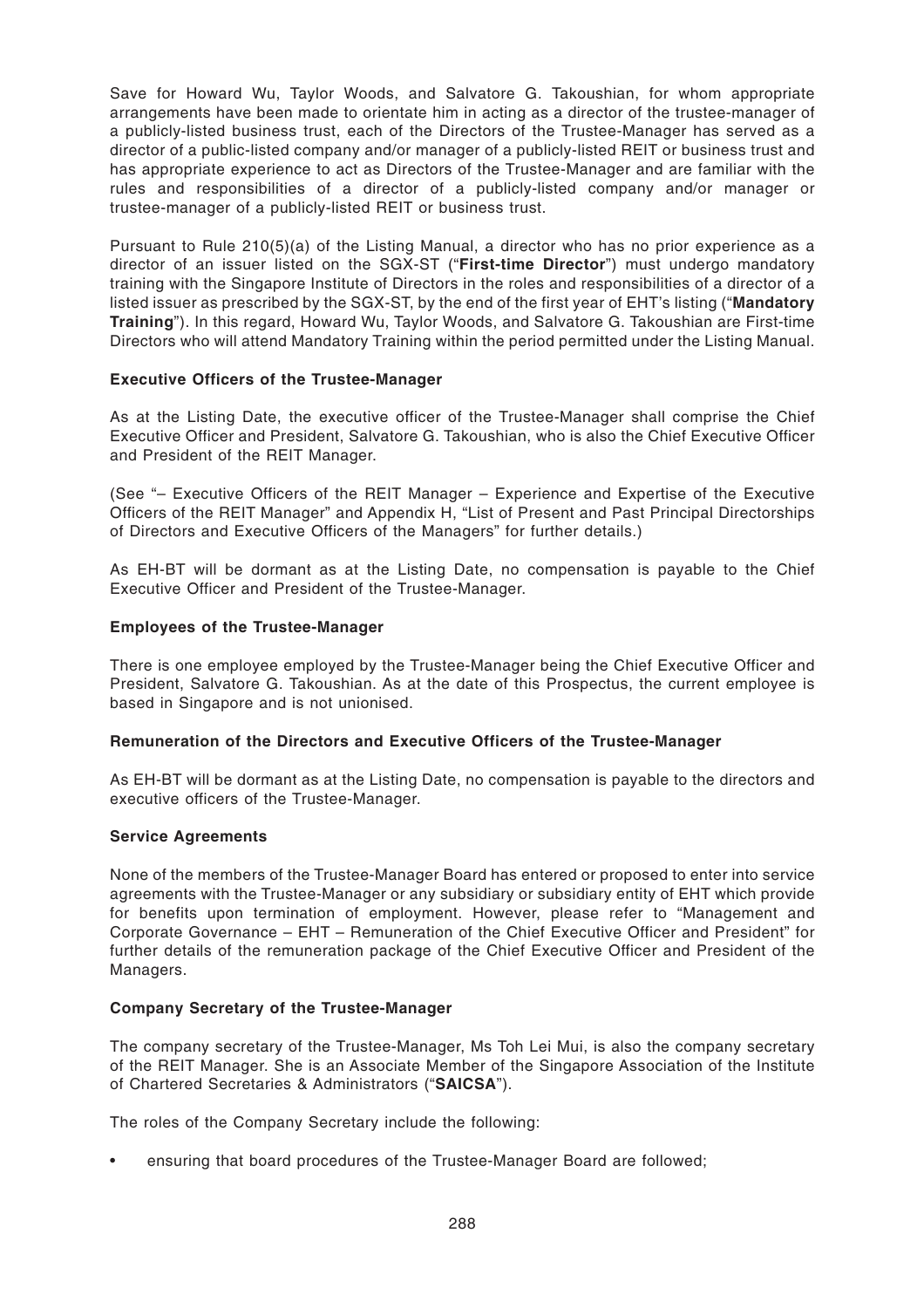- assisting the Trustee-Manager with corporate secretarial administration matters for the Trustee-Manager, both in its personal capacity and in its capacity as manager of EH-BT, including attending all board meetings; and
- assisting the Trustee-Manager in preparing the announcements and notifications to be uploaded on the SGXNET as required under the Listing Manual.

### **EH-REIT**

#### **The Key Roles of the REIT Manager Board**

The key roles of the REIT Manager Board are to:

- guide the corporate strategy and directions of the REIT Manager;
- ensure that senior management discharges business leadership and demonstrates the highest quality of management skills with integrity and enterprise;
- oversee the proper conduct of the REIT Manager; and
- ensure that measures relating to corporate governance, financial regulations and other required policies are in place and enforced.

The REIT Manager Board will meet to review the key activities and business strategies of EH-REIT. The REIT Manager Board intends to meet regularly, at least once every three months, to deliberate the strategic policies of EH-REIT, including acquisitions and disposals, approval of the annual budget and review of the performance of EHT.

Each Director of the REIT Manager has been appointed on the basis of his professional experience and his potential to contribute to the proper guidance of EH-REIT. The Directors of the REIT Manager will contribute in different ways to further the interests of EH-REIT.

The REIT Manager Board intends to approve a set of internal controls which sets out approved limits for capital expenditure, investments and divestments, and borrowings as well as arrangements in relation to cheque signatories. In addition, sub-limits are also delegated to various management levels to facilitate operational efficiency.

The REIT Manager Board, in concurrence with the REIT Manager Audit and Risk Committee, is of the opinion that the internal controls as further described in:

- "Management and Corporate Governance EHT The Key Roles of the REIT Manager Board";
- "Management and Corporate Governance EHT Compliance Officer";
- "Management and Corporate Governance EH-REIT Corporate Governance of the REIT Manager – The REIT Manager Board";
- "Management and Corporate Governance EH-REIT Corporate Governance of the REIT Manager – The REIT Manager Audit and Risk Committee";
- "Management and Corporate Governance EH-REIT Corporate Governance of the REIT Manager – Dealings in Stapled Securities or, as the case may be, EH-REIT Units";
- "Management and Corporate Governance EH-REIT Corporate Governance of the REIT Manager – Management of Business Risk";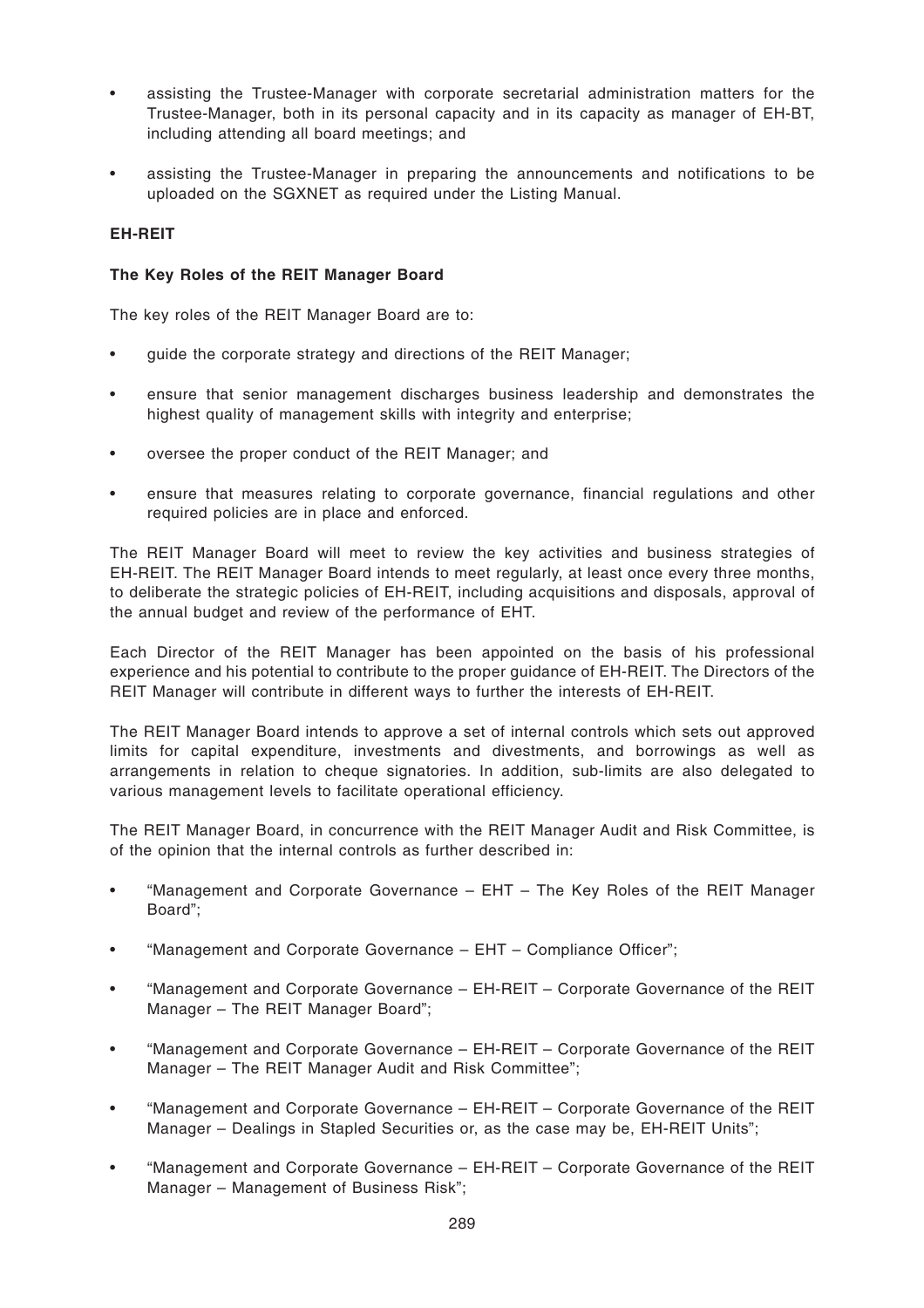- "Management and Corporate Governance EH-REIT Corporate Governance of the REIT Manager – Potential Conflicts of Interest";
- "Management and Corporate Governance EH-REIT Related Party Transactions The REIT Manager's Internal Control System";
- "Management and Corporate Governance EH-REIT Related Party Transactions Role of the REIT Manager Audit and Risk Committee for Related Party Transactions";
- "Management and Corporate Governance EH-REIT Related Party Transactions Related Party Transactions in Connection with the Setting Up of EH-REIT and the Offering";
- "Management and Corporate Governance EH-REIT Related Party Transactions Other Related Party Transactions";
- "Management and Corporate Governance EH-REIT Related Party Transactions Exempted Agreements"; and
- "Management and Corporate Governance EH-REIT Related Party Transactions Future Related Party Transactions";

are adequate in addressing financial, operational and compliance risks faced by EH-REIT.

Changes to regulations and accounting standards are monitored closely by the members of the REIT Manager Audit and Risk Committee (see "Management and Corporate Governance – EH-REIT – The REIT Manager Audit and Risk Committee" for further details). To keep pace with regulatory changes, where these changes have an important bearing on the disclosure obligations of the REIT Manager or its Directors, the REIT Manager Directors will be briefed either during the meetings of the REIT Manager Board or at specially convened sessions involving the relevant professionals. The management will also provide the REIT Manager Board with complete and adequate information in a timely manner through regular updates on financial results, market trends and business developments.

Four Directors of the REIT Manager comprising more than half of the REIT Manager Board of seven directors are non-executive and independent of the management. This enables the management to benefit from their external, diverse and objective perspective on issues that are brought before the REIT Manager Board. It would also enable the REIT Manager Board to interact and work with the management through a robust exchange of ideas and views to help shape the strategic process.

The positions of Chairman of the REIT Manager Board and Chief Executive Officer and President of the REIT Manager are held by two different individuals in order to maintain effective checks and balances. The Chairman of the REIT Manager Board is Howard Wu, while the Chief Executive Officer and President is Salvatore G. Takoushian. Howard Wu is also the Chairman of the Trustee-Manager Board.

There is a clear separation of the roles and responsibilities between the Chairman and the Chief Executive Officer and President of the REIT Manager. The Chairman is responsible for the overall management of the REIT Manager Board as well as ensuring that the members of the REIT Manager Board and the management work together with integrity and competency, and that the REIT Manager Board engage the management in constructive debate on strategy, business operations, enterprise risk and other plans. The Chief Executive Officer and President has full executive responsibilities over the business directions and operational decisions in the day-to-day management of the REIT Manager.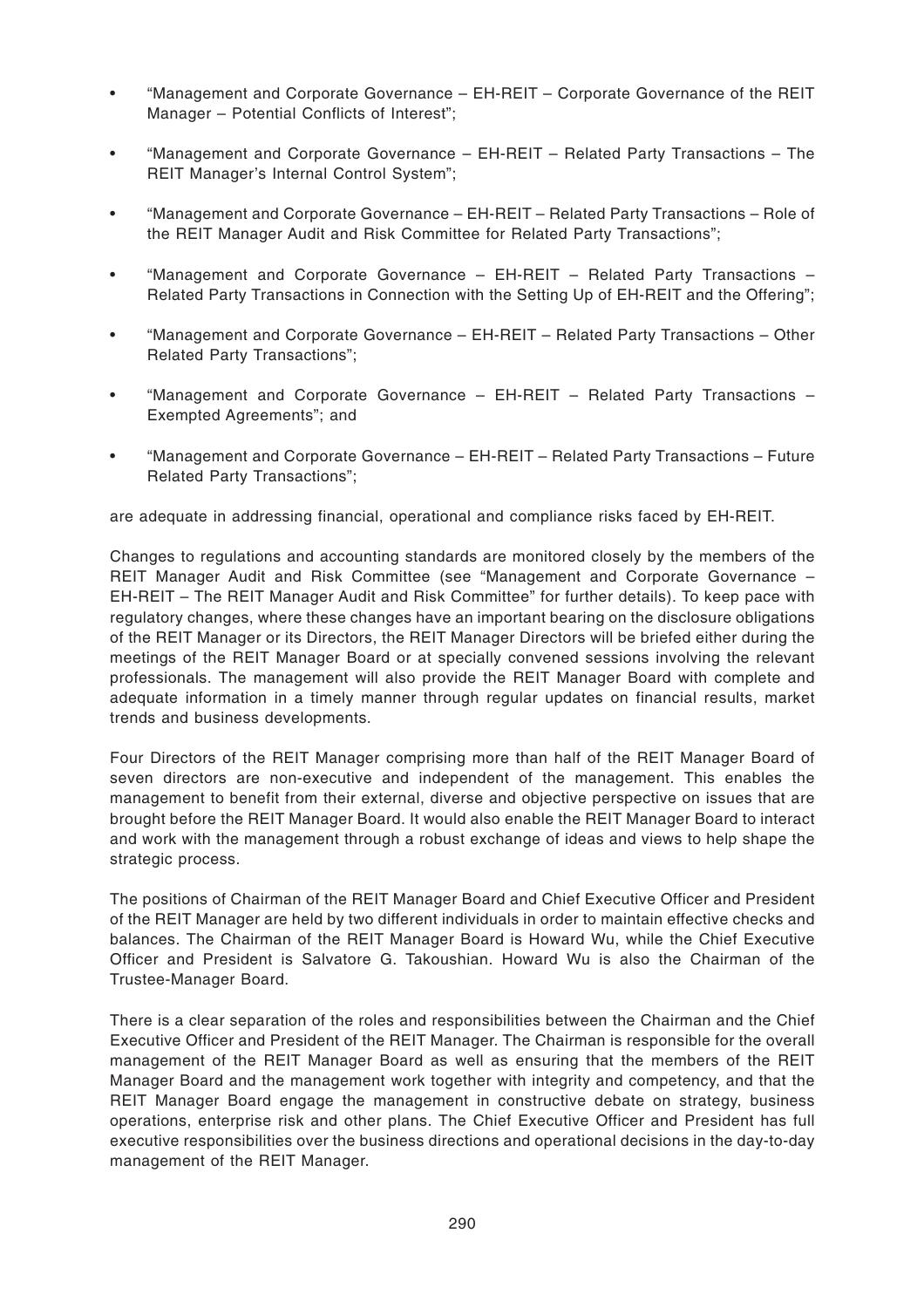The REIT Manager Board has separate and independent access to senior management and the company secretary at all times. The company secretary attends to corporate secretarial administration matters and attends all Board meetings. The REIT Manager Board also has access to independent professional advice where appropriate and whenever requested.

#### **EH-REIT**

### **Roles and Responsibilities of the REIT Manager in relation to management of EH-REIT**

The REIT Manager has general powers of management over the assets of EH-REIT. The REIT Manager's main responsibility is to manage EH-REIT's assets and liabilities for the benefit of the holders of EH-REIT Units.

The REIT Manager is responsible for formulating the business plans in relation to EH-REIT's properties. The REIT Manager will work closely with the Hotel Managers through the Master Lessees to implement EH-REIT's strategies. Further, the REIT Manager will set the strategic direction of EH-REIT and give recommendations to the REIT Trustee on the acquisition, divestment or enhancement of assets of EH-REIT in accordance with its stated investment strategy.

The REIT Manager is required under paragraph 4 of the Property Funds Appendix to hold an annual general meeting once in every calendar year and not more than 15 months after the holding of the last preceding annual general meeting, but so long as EH-REIT holds its first annual general meeting within 18 months of its date of authorisation, it need not hold it in the year of its constitution or in the following year.

The REIT Manager has covenanted in the EH-REIT Trust Deed to use its best endeavours to carry on and conduct its business in a proper and efficient manner, to ensure that EH-REIT is carried on and conducted in a proper and efficient manner and to conduct all transactions with or for EH-REIT at arm's length and on normal commercial terms.

The REIT Manager will also be responsible for ensuring that EH-REIT complies with the applicable provisions of the SFA and all other relevant legislation, the Listing Manual, the CIS Code (including the Property Funds Appendix), the EH-REIT Trust Deed, the Stapling Deed, the CMS Licence and all relevant contracts.

The REIT Manager may require the REIT Trustee to:

- while the EH-REIT Units and EH-BT Units are stapled together, lend monies to EH-BT out of the EH-REIT Deposited Property whenever the REIT Manager considers, among other things, that such lending is necessary or desirable in order to further the interests of the Stapled Securityholders as a whole; and
- borrow on behalf of EH-REIT (upon such terms and conditions as the REIT Manager deems fit, including the charging or mortgaging of all or any part of the EH-REIT Deposited Property) whenever the REIT Manager considers, among other things, that such borrowings are necessary or desirable in order to enable the REIT Trustee to meet any liabilities or whenever the REIT Manager considers it desirable that monies be borrowed or raised to:
	- finance the acquisition of any Authorised Investments, directly or indirectly, through SPVs; or
	- finance the repurchase and/or redemption of EH-REIT Units by the REIT Manager;
	- finance the distributions of EH-REIT; or
	- finance the on-lending of monies to EH-BT for the purpose of furthering the interests of Stapled Securityholders as a whole.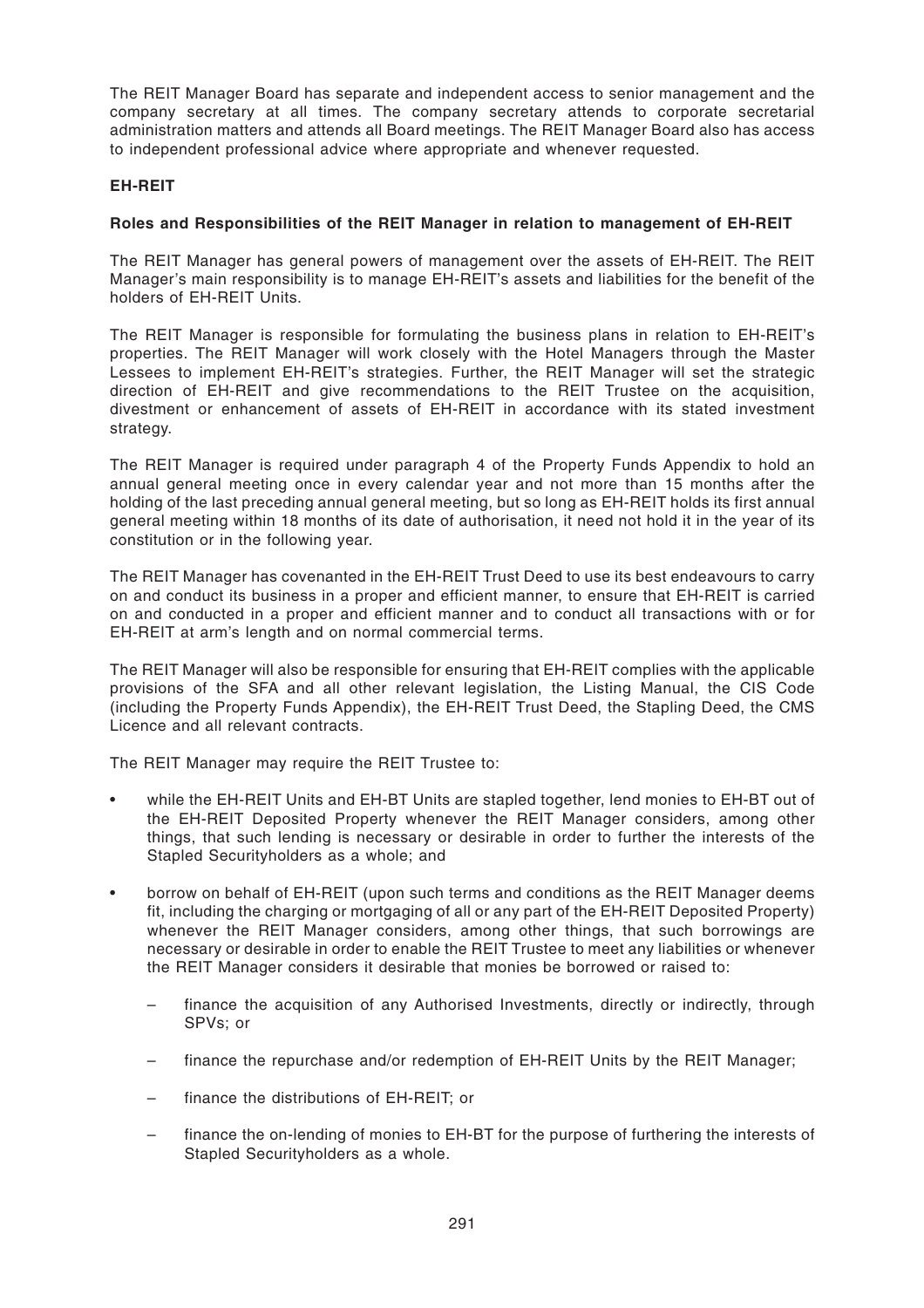However, the REIT Manager must not direct the REIT Trustee to incur a borrowing, if to do so, would mean that EH-REIT's total borrowings exceed the Aggregate Leverage limit of 45.0% of the value of the EH-REIT Deposited Property at the time the borrowing is incurred, taking into account deferred payments (including deferred payments for assets whether to be settled in cash, in EH-REIT Units or, as the case may be, Stapled Securities).

In the absence of fraud, gross negligence, wilful default or breach of the EH-REIT Trust Deed or the Stapling Deed by the REIT Manager, it shall not incur any liability by reason of any error of law or any matter or thing done or suffered to be done or omitted to be done by it in good faith under the EH-REIT Trust Deed. In addition, the REIT Manager shall be entitled, for the purpose of indemnity against any actions, costs, claims, damages, expenses or demands to which it may be put as manager of EH-REIT, to have recourse to the EH-REIT Deposited Property or any part thereof save where such action, cost, claim, damage, expense or demand is occasioned by the fraud, gross negligence, wilful default or breach of the EH-REIT Trust Deed or breach of trust by the REIT Manager. The REIT Manager may, in managing EH-REIT and in carrying out and performing its duties and obligations under the EH-REIT Trust Deed, with the written consent of the REIT Trustee, appoint such persons to exercise any or all of its powers and discretions and to perform all or any of its obligations under the EH-REIT Trust Deed, provided always that the REIT Manager shall be liable for all acts and omissions of such persons as if such acts and omissions were its own.

# **Fees Payable to the REIT Manager**

# **Management fees payable to the REIT Manager**

The REIT Manager is entitled under the EH-REIT Trust Deed to the following management fees:

- a Base Fee not exceeding 10.0% per annum of EH-REIT's Annual Distributable Income (calculated before accounting for the Base Fee and the Performance Fee); and
- a Performance Fee of 25.0% of the difference in DPS in a financial year with the DPS in the preceding financial year (calculated before accounting for the Performance Fee but after accounting for the Base Fee in each financial year) multiplied by the weighted average number of Stapled Securities in issue for such financial year (subject to adjustments in certain cases as set out in Schedule 2 of the EH-REIT Trust Deed).

The Performance Fee is payable if the DPS in any financial year exceeds the DPS in the preceding financial year, notwithstanding that the DPS in the financial year where the Performance Fee is payable may be less than the DPS in the financial year prior to the preceding financial year.

For the avoidance of doubt, where the DPS in a financial year is less than the DPS in any preceding financial year, the REIT Manager shall not be required to return any Performance Fee paid to it in any preceding financial year.

For the purpose of the computation of the Performance Fee only, the DPS shall be calculated based on all income of EHT arising from the operations of EHT, such as, but not limited to, rentals, interest, dividends, divestment gains (to the extent it is distributed to Stapled Securityholders) and other similar payments or income arising from the Authorised Investments (as defined herein) of EHT.

For each of Forecast Period 2019 and Projection Year 2020, the difference in DPS shall be the difference in actual DPS in such financial period or financial year with the projected DPS, as set out in the Profit Forecast and Profit Projection.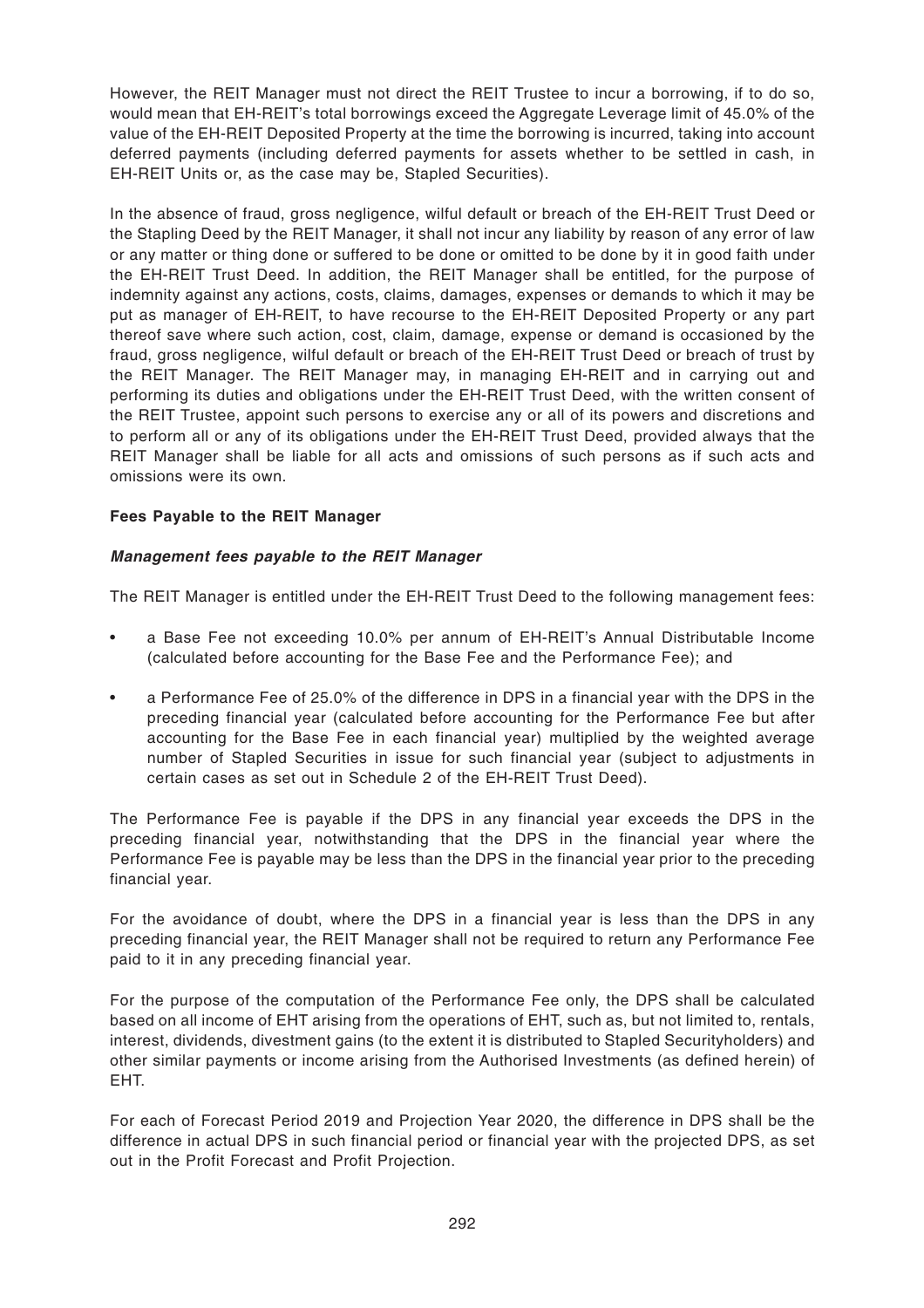The REIT Manager may elect to receive the Base Fee and Performance Fee in the form of cash and/or Stapled Securities or, as the case may be, EH-REIT Units (as the REIT Manager may elect), in such proportions as may be determined by the REIT Manager.

Where the Base Fee and the Performance Fee are payable in the form of Stapled Securities or, as the case may be, EH-REIT Units, such payment shall be made within 30 days of the last day of every calendar quarter (in relation to the Base Fee) and every financial year (in relation to the Performance Fee), or such longer period as the REIT Manager may determine in the event that the Base Fee and/or Performance Fee cannot be computed within 30 days of the last day of the relevant period), in arrears.

Where the Base Fee and the Performance Fee is payable in the form of cash, such payment shall be made within 30 days of the last day of every calendar month (in relation to the Base Fee) or FY (in relation to the Performance Fee) or such other period as the REIT Manager may determine (or such longer period as the REIT Manager may determine in the event that the Base Fee cannot be computed within 30 days of the last day of the relevant period), in arrears and in the event that cash is not available to make the whole or part of such payment, then payment of such Base Fee or Performance Fee due and payable to the REIT Manager shall be deferred to the next calendar month when cash is available.

Any increase in the rate or any change in the structure of the REIT Manager's management fees must be approved by an Extraordinary Resolution at a meeting of the holders of EH-REIT Units duly convened and held in accordance with the provisions of the EH-REIT Trust Deed. For the avoidance of doubt, the REIT Manager's change in its election to receive cash or EH-REIT Units or a combination of cash and EH-REIT Units is not considered as a change in structure of the REIT Manager's management fees.

#### **Acquisition fee and divestment fee payable to the REIT Manager**

The REIT Manager is also entitled to:

- an acquisition fee of 0.75% for acquisitions from Related Parties and 1.0% for all other cases (or such lower percentage as may be determined by the REIT Manager in its absolute discretion) of any of the following as is applicable (subject to there being no double-counting):
	- (i) in the case of an acquisition of real estate, the acquisition price of any real estate purchased by EH-REIT, whether directly or indirectly through one or more SPVs, plus any other payments<sup>1</sup> in addition to the acquisition price made by EH-REIT or its SPV to the vendor in connection with the purchase of the real estate (pro-rated, if applicable, to the proportion of EH-REIT's interest);
	- (ii) in the case of an acquisition of the equity interests of any vehicle holding directly or indirectly the real estate, the underlying value<sup>2</sup> of any real estate which is taken into account when computing the acquisition price payable for the equity interests of any vehicle holding directly or indirectly the real estate, purchased by EH-REIT, whether directly or indirectly through one or more SPVs, plus any other payments<sup>1</sup> made by EH-REIT or its SPVs to the vendor in connection with the purchase of such equity interests (pro-rated, if applicable, to the proportion of EH-REIT's interest); or

<sup>1 &</sup>quot;**other payments**" refer to additional payments to the vendor of the real estate, for example, where the vendor has already made certain payments for enhancements to the real estate, and the value of the asset enhancements are not reflected in the acquisition price as the asset enhancements are not completed, but "other payments" do not include stamp duty or other payments to third party agents and brokers.

<sup>2</sup> For example, if EH-REIT acquires a special purpose company which holds real estate, such underlying value would be the value of the real estate derived from the amount of equity paid by EH-REIT as purchase price and any debt of the special purpose company.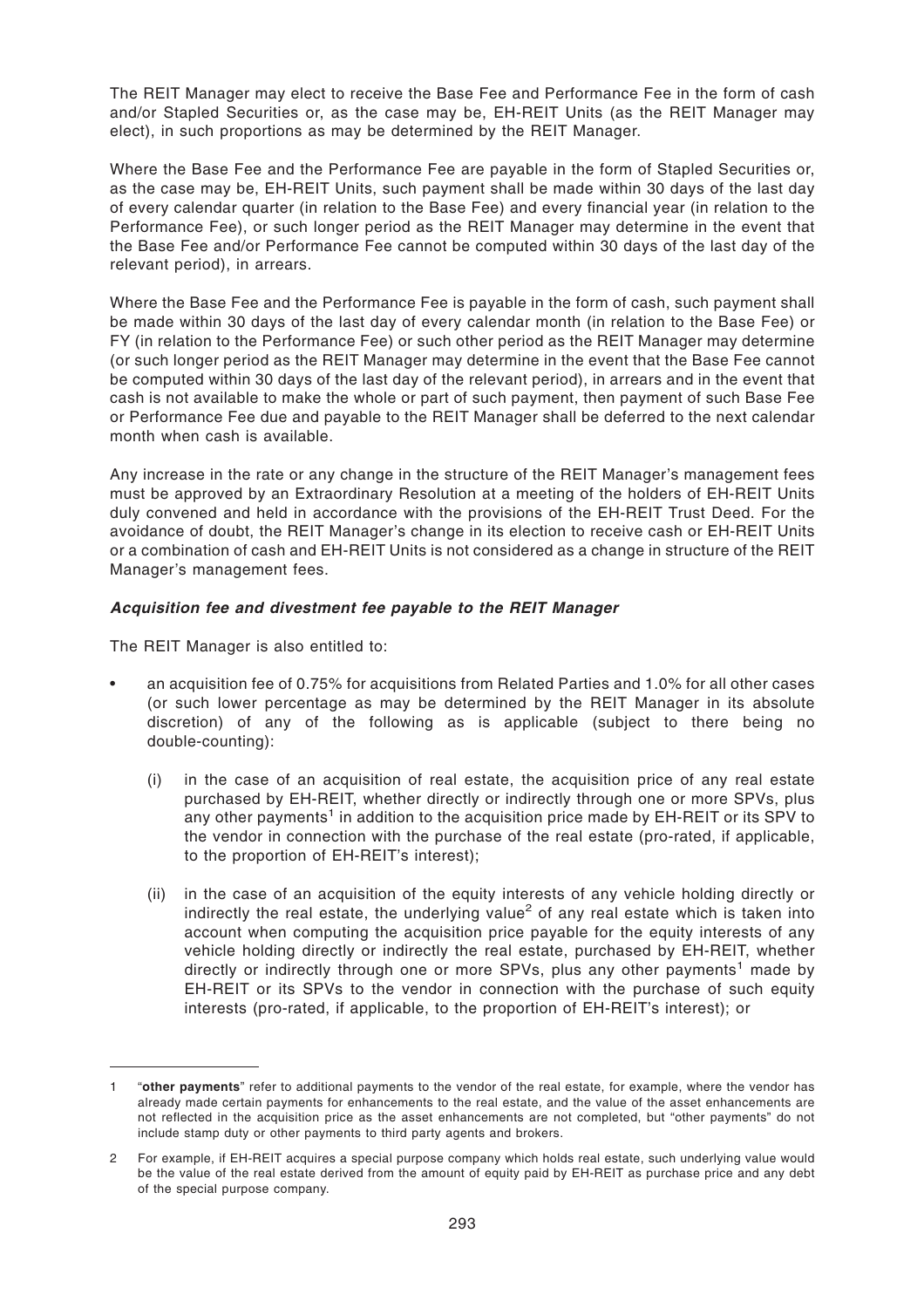- (iii) the acquisition price of any investment purchased by EH-REIT, whether directly or indirectly through one or more SPVs, in any debt securities of any property corporation or other SPV owning or acquiring real estate or any debt securities which are secured whether directly or indirectly by the rental income from real estate.
- a divestment fee of 0.5% of any of the following as is applicable (subject to there being no double-counting):
	- (i) in the case of a sale of real estate, the sale price of any real estate sold or divested by EH-REIT, whether directly or indirectly through one or more SPVs, plus any other payments<sup>1</sup> in addition to the sale price received by EH-REIT or its SPVs from the purchaser in connection with the sale or divestment of the real estate (pro-rated if applicable to the proportion of EH-REIT's interest);
	- (ii) in the case of a sale of the equity interests of any vehicle holding directly or indirectly the real estate, the underlying value<sup>2</sup> of any real estate which is taken into account when computing the sale price for the equity interests in any vehicle holding directly or indirectly the real estate, sold or divested by EH-REIT, whether directly or indirectly through one or more SPVs, plus any other payments $^1$  received by EH-REIT or its SPVs from the purchaser in connection with the sale or divestment of such equity interests (pro-rated, if applicable, to the proportion of EH-REIT's interest); or
	- (iii) the sale price of the investment sold or divested by EH-REIT, whether directly or indirectly through one or more SPVs, in any debt securities of any property corporation or other SPV owning or acquiring real estate or any debt securities which are secured whether directly or indirectly by the rental income from real estate.

Any payment to third party agents or brokers in connection with the acquisition or divestment of any real estate of EH-REIT shall be paid out of the EH-REIT Deposited Property or the assets of the relevant SPV and not by the REIT Manager to such persons.

No acquisition fee is payable for the acquisition of the Properties. The acquisition fee and divestment fee are payable to the REIT Manager in the form of cash and/or Stapled Securities or, as the case may be, EH-REIT Units (as the REIT Manager may elect) provided that in respect of any acquisition and sale or divestment of real estate assets from/to Related Parties, such a fee should be in the form of Stapled Securities or, as the case may be, EH-REIT Units at prevailing market price(s) instead of cash. Please refer to "The Formation and Structure of EHT, EH-REIT and EH-BT – The Formation and Structure of EHT – Issue of the Stapled Securities" for further details of the calculation of the prevailing market price of the Stapled Securities. The Stapled Securities or, as the case may be, EH-REIT Units issued to the REIT Manager as its acquisition or divestment fee should not be sold within one year from the date of their issuance.

Any increase in the maximum permitted level of the acquisition fee or divestment fee must be approved by an Extraordinary Resolution passed at a meeting of holders of EH-REIT Units duly convened and held in accordance with the provisions of the EH-REIT Trust Deed.

<sup>1 &</sup>quot;**other payments**" refer to additional payments to EH-REIT or its SPVs for the sale of the real estate, for example, where EH-REIT or its SPVs have already made certain payments for enhancements to the real estate, and the value of the asset enhancements are not reflected in the sale price as the asset enhancements are not completed, but "other payments" do not include stamp duty or other payments to third party agents and brokers.

<sup>2</sup> For example, if EH-REIT sells or divests a special purpose company which holds real estate, such underlying value would be the value of the real estate derived from the amount of equity received by EH-REIT as sale price and any debt of the special purpose company.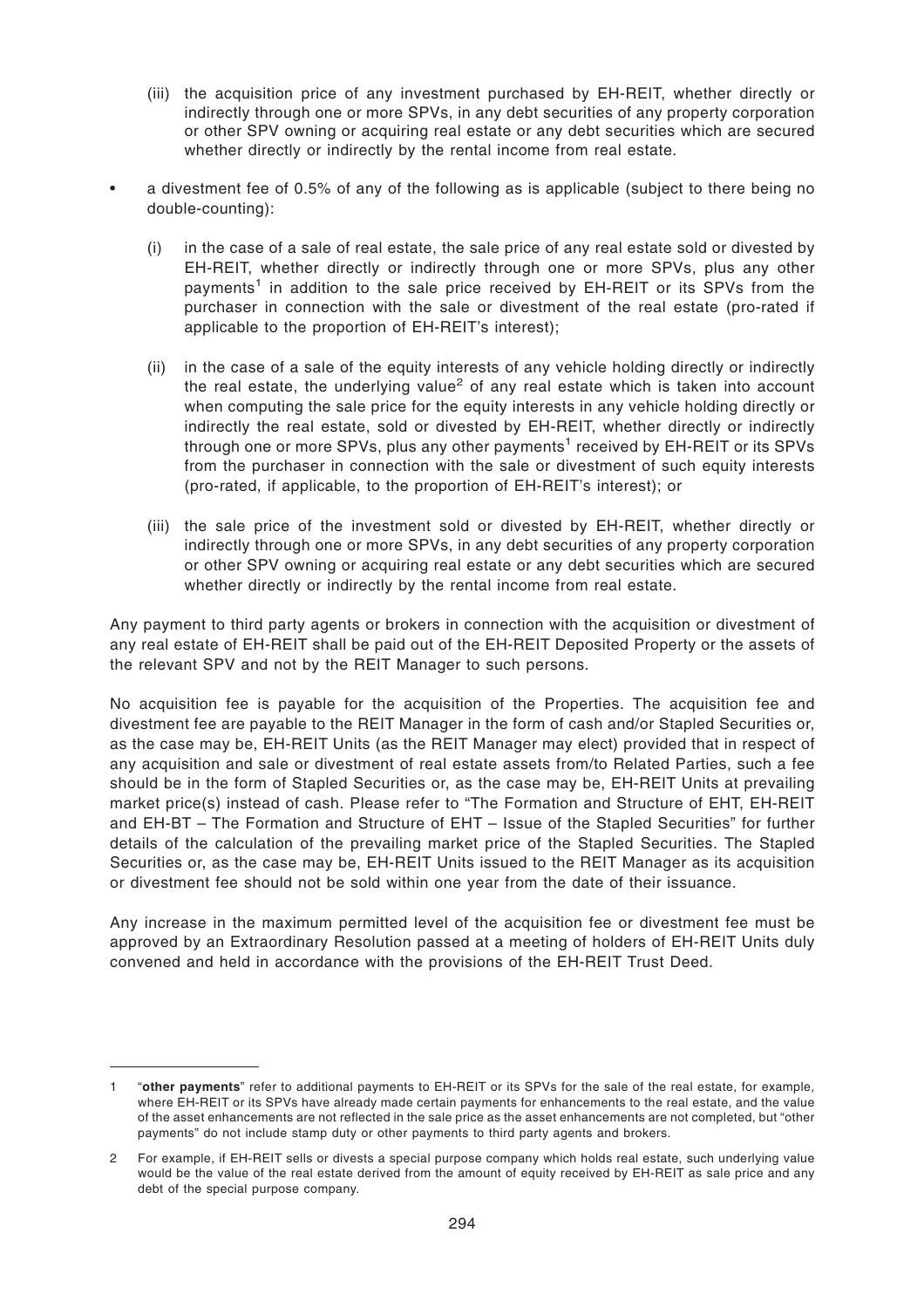## **Development management fee payable to the REIT Manager**

The REIT Manager is also entitled to receive development management fees equivalent to 3.0% of the Total Project Costs incurred in a Development Project undertaken by the REIT Manager on behalf of EH-REIT. EH-REIT will only undertake development activities within the limits of the Property Funds Appendix (which currently allows a REIT to commit no more than 10.0% of its deposited property to development and investment in uncompleted property developments).

"**Total Project Costs**" means the sum of the following (where applicable):

- (i) construction cost based on the project final account prepared by the project quantity surveyor or issued by the appointed contractor;
- (ii) principal consultants fees, including payments to the project's architect, civil and structural engineer, mechanical and electrical engineer, quantity surveyor and project manager;
- (iii) the cost of obtaining all approvals for the project;
- (iv) site staff costs;
- (v) interest costs on borrowings used to finance project cashflows that are capitalised to the project in line with International Financial Reporting Standards; and
- (vi) any other costs including contingency expenses which meet the definition of Total Project Costs and can be capitalised to the project in accordance with International Financial Reporting Standards but for the avoidance of doubt, shall not include land costs (including but not limited to the acquisition price or underlying value of such land).

When the estimated Total Project Costs are greater than US\$100.0 million, the REIT Manager will be entitled to receive a development management fee equivalent to 3.0% of the Total Project Costs up to US\$100.0 million. For the remaining Total Project Costs in excess of US\$100.0 million, the REIT Manager's independent directors will first review and approve the quantum of the development management fee, whereupon the REIT Manager may be directed by its independent directors to reduce the development management fee. Further, in cases where the market pricing for comparable services is, in the REIT Manager's view, materially lower than the development management fee, the independent directors of the REIT Manager will have the discretion to accept a development management fee which is less than 3.0% of the Total Project Costs incurred in a Development Project undertaken by the REIT Manager on behalf of EH-REIT.

For the avoidance of doubt, no acquisition fee shall be paid when the REIT Manager receives the development management fee for a Development Project. Subject to the Property Funds Appendix, the development management fee shall be paid to the REIT Manager or to any person which the REIT Manager may designate or nominate in the form of cash and/or Stapled Securities.

Any increase in the percentage of the development management fee or any change in the structure of the development management fee must be approved by an Extraordinary Resolution passed at a meeting of holders of EH-REIT Units duly convened and held in accordance with the provisions of the EH-REIT Trust Deed.

(See "Overview – The Structure of EHT – Certain Fees and Charges" for further details).

#### **Retirement or Removal of the REIT Manager**

The REIT Manager shall have the power to retire in favour of a corporation approved by the REIT Trustee to act as the manager of EH-REIT.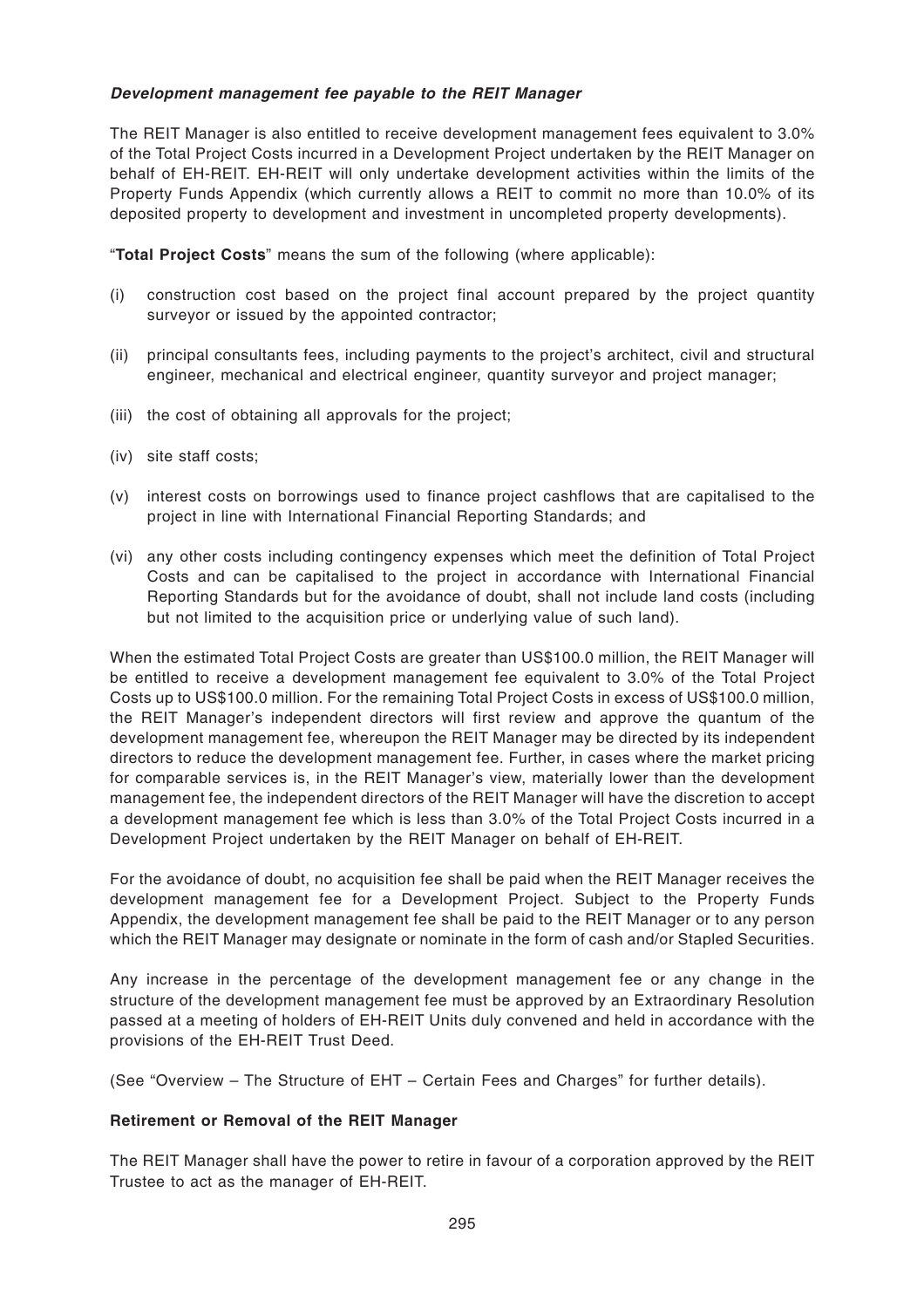Also, the REIT Manager may be removed by notice given in writing by the REIT Trustee if:

- the REIT Manager goes into liquidation (except a voluntary liquidation for the purpose of reconstruction or amalgamation upon terms previously approved in writing by the REIT Trustee) or a receiver is appointed over its assets or a judicial manager is appointed in respect of the REIT Manager;
- the REIT Manager ceases to carry on business;
- the REIT Manager fails or neglects after reasonable notice from the REIT Trustee to carry out or satisfy any material obligation imposed on the REIT Manager by the EH-REIT Trust Deed;
- the holders of EH-REIT Units, by a resolution duly passed by a majority greater than 50.0% of the total number of votes cast for and against such resolution with no participants being disenfranchised at a meeting of holders of EH-REIT Units duly convened and held in accordance with the provisions of the EH-REIT Trust Deed, shall so decide;
- for good and sufficient reason, the REIT Trustee is of the opinion, and so states in writing, that a change of the REIT Manager is desirable in the interests of the holders of EH-REIT Units provided that if the REIT Manager within one month after such statement expresses its dissatisfaction in writing with such opinion, the REIT Manager has a right under the EH-REIT Trust Deed to refer the matter to arbitration. Any decision made pursuant to such arbitration proceedings is binding upon the REIT Manager, the REIT Trustee and all the holders of EH-REIT Units; or
- the MAS directs the REIT Trustee to remove the REIT Manager.

Under the terms of the EH-REIT Trust Deed, upon any removal or retirement of the REIT Manager, the REIT Trustee shall appoint a new manager as soon as possible whose appointment shall be subject to (i) compliance with any or all laws, regulations and guidelines that apply to EH-REIT, and (ii) the approval of holders of EH-REIT Units by Ordinary Resolution.

#### **Corporate Governance of the REIT Manager**

The following outlines the main corporate governance practices of the REIT Manager.

#### **The REIT Manager Board**

The REIT Manager Board is responsible for the overall corporate governance of the REIT Manager including establishing goals for management and monitoring the achievement of these goals. The REIT Manager is also responsible for the strategic business direction and risk management of EH-REIT. All the REIT Manager Board members participate in matters relating to corporate governance, business operations and risks, financial performance and the nomination and review of performance of directors.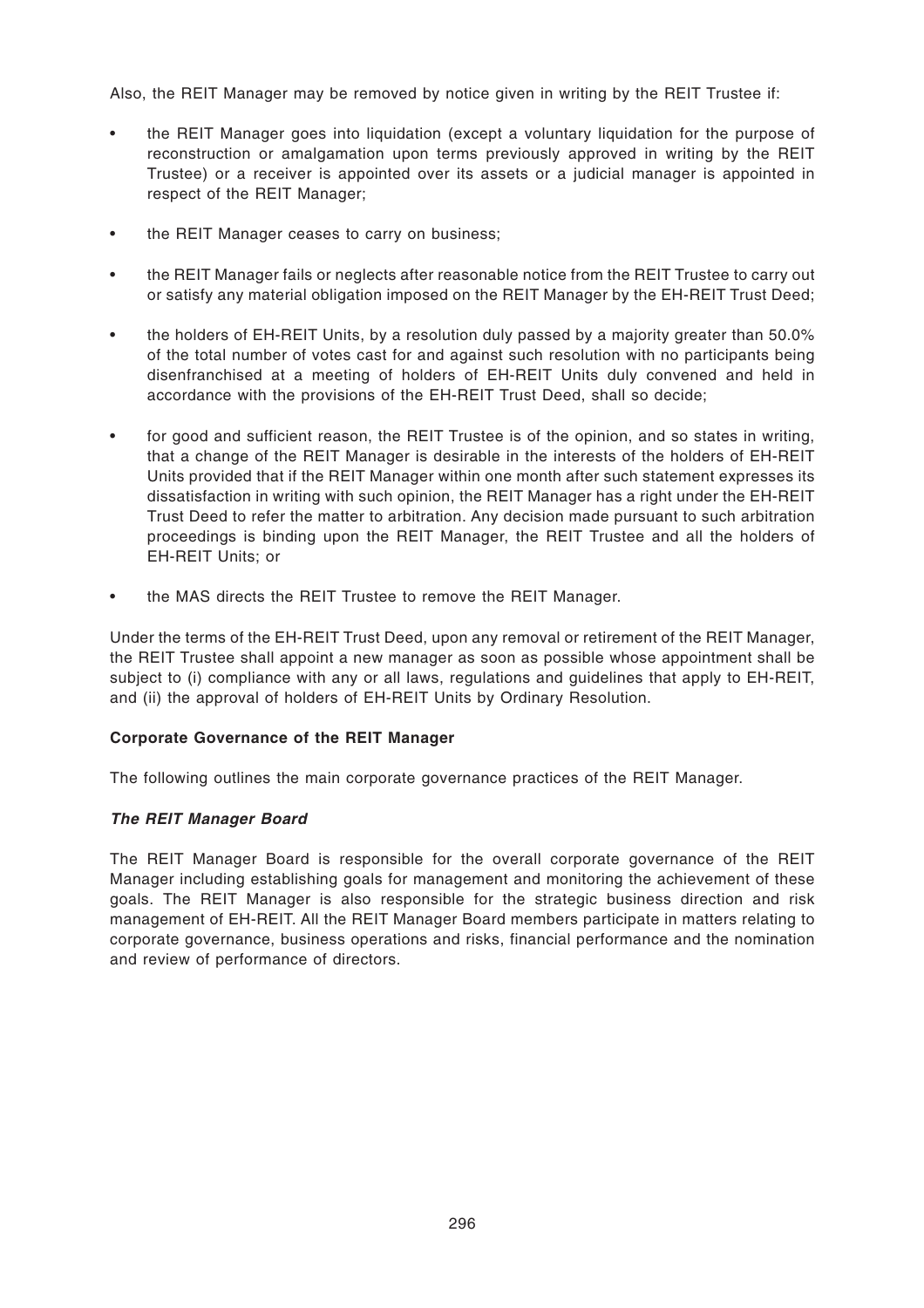The REIT Manager Board has established a framework for the management of the REIT Manager and EH-REIT, including a system of internal controls and a business risk management process. The REIT Manager Board consists of seven members, four of whom are independent<sup>1</sup> directors.

The composition of the REIT Manager Board is determined using the following principles:

- the Chairman of the REIT Manager Board should be a non-executive director of the REIT Manager;
- the REIT Manager Board should comprise directors with a broad range of commercial experience in funds management, legal matters, audit and accounting and the property industry; and
- at least one-third of the REIT Manager Board should comprise independent directors.

However, according to Provision 2.2 of the Code of Corporate Governance 2018, independent directors are to make up a majority of the REIT Manager Board where the Chairman is not an independent director.

The composition of the REIT Manager Board will be reviewed regularly to ensure that the REIT Manager Board has the appropriate mix of expertise and experience.

# **Nominating and Remuneration Committee**

The role of the Nominating and Remuneration Committee (the "**NRC**") is to make recommendations to the REIT Manager Board on all appointment and remuneration matters. The NRC also reviews and makes recommendations on succession plans for the REIT Manager Board and the executive officers. As at the date of this Prospectus, the members of the NRC are Carl Gabriel Florian Stubbe, Davy Lau and Taylor Woods, majority of whom are independent directors. Carl Gabriel Florian Stubbe has been appointed as the Chairman of the NRC.

The NRC's responsibilities also include:

- developing a process for evaluation of the performance of the REIT Manager Board, its board committees and directors;
- reviewing the training and professional development programs for the REIT Manager Board;
- the appointment and re-appointment of directors (including alternate directors, if any);
- determining annually, and as when circumstances require, if a director is independent;
- deciding if a director is able to and has been adequately carrying out his duties as a director of the company, taking into consideration the director's principal commitments;
- reviewing and recommending to the REIT Manager Board a general framework of remuneration for the REIT Manager Board and the executive officers;
- reviewing and recommending to the REIT Manager Board the specific remuneration packages for each director as well as for the executive officers; and

<sup>1</sup> The independence of the directors in this context refers to their independence from management and business relationships with the REIT Manager.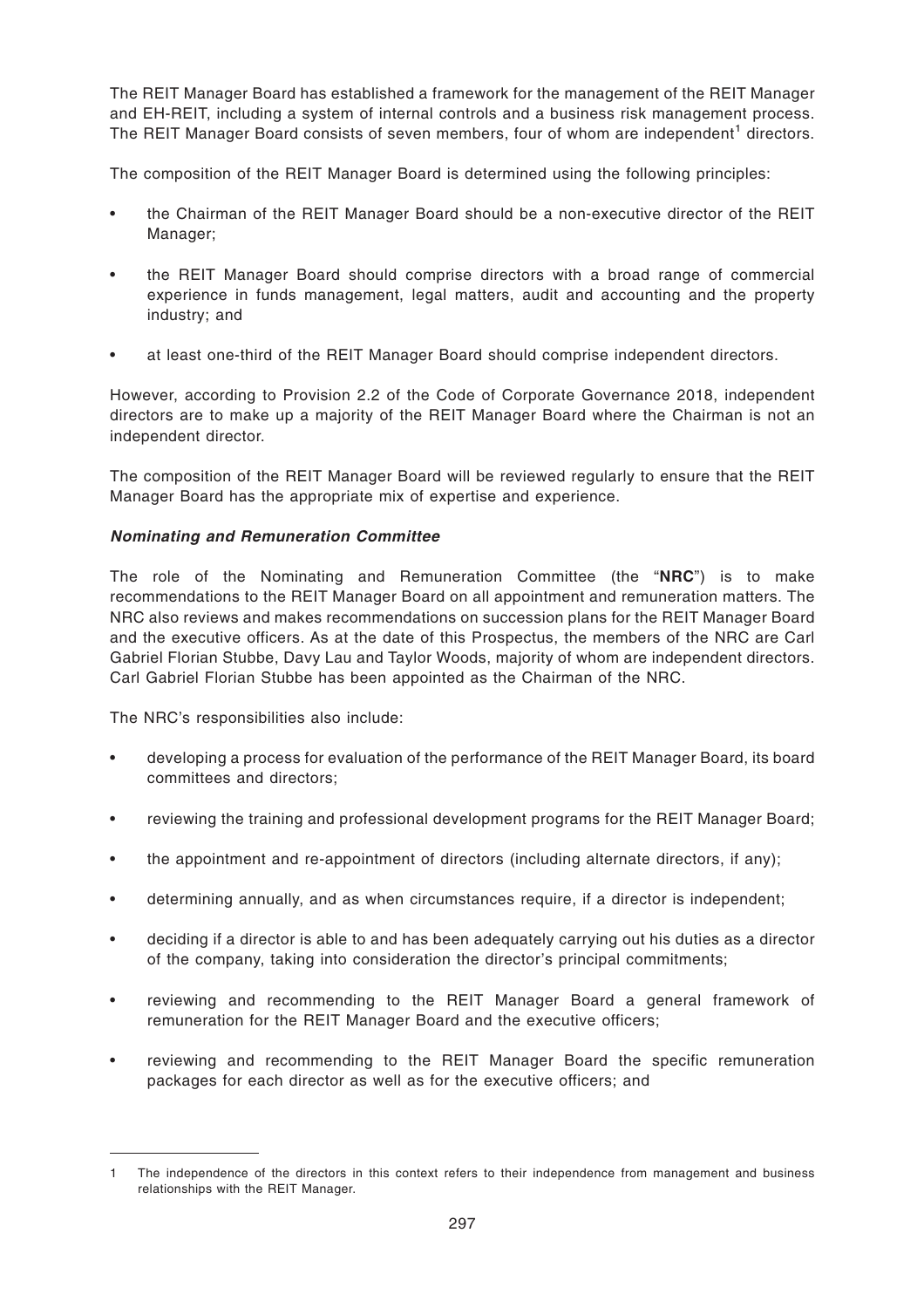• reviewing EH-REIT's obligations arising in the event of termination of executive directors' and executive officers' contracts of service and ensuring that such contracts of service contain fair and reasonable termination clauses which are not overly generous.

## **Process for appointment of new Directors and succession planning for the REIT Manager Board**

The NRC is responsible for reviewing the succession plans for the REIT Manager Board (in particular, the Chairman). In this regard, it will put in place a formal process for the renewal of the REIT Manager Board and the selection of new Directors, as follows:

- (a) The NRC will review annually the balance and diversity of skills, experience, gender and knowledge required by the REIT Manager Board and the size of the REIT Manager Board which would facilitate decision-making;
- (b) In light of such review and in consultation with management, the NRC will assess if there are any inadequate representations in respect of those attributes and if so, will prepare a description of the role and the essential and desirable competencies for a particular appointment;
- (c) External help (for example, the Singapore Institute of Directors, search consultants, open advertisement) will be used to source for potential candidates if need be. Directors and management may also make suggestions;
- (d) Meetings with the shortlisted candidates to assess suitability and to ensure that the candidate(s) are aware of the expectations and the level of commitment required; and
- (e) The NRC makes recommendations to the REIT Manager Board for approval.

The REIT Manager Board believes that orderly succession and renewal is achieved as a result of careful planning, where the appropriate composition of the REIT Manager Board is continually under review.

#### **Criteria for appointment of new Directors**

All new appointments are subject to the recommendations of the NRC based on the following objective criteria:

- (a) Integrity;
- (b) Independent mindedness;
- (c) Diversity possess core competencies that meet the current needs of EH-REIT and the REIT Manager and complement the skills and competencies of the existing Directors on the REIT Manager Board;
- (d) Able to commit time and effort to carry out duties and responsibilities effectively;
- (e) Track record of making good decisions;
- (f) Experience in high-performing corporations or property funds; and
- (g) Financially literate.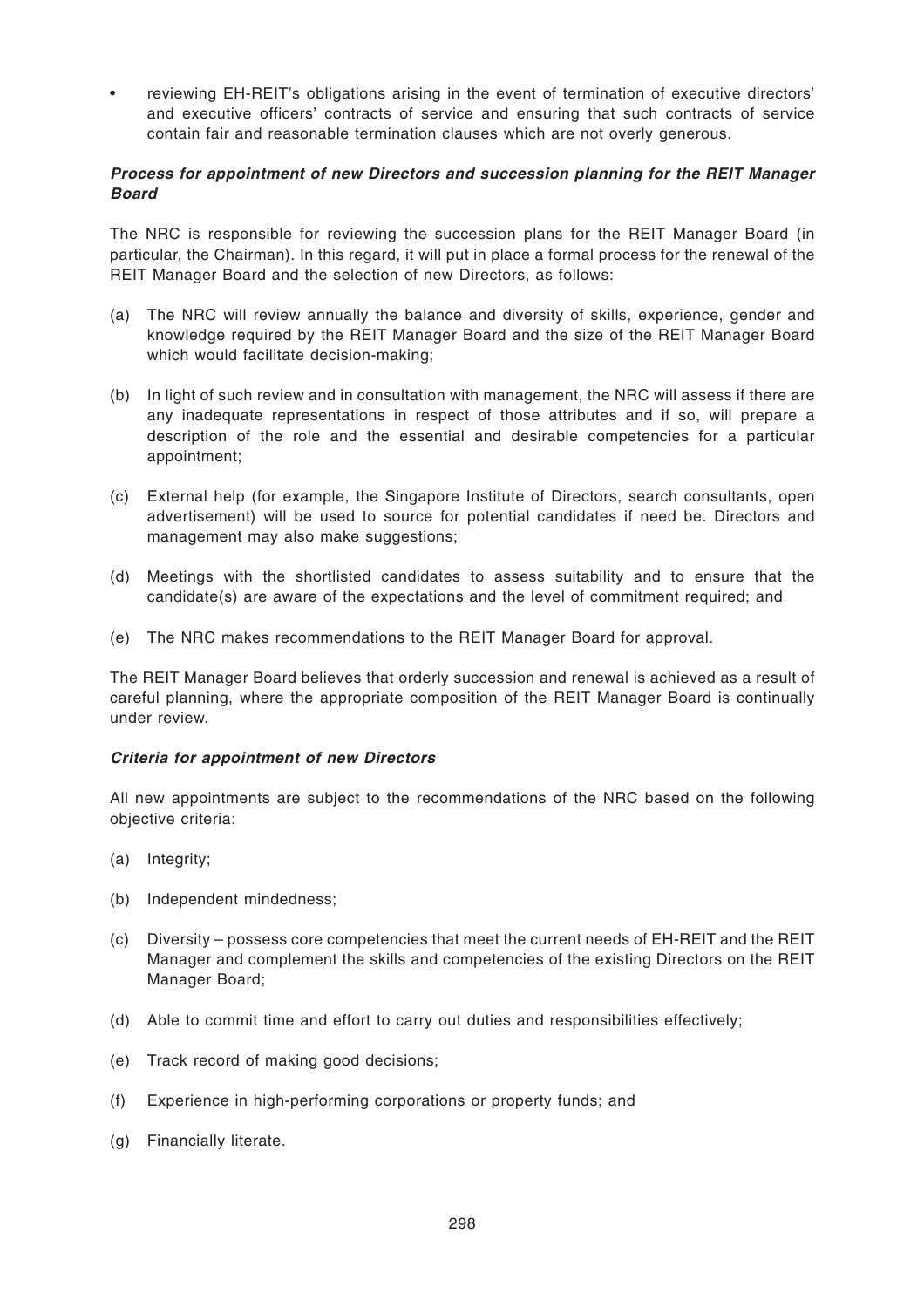## **Review of Directors' independence**

The NRC is charged with reviewing the "independence" status of Directors annually and providing its views to the REIT Manager Board. The REIT Manager Board will bear in mind the definition of an "independent director" in the Code of Corporate Governance 2018 and guidance as to relationships the existence of which would deem a Director not to be independent, as well as the enhancements to independence requirements announced by the MAS on 2 July 2015 (the "**Enhanced Independence Requirements**") when making such determination.

Under the Code of Corporate Governance 2018, a Director who is independent in conduct, character and judgement, and has no relationship with the company, its related corporations, its substantial shareholders or its officers that could interfere, or be reasonably perceived to interfere, with the exercise of the director's independent business judgement in the best interests of  $EH$ -REIT<sup>1</sup>, is considered to be independent. In addition, under the Enhanced Independence Requirements, an independent Director is one who:

- (a) is independent from any management and business relationship with the REIT Manager and EH-REIT;
- (b) is independent from any substantial shareholder of the REIT Manager and any substantial unitholder of EH-REIT; and
- (c) has not served on the REIT Manager Board for a continuous period of 9 years or longer.

# **Annual review of Directors' time commitments**

The NRC also determines annually whether a Director with other listed company board representations and other principal commitments is able to and has been adequately carrying out his or her duties as a Director of the REIT Manager. The NRC will take into account the results of the annual assessment of the effectiveness of the individual Director, and the respective Directors' actual conduct on the REIT Manager Board, in determining whether all the Directors have been able to and have adequately carried out their duties as Director notwithstanding their other listed company board representations and other principal commitments.

The NRC will adopt internal guidelines addressing competing time commitments that are faced when Directors serve on multiple boards and have other principal commitments.

#### **The REIT Manager Audit and Risk Committee**

The REIT Manager Audit and Risk Committee is appointed by the REIT Manager Board from among the REIT Manager Directors and is composed of three non-executive members, a majority of whom (including the Chairman of the REIT Manager Audit and Risk Committee) are required to be directors independent from management and business relationships with the REIT Manager. As at the date of this Prospectus, the members of the REIT Manager Audit and Risk Committee are Tan Wee Peng Kelvin, Tarun Kataria and Davy Lau, all of whom are independent directors. Tan Wee Peng Kelvin has been appointed as the Chairman of the REIT Manager Audit and Risk Committee.

<sup>1</sup> A director who falls under the circumstances described in Rule 210(5)(d) of the Listing Rules is not independent. These circumstances apply to the following: (i) a director being employed by REIT Manager, EH-REIT or any of their related corporations for the current or any of the past three financial years; (ii) a director who has an immediate family member who is, or has been in any of the past three financial years, employed by the REIT Manager, EH-REIT or any of their related corporations and whose remuneration is determined by the NRC; (iii) a director who has been a director for an aggregate period of more than 9 years (whether before or after listing) and whose continued appointment as an independent director has not been sought and approved in separate resolutions by (A) all shareholders of the REIT Manager, (B) all shareholders of the REIT Manager excluding shareholders who also serve as the directors or the chief executive officer of the REIT Manager, and associates of such directors and chief executive officers (C) all Stapled Securityholders; and (D) all Stapled Securityholders, excluding Stapled Securityholders who also serve as the directors or the chief executive officer of the REIT Manager, and associates of such directors and chief executive officers.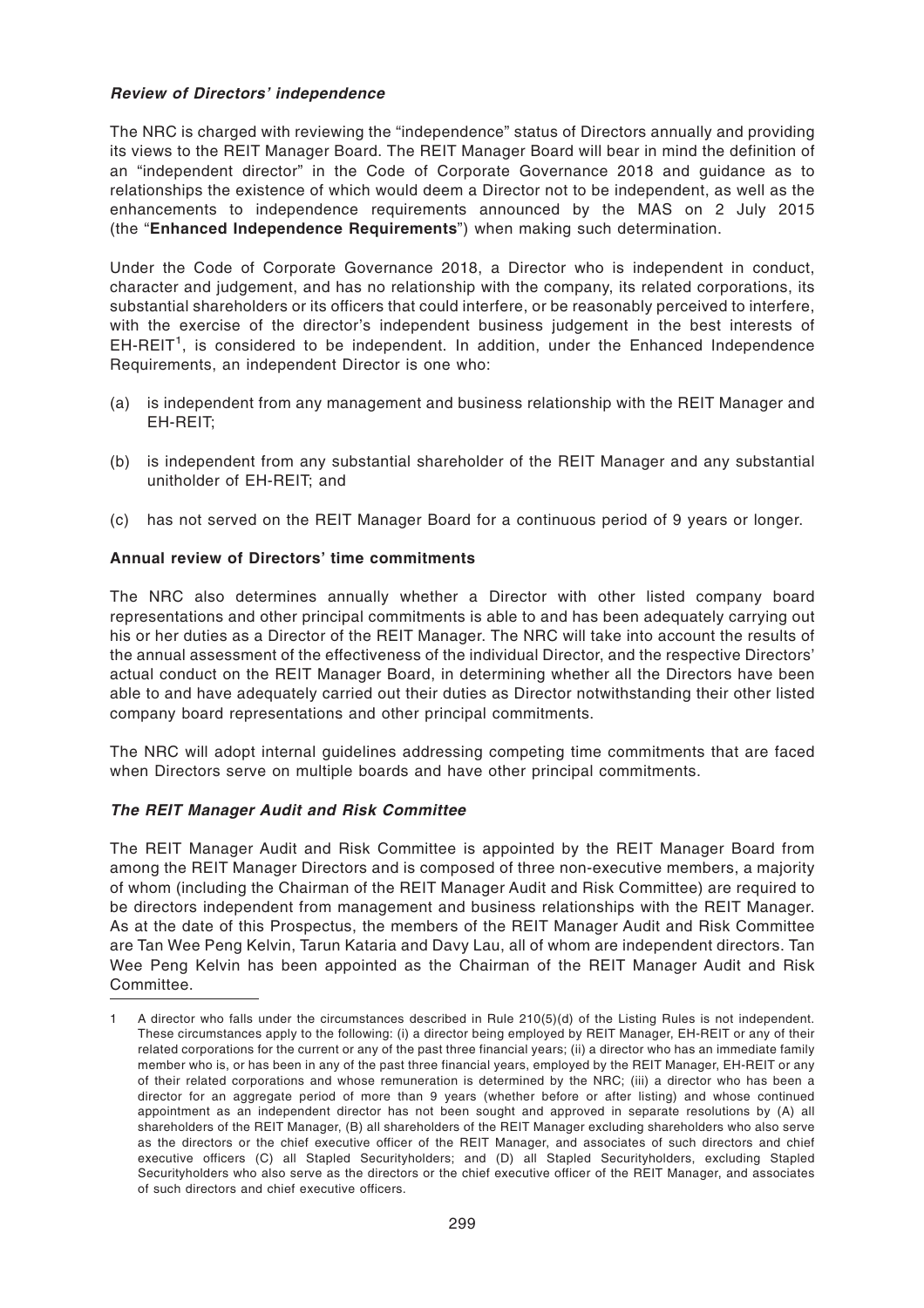The role of the REIT Manager Audit and Risk Committee is to monitor and evaluate the effectiveness of the REIT Manager's internal controls. The REIT Manager Audit and Risk Committee will review the quality and reliability of information prepared for inclusion in financial reports, and will be responsible for the nomination of external auditors and reviewing the adequacy of external audits in respect of cost, scope and performance.

The REIT Manager Audit and Risk Committee's responsibilities include:

- Reviewing financial statements and formal announcements relating to financial performance, and review significant financial reporting issues and judgments contained in them, for better assurance of the integrity of such statements and announcements.
- Reviewing and reporting to the REIT Manager Board at least annually the adequacy and effectiveness of the REIT Manager's and EH-REIT's risk management and internal controls, including financial, operational, compliance (including processes to mitigate conflicts of interests in respect of the sourcing of potential acquisitions) and information technology controls (such review can be carried out internally or with the assistance of any competent third parties).
- Reviewing the audit plans and reports of the external auditors and internal auditors, and considering the effectiveness of actions or policies taken by management on the recommendations and observations.
- Reviewing the independence and objectivity of external auditors annually.
- Reviewing the nature and extent of non-audit services performed by external auditors.
- Meeting with external and internal auditors, without the presence of management, at least annually.
- making recommendations to the REIT Manager Board on the proposals to Stapled Securityholders on the appointment, re-appointment and removal of the external auditors, and approving the remuneration and terms of engagement of the external auditors.
- Reviewing the adequacy and effectiveness of the REIT Manager's and EH-REIT's internal audit function, at least annually.
- Ensuring at least annually that the internal audit function is adequately resourced and has appropriate standing with the REIT Manager and EH-REIT.
- Approving the accounting/auditing firm or corporation to which the internal audit function is outsourced.
- Reviewing the policy and arrangements by which employees of the REIT Manager and any other persons may, in confidence, raise concerns about possible improprieties in matters of financial reporting or other matters, to ensure that arrangements are in place for such concerns to be raised and independently investigated, and for appropriate follow up action to be taken.
- Monitoring the procedures in place to ensure compliance with applicable legislation, the Listing Manual and the Code on Collective Investment Schemes (including the Property Funds Appendix).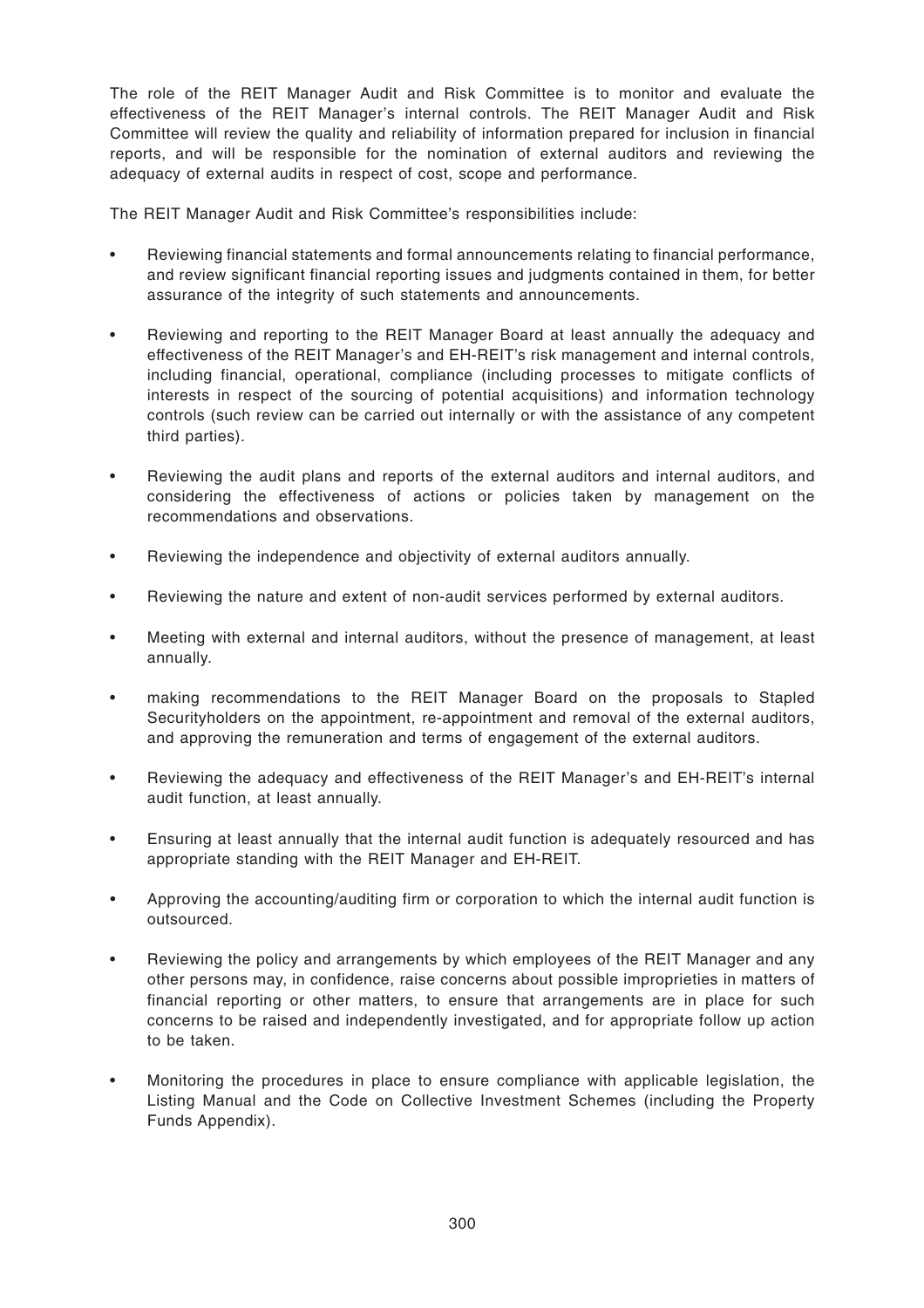- Reviewing related party transactions, including ensuring compliance with the provisions of the Listing Manual relating to "interested person transaction" ("**Interested Person Transactions**") and the provisions of the Property Funds Appendix relating to "interested party transactions" ("**Interested Party Transactions**", and together with Interested Person Transactions, "**Related Party Transactions**").
- Investigating any matters within the REIT Manager Audit and Risk Committee's purview, whenever it deems necessary.
- Obtaining recommendations on risk tolerance and strategy from management, and where appropriate, reporting and recommending to the REIT Manager Board for its determination:
	- The nature and extent of significant risks which the REIT Manager and EH-REIT may take in achieving its strategic objectives; and
	- Overall levels of risk tolerance and risk policies.
- Reviewing and discussing, as and when appropriate, with management on the REIT Manager's and EH-REIT's risk governance structure and their risk policies, risk mitigation and monitoring processes and procedures.
- Receiving and reviewing at least quarterly reports from management on major risk exposures and the steps taken to monitor, control and mitigate such risks.
- Reviewing the REIT Manager's capability to identify and manage new risk types.
- Reviewing and monitoring management's responsiveness to the recommendations of the REIT Manager Audit and Risk Committee.
- Providing timely input to the REIT Manager Board on critical risk issues.
- Reporting to the REIT Manager Board on material matters, findings and recommendations.
- Monitoring and reviewing of hedging policies and instruments to be implemented by EH-REIT.
- Reviewing and recommending to the REIT Manager Board hedging policies and monitoring the implementation of such policies.

#### **Dealings in Stapled Securities or, as the case may be, EH-REIT Units**

Each REIT Manager Director and the Chief Executive Officer of the REIT Manager is to give notice to the REIT Manager of his acquisition of Stapled Securities or (in the event that Unstapling has taken place) EH-REIT Units or of changes in the number of Stapled Securities or, as the case may be, EH-REIT Units which he holds or in which he has an interest, within two Business Days after such acquisition or the occurrence of the event giving rise to changes in the number of the Stapled Securities or, as the case may be, EH-REIT Units which he holds or in which he has an interest (see "The Formation and Structure of EHT, EH-REIT and EH-BT – The Formation and Structure of EH-REIT – The REIT Manager Board's Declaration of Holdings of EH-REIT Units" for further details).

All dealings in the Stapled Securities or, as the case may be, EH-REIT Units by the REIT Manager Directors will be announced via SGXNET, with the announcement to be posted on the internet at the SGX-ST website http://www.sgx.com.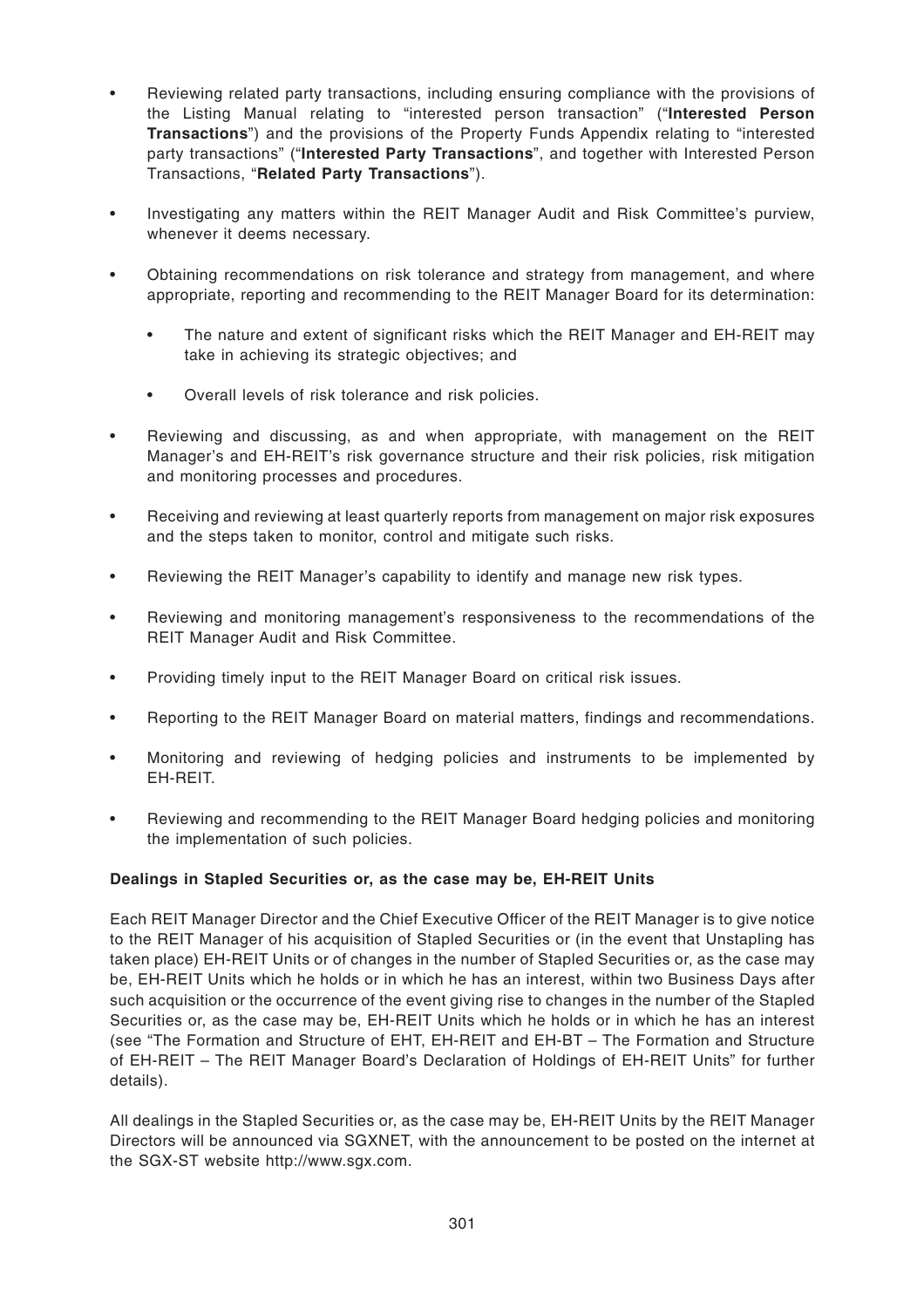The directors and employees of the REIT Manager are prohibited from dealing in the Stapled Securities:

- in the period commencing one month before the public announcement of the annual results and (where applicable) property valuations, and two weeks before the public announcement of the quarterly results of EHT or (in the event that Unstapling has taken place) EH-REIT, and ending on the date of announcement of the relevant results or (as the case may be) property valuations; and
- at any time while in possession of price sensitive information.

The directors and employees of the REIT Manager are also prohibited from communicating price sensitive information to any person.

Pursuant to Section 137ZC of the SFA, the REIT Manager will be required to, inter alia, announce to the SGX-ST the particulars of any acquisition or disposal of interest in EH-REIT Units by the REIT Manager as soon as practicable, and in any case no later than the end of the Business Day following the day on which the REIT Manager became aware of the acquisition or disposal. In addition, all dealings in EH-REIT Units by the Chief Executive Officer will also need to be announced by the REIT Manager via SGXNET, with the announcement to be posted on the internet at the SGX-ST website http://www.sgx.com and in such form and manner as the Authority may prescribe.

# **Management of Business Risk**

The REIT Manager Board will meet quarterly or more frequently if necessary and will review the financial performance of EH-REIT against the budget previously approved by the REIT Manager Board for the relevant financial year. The REIT Manager Board will also review the business risks of EH-REIT, examine liability management and will act upon any comments from both the internal and external auditors of EH-REIT.

The REIT Manager has appointed experienced and well-qualified management personnel to handle the day-to-day operations of EH-REIT. In assessing business risk, the REIT Manager Board will consider the economic environment and risks relevant to the hospitality and hospitality-related industries. It will review management reports and feasibility studies on individual development projects prior to approving major transactions. The management will meet regularly to review the operations of the REIT Manager and EH-REIT and discuss any disclosure issues.

#### **Potential Conflicts of Interest**

The REIT Manager is required to prioritise the EH-REIT Unitholders' interests over those of the REIT Manager and its shareholders in the event of a conflict of interest.

The REIT Manager has instituted the following procedures to deal with conflicts of interest issues:

- The REIT Manager will not manage any other REIT which invests in the same type of properties as EH-REIT;
- All executive officers will be employed by the REIT Manager and will not hold executive positions in any other entities;
- All resolutions in writing of the REIT Manager Directors in relation to matters concerning EH-REIT must be approved by a majority of the directors, including at least one director independent from management and business relationships with the REIT Manager;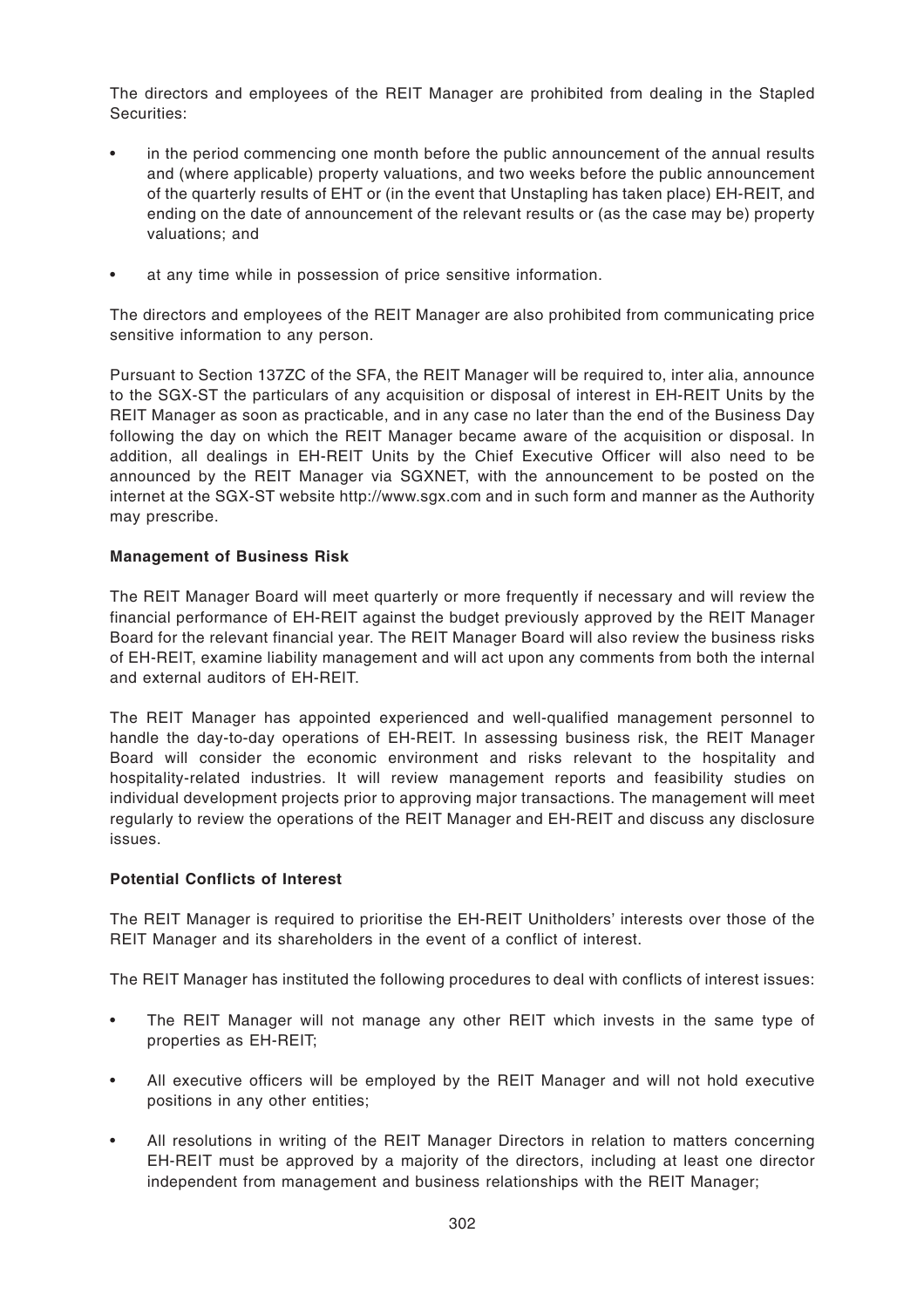- At least one-third of the REIT Manager Board shall comprise independent directors, provided that where (i) the Chairman of the REIT Manager Board and the Chief Executive Officer is the same person, (ii) the Chairman of the REIT Manager Board and the Chief Executive Officer are immediate family members, (iii) the Chairman of the REIT Manager Board is part of the management team; (iv) the Chairman of the REIT Manager Board is not an independent director or (v) the EH-REIT Unitholder do not have the right to appoint directors, at least half the board shall comprise independent directors;
- In respect of matters in which a REIT Manager Director or his associates (as defined in the Listing Manual) has an interest, direct or indirect, such interested director will abstain from voting. In such matters, the quorum must comprise a majority of the REIT Manager Directors and must exclude such interested director;
- In respect of matters in which the Sponsor has an interest, direct or indirect, for example, in matters relating to:
	- potential acquisitions of additional properties or property-related investments by EH-REIT in competition with the Sponsor; and
	- competition for tenants between properties owned by EH-REIT and properties owned by the Sponsor,

any nominees appointed by the Sponsor to the REIT Manager Board to represent its interests will abstain from deliberations and voting on such matters. In such matters, the quorum must comprise a majority of the REIT Manager Directors independent from management and business relationships with the REIT Manager and must exclude nominee directors of the Sponsor;

- Save as to resolutions relating to the removal of the REIT Manager, the REIT Manager and its associates are prohibited from voting or being counted as part of a quorum for any meeting of the holders of EH-REIT Units convened to approve any matter in which the REIT Manager and/or any of its associates has an interest, and for so long as the REIT Manager is the manager of EH-REIT, the controlling shareholders of the REIT Manager and of any of its associates are prohibited from voting or being counted as part of a quorum for any meeting of the holders of EH-REIT Units convened to consider a matter in respect of which the relevant controlling shareholders of the REIT Manager and/or of any of its associates have an interest; and
- It is also provided in the EH-REIT Trust Deed that if the REIT Manager is required to decide whether or not to take any action against any person in relation to any breach of any agreement entered into by the REIT Trustee for and on behalf of EH-REIT with an Interested Person (as defined in the Listing Manual) and/or, as the case may be, an Interested Party (as defined in the Property Funds Appendix) (collectively, a "**Related Party**") of the REIT Manager, the REIT Manager shall be obliged to consult with a reputable law firm (acceptable to the REIT Trustee) which shall provide legal advice on the matter. If the said law firm is of the opinion that the REIT Trustee, on behalf of EH-REIT, has a *prima facie* case against the party allegedly in breach under such agreement, the REIT Manager shall be obliged to take appropriate action in relation to such agreement. The REIT Manager Directors will have a duty to ensure that the REIT Manager so complies. Notwithstanding the foregoing, the REIT Manager shall inform the REIT Trustee as soon as it becomes aware of any breach of any agreement entered into by the REIT Trustee for and on behalf of EH-REIT with a Related Party of the REIT Manager and the REIT Trustee may take such action as it deems necessary to protect the rights of the holders of EH-REIT Units and/or which is in the interests of the holders of EH-REIT Units. Any decision by the REIT Manager not to take action against a Related Party of the REIT Manager shall not constitute a waiver of the REIT Trustee's right to take such action as it deems fit against such Related Party.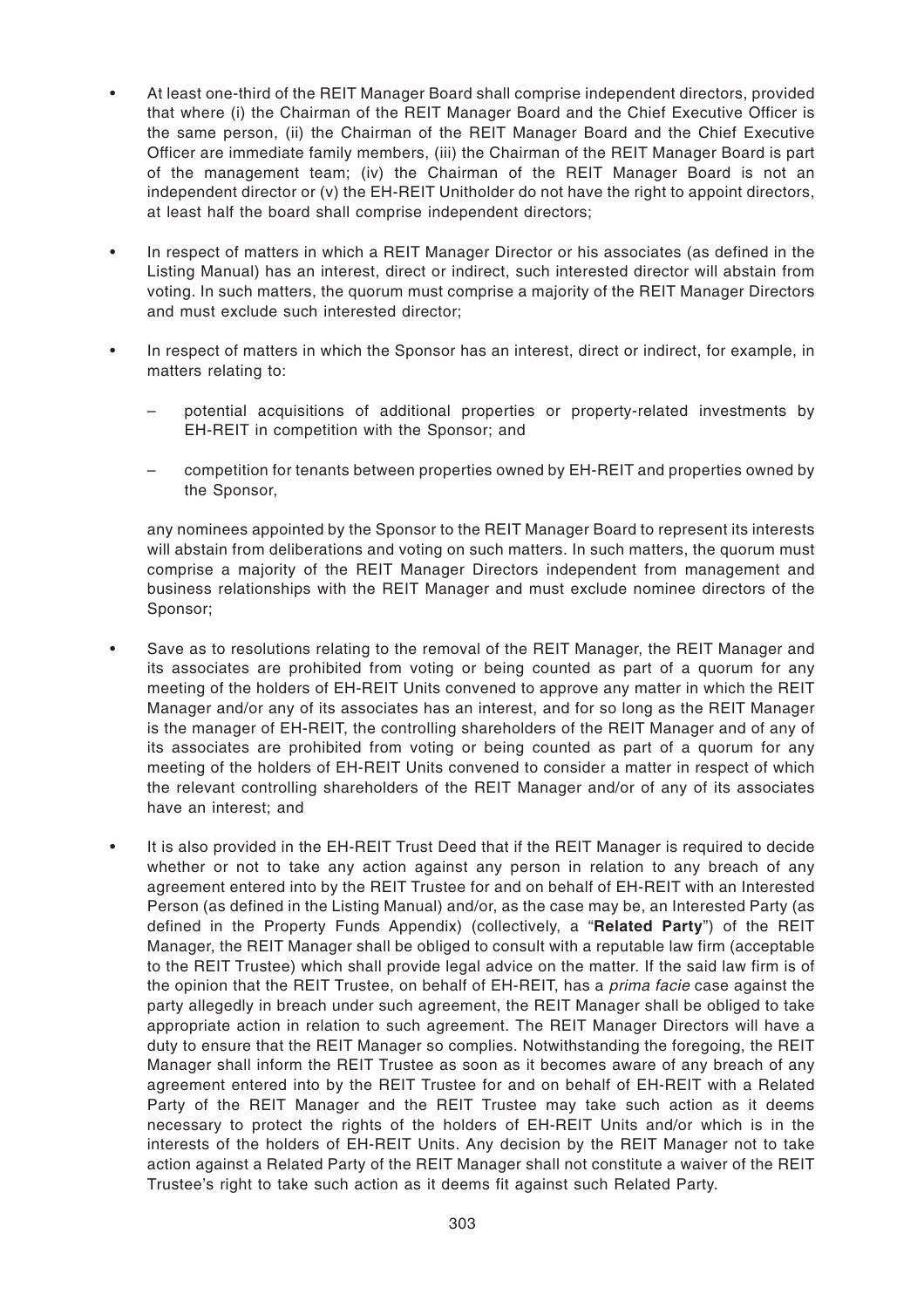#### **Related Party Transactions**

# **The REIT Manager's Internal Control System**

The REIT Manager has established an internal control system to ensure that all future Related Party Transactions:

- will be undertaken on normal commercial terms in accordance with the relevant laws, regulations and guidelines that apply to EH-REIT; and
- will not be prejudicial to the interests of EH-REIT and the holders of EH-REIT Units.

As a general rule, the REIT Manager must demonstrate to the REIT Manager Audit and Risk Committee that such transactions satisfy the foregoing criteria, which may entail:

- obtaining (where practicable) quotations from parties unrelated to the REIT Manager; or
- obtaining valuations from independent professional valuers (in accordance with the Property Funds Appendix).

The REIT Manager will maintain a register to record all Related Party Transactions which are entered into by EH-REIT and the bases, including any quotations from unrelated parties and independent valuations obtained to support such bases, on which they are entered into.

The REIT Manager will also incorporate into its internal audit plan a review of all Related Party Transactions entered into by EH-REIT. The REIT Manager Audit and Risk Committee shall review the internal audit reports at least twice a year to ascertain that the guidelines and procedures established to monitor Related Party Transactions have been complied with. In addition, the REIT Trustee will also have the right to review such audit reports to ascertain that the Property Funds Appendix have been complied with. The review will include the examination of the nature of the transaction and its supporting documents or such other data deemed necessary to the REIT Manager Audit and Risk Committee. If a member of the REIT Manager Audit and Risk Committee has an interest in a transaction, he or she is to abstain from participating in the review and approval process in relation to that transaction.

Further, the following procedures will be undertaken:

- any transaction (either individually or as part of a series or if aggregated with other transactions involving the same Related Party during the same financial year) equal to or exceeding S\$100,000 in value but less than 3.0% of the value of EH-REIT's net tangible assets (based on the latest audited accounts) will be subject to review by the REIT Manager Audit and Risk Committee at regular intervals;
- any transaction (either individually or as part of a series or if aggregated with other transactions involving the same Related Party during the same financial year) equal to or exceeding 3.0% but below 5.0% of the value of EH-REIT's net tangible assets (based on the latest audited accounts) will be subject to the review and prior approval of the REIT Manager Audit and Risk Committee. Such approval shall only be given if such transaction is on normal commercial terms and is consistent with similar types of transactions made by the REIT Trustee with third parties which are unrelated to the REIT Manager; and
- any transaction (either individually or as part of a series or if aggregated with other transactions involving the same Related Party during the same financial year) equal to or exceeding 5.0% of the value of EH-REIT's net tangible assets (based on the latest audited accounts) will be reviewed and approved prior to such transaction being entered into, on the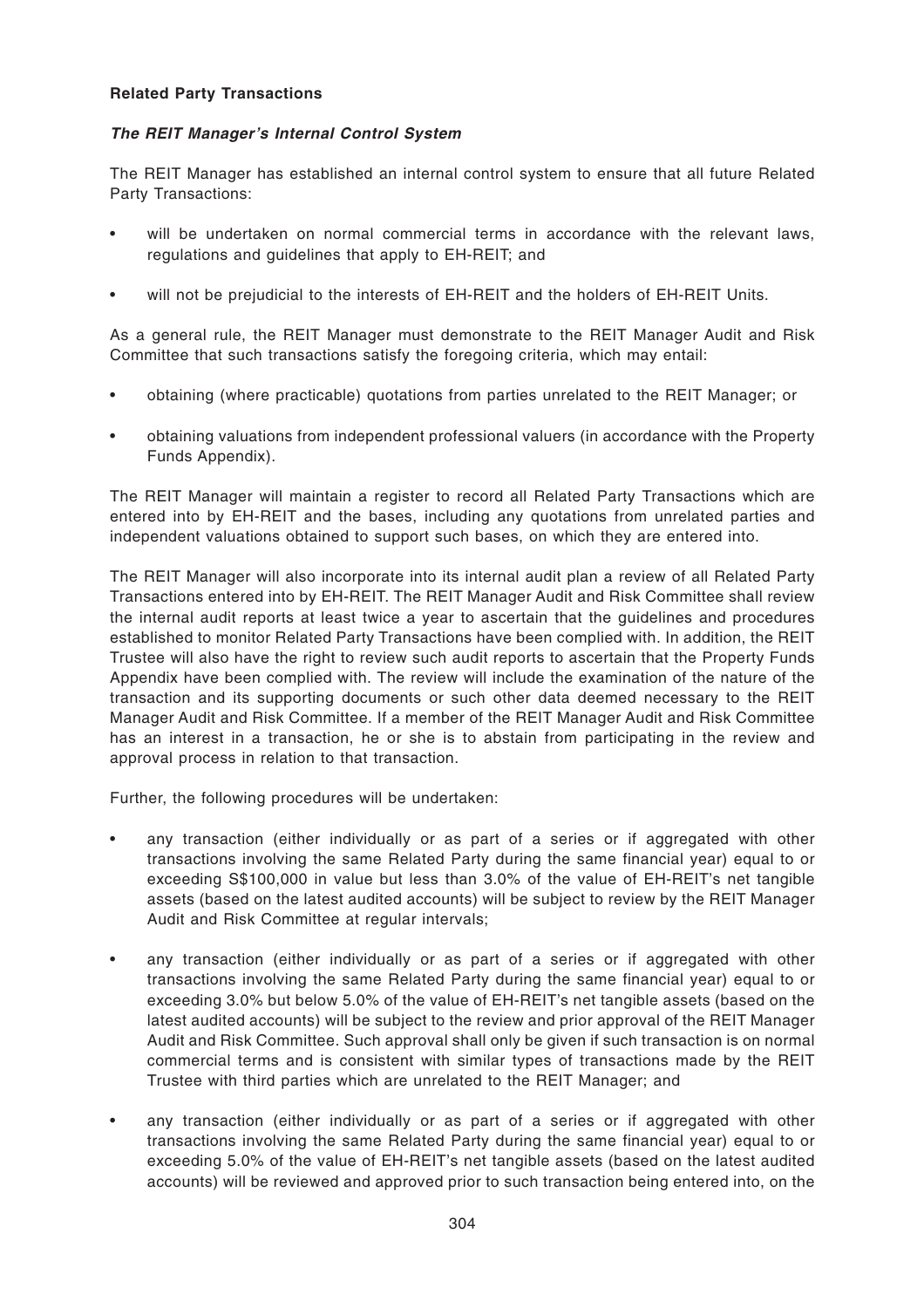basis described in the preceding paragraph, by the REIT Manager Audit and Risk Committee which may, as it deems fit, request advice on the transaction from independent sources or advisers, including the obtaining of valuations from independent professional valuers. Further, under the Listing Manual and the Property Funds Appendix, such transaction would have to be approved by the holders of EH-REIT Units at a meeting duly convened.

Pursuant to the Listing Manual, transactions with a value below S\$100,000 are disregarded on the ground that they do not put EH-REIT at risk. Accordingly, such transactions are excluded from aggregation with other transactions involving the same Related Parties.

Where matters concerning EH-REIT relate to transactions entered into or to be entered into by the REIT Trustee for and on behalf of EH-REIT with a Related Party of the REIT Manager (which would include relevant "associates" as defined under the Listing Manual) or EH-REIT, the REIT Trustee is required to consider the terms of such transactions to satisfy itself that such transactions are conducted on normal commercial terms, are not prejudicial to the interests of EH-REIT and the holders of EH-REIT Units, and in accordance with all applicable requirements of the Property Funds Appendix and/or the Listing Manual relating to the transaction in question.

Further, the REIT Trustee has the ultimate discretion under the EH-REIT Trust Deed to decide whether or not to enter into a transaction involving a Related Party of the REIT Manager or EH-REIT. If the REIT Trustee is to sign any contract with a Related Party of the REIT Manager or EH-REIT, the REIT Trustee will review the contract to ensure that it complies with the relevant requirements relating to Related Party Transactions (as may be amended from time to time) as well as such other guidelines as may from time to time be prescribed by the MAS and the SGX-ST to apply to REITs.

Save for the transactions described under the sections "Management and Corporate Governance – EH-REIT – Related Party Transactions – Related Party Transactions in connection with the Setting Up of EH-REIT and the Offering" and "Management and Corporate Governance – EH-REIT – Related Party Transactions – Future Related Party Transactions", EH-REIT will comply with Rule 905 of the Listing Manual by announcing any Interested Person Transaction in accordance with the Listing Manual if such transaction, by itself or when aggregated with other Interested Person Transactions entered into with the same Interested Person (as defined in the Listing Manual) during the same financial year, is 3.0% or more of the value of EH-REIT's latest audited net tangible assets.

The aggregate value of all Interested Person Transactions in accordance with the Listing Manual in a particular year, each of at least S\$100,000 in value and which are subject to Rules 905 and 906 of the Listing Manual, will be disclosed in EHT's annual report, or (if Unstapling has occurred), EH-REIT's annual report for the relevant financial year.

# **Role of the REIT Manager Audit and Risk Committee for Related Party Transactions**

The REIT Manager Audit and Risk Committee will monitor the procedures established to regulate Related Party Transactions, including reviewing any Related Party Transactions entered into from time to time and the internal audit reports to ensure compliance with the relevant provisions of the Listing Manual and the Property Funds Appendix.

If a member of the REIT Manager Audit and Risk Committee has an interest in a transaction, he or she is to abstain from participating in the review and approval process in relation to that transaction.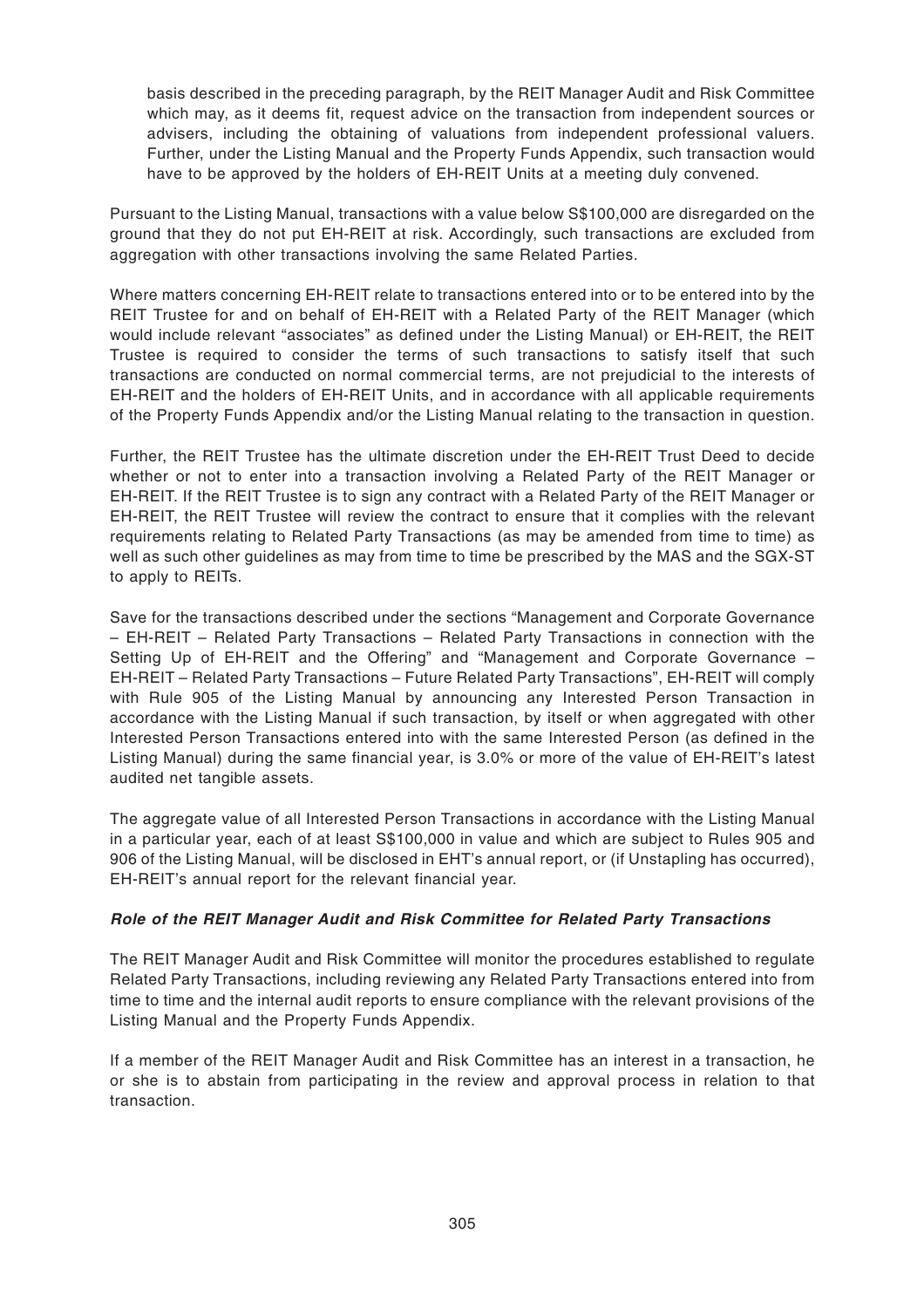# **Related Party Transactions in connection with the setting up of EH-REIT and the Offering**

The REIT Trustee, on behalf of EH-REIT, has entered into a number of transactions with the REIT Manager and certain Related Parties of the REIT Manager in connection with the setting up of EH-REIT and the Offering. These Related Party Transactions are as follows:

- On 11 April 2019, the REIT Trustee entered into the EH-REIT Trust Deed (as amended) with the REIT Manager.
- On 11 April 2019, the REIT Trustee entered into the Stapling Deed with the Managers. The terms of the EH-REIT Trust Deed and Stapling Deed are generally described in "The Formation and Structure of EHT, EH-REIT and EH-BT".
- On 17 April 2019, the REIT Trustee and the REIT Manager entered into the HW ROFR with Howard Wu. The terms of the HW ROFR are more particularly described in "Certain Agreements Relating to EHT, EH-REIT, EH-BT and the Properties – Right of First Refusal Agreements".
- On 17 April 2019, the REIT Trustee and the REIT Manager entered into the TW ROFR with Taylor Woods. The terms of the TW ROFR are more particularly described in "Certain Agreements Relating to EHT, EH-REIT, EH-BT and the Properties – Right of First Refusal Agreements".
- On 25 April 2019, the REIT Trustee entered into the Securities Purchase Agreement with the USHI Portfolio Vendor and the ASAP6 Portfolio Vendors, for the acquisition of the USHI Portfolio and the ASAP6 Portfolio via the purchase of USHIL Holdco and Cayman Corp 2. The terms of the Securities Purchase Agreement are generally described in "Certain Agreements Relating to EHT, EH-REIT, EH-BT and the Properties – Securities Purchase Agreement".
- On [●], each of the Founders will enter into the Indemnified Guarantee with each of the ASAP Mortgage Lenders to provide the applicable ASAP Mortgage Loan Lender with, *inter alia*, a customary non-recourse carve-out guarantee and environmental indemnity. The terms of the Indemnified Guarantee are more particularly described in "Capitalisation and Indebtedness – Indebtedness – ASAP Mortgage Loans".

EH-REIT's subsidiaries being the property-holding entities will also enter into the Master Lease Agreements with the relevant Master Lessees for the lease of the Initial Portfolio. The terms of the Master Lease Agreements are more particularly described in "Certain Agreements Relating to EHT, EH-REIT, EH-BT and the Properties – Master Lease Agreements".

Based on its experience, expertise and knowledge of contracts, the REIT Manager Board and the executive officers of EH-REIT believe that the Securities Purchase Agreement, the Master Lease Agreements and the Indemnified Guarantee are and will be made on normal commercial terms, on an arm's length basis and are not prejudicial to the interests of EH-REIT and the Stapled Securityholders.

Save as disclosed in this Prospectus, the REIT Trustee has not entered into any other transactions with the REIT Manager or any Related Party of the REIT Manager in connection with the setting up of EH-REIT.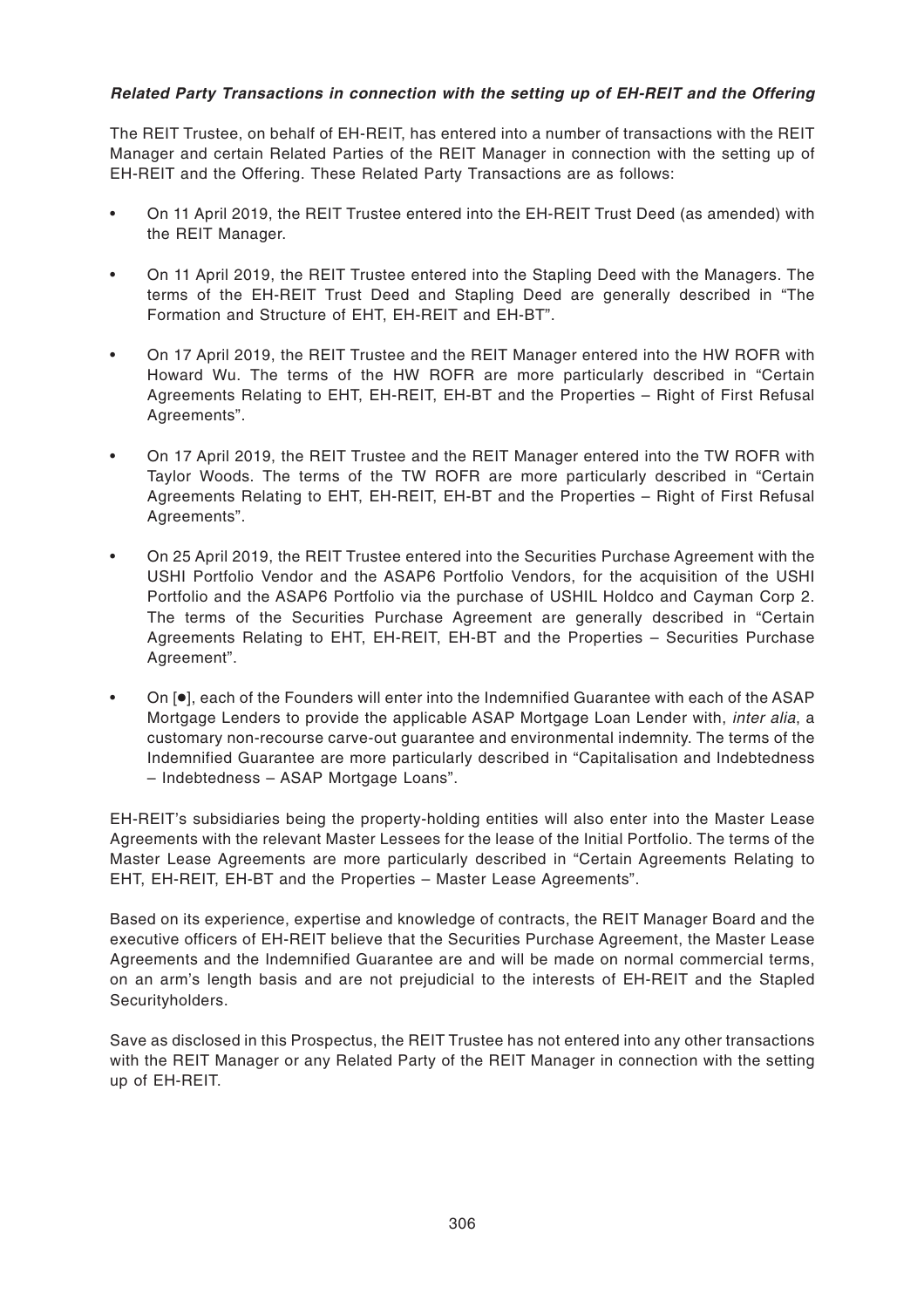# **Exempted Agreements**

The entry into and the fees and charges payable by EH-REIT under:

- the EH-REIT Trust Deed;
- the Stapling Deed:
- the HW ROFR;
- the TW ROFR;
- the Securities Purchase Agreement;
- the Master Lease Agreements;
- Indemnified Guarantee,

which each constitutes an Interested Person Transaction, are deemed to have been specifically approved by Stapled Securityholders upon purchase of the Stapled Securities and are therefore not subject to Rules 905 and 906 of the Listing Manual to the extent that there is no subsequent change to the rates and/or bases of the fees charged thereunder which will adversely affect EH-REIT.

(See "Overview – Certain Fees and Charges" for the fees and charges payable by EH-REIT in connection with the establishment and on-going management and operation of EH-REIT.)

However, any renewal of such agreements or amendments thereof will be subject to Rules 905 and 906 of the Listing Manual.

(See "– Related Party Transactions – The REIT Manager's Internal Control System" for further details.)

#### **Other Related Party Transactions**

In line with the rules set out in Chapter 9 of the Listing Manual, a transaction the value of which is less than S\$100,000 is not considered material in the context of the Offering and is not set out as a Related Party Transaction in this section.

#### **Future Related Party Transactions**

As a REIT listed on the SGX-ST, EH-REIT is regulated by the Property Funds Appendix and the Listing Manual. The Property Funds Appendix regulate, among other things, transactions entered into by the REIT Trustee (for and on behalf of EH-REIT) with an Interested Party relating to EH-REIT's acquisition of assets from or sale of assets to an Interested Party, EH-REIT's investment in securities of or issued by an Interested Party and the leasing of assets to an Interested Party.

Depending on the materiality of transactions entered into by EH-REIT for the acquisition of assets from, the sale of assets to or the investment in securities of or issued by an Interested Party, the Property Funds Appendix may require that an immediate announcement to the SGX-ST be made, and may also require that the approval of the holders of EH-REIT Units be obtained.

The Listing Manual regulates all Interested Person Transactions, including transactions already governed by the Property Funds Appendix. Depending on the materiality of the transaction,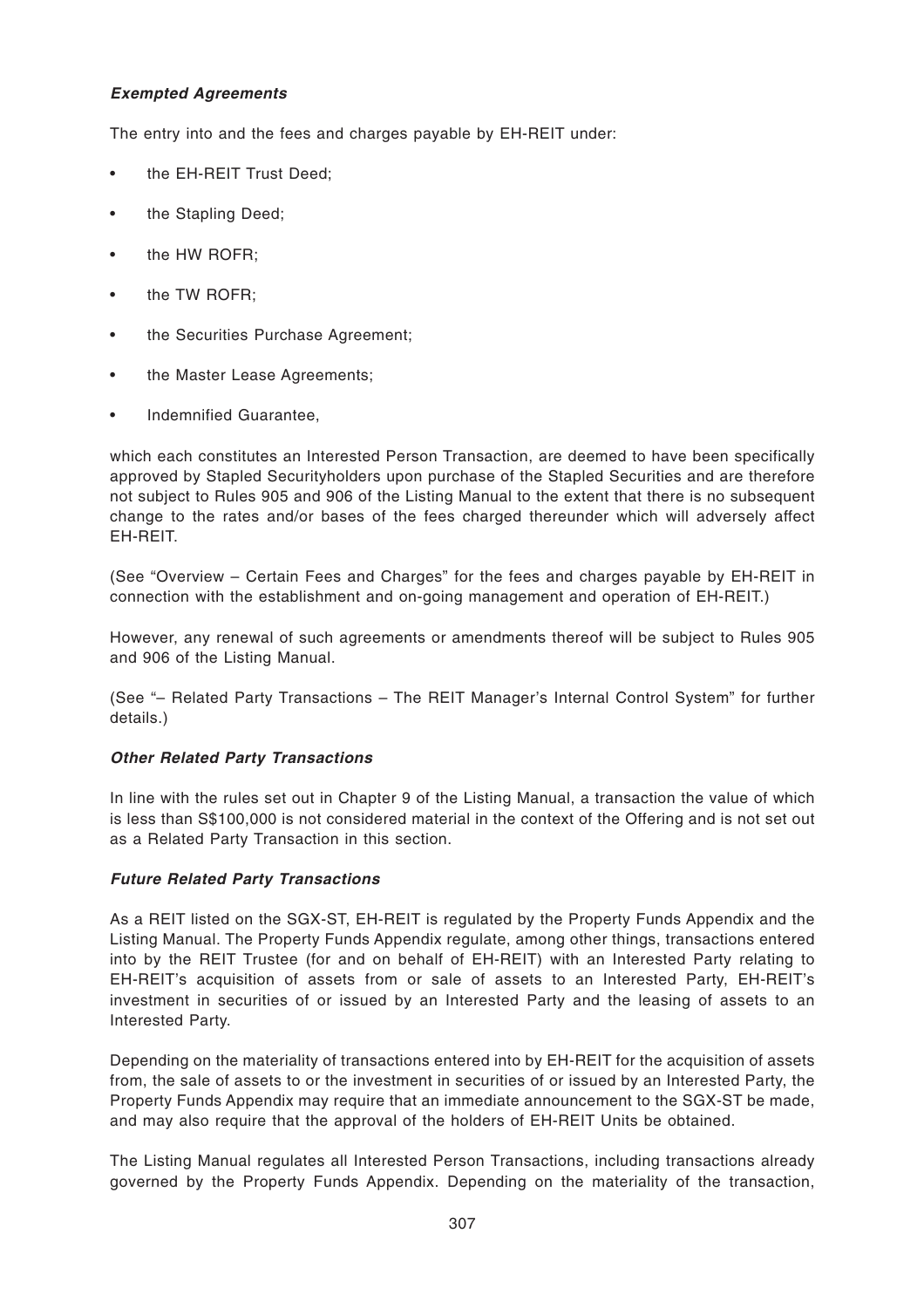EH-REIT may be required to make a public announcement of the transaction (Rule 905 of the Listing Manual), or to make a public announcement of and to obtain the prior approval of the holders of EH-REIT Units for the transaction (Rule 906 of the Listing Manual). The EH-REIT Trust Deed requires the REIT Trustee and the REIT Manager to comply with the provisions of the Listing Manual relating to Interested Person Transactions as well as such other guidelines relating to Interested Person Transactions as may be prescribed by the SGX-ST to apply to REITs.

The REIT Manager may at any time in the future seek a general annual mandate from the holders of EH-REIT Units pursuant to Rule 920(1) of the Listing Manual for recurrent transactions of a revenue or trading nature or those necessary for its day-to-day operations, including a general mandate in relation to leases and/or license agreements (including any Master Lease Agreements entered into by the REIT Trustee with an Interested Party) to be entered into with Interested Persons, and all transactions conducted under such general mandate for the relevant financial year will not be subject to the requirements of Rules 905 and 906 of the Listing Manual. In seeking such a general annual mandate, the REIT Trustee will appoint an independent financial adviser (without being required to consult the REIT Manager) pursuant to Rule 920(1)(b)(v) of the Listing Manual to render an opinion as to whether the methods or procedures for determining the transaction prices of the transactions contemplated under the annual general mandate are sufficient to ensure that such transactions will be carried out on normal commercial terms and will not be prejudicial to the interests of EH-REIT and the holders of EH-REIT Units.

Both the Property Funds Appendix and the Listing Manual requirements would have to be complied with in respect of a proposed transaction which is *prima facie* governed by both sets of rules. Where matters concerning EH-REIT relate to transactions entered or to be entered into by the REIT Trustee for and on behalf of EH-REIT with a Related Party of EH-REIT or the REIT Manager, the REIT Trustee is required to ensure that such transactions are conducted in accordance with applicable requirements of the Property Funds Appendix and/or the Listing Manual relating to the transaction in question.

The REIT Manager is not prohibited by either the Property Funds Appendix or the Listing Manual from contracting or entering into any financial, banking or any other type of transaction with the REIT Trustee (when acting other than in its capacity as trustee of EH-REIT) or from being interested in any such contract or transaction, provided that any such transaction shall be on normal commercial terms and is not prejudicial to the interests of EH-REIT and the holders of EH-REIT Units. The REIT Manager shall not be liable to account to the REIT Trustee or to the holders of EH-REIT Units for any profits or benefits or other commissions made or derived from or in connection with any such transaction. The REIT Trustee shall not be liable to account to the REIT Manager or to the holders of EH-REIT Units for any profits or benefits or other commission made or derived from or in connection with any such transaction.

Generally, under the Listing Manual, the REIT Manager, its "connected persons" (as defined in the Listing Manual) and any director of the REIT Manager are prohibited from voting their respective own EH-REIT Units at, or being part of a quorum for, any meeting to approve any matter in which it has a material interest.

# **EH-BT**

EH-BT will be dormant on the Listing Date. For as long as EH-BT is dormant, the primary role of the Trustee-Manager Board will be to ensure that the Trustee-Manager complies with the requirements under the Listing Manual, the BTA and the BTR (except where waivers have been obtained) as well as the EH-BT Trust Deed and the Stapling Deed.

# **Key Roles of the Trustee-Manager Board when EH-BT becomes active**

When EH-BT becomes active, the key roles of the Trustee-Manager Board will be to: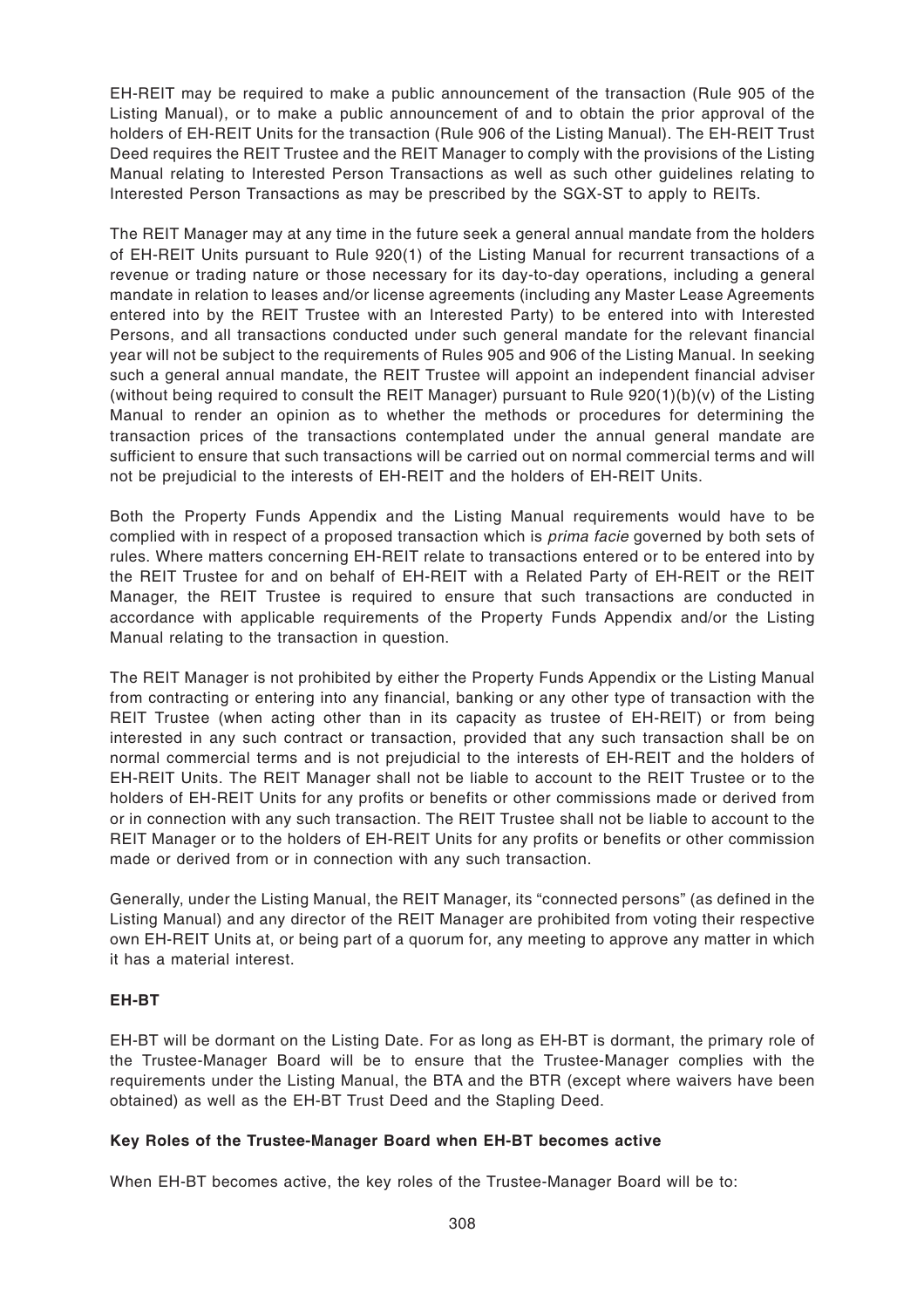- guide the corporate strategy and directions of the Trustee-Manager;
- ensure that senior management discharges business leadership and demonstrates the highest quality of management skills with integrity and enterprise;
- oversee the proper conduct of the Trustee-Manager; and
- ensure that measures relating to corporate governance, financial regulations and other required policies are in place and enforced.

When EH-BT becomes active, the Trustee-Manager Board will meet to review the key activities and business strategies of the Trustee-Manager. The Trustee-Manager Board intends to meet regularly, at least once every three months, to deliberate the strategic policies of EH-BT, including acquisitions and disposals, approval of the annual budget and review of the performance of EH-BT.

Each Director of the Trustee-Manager has been appointed on the basis of his professional experience and his potential to contribute to the proper guidance of EH-BT. The Directors of the Trustee-Manager will contribute in different ways to further the interests of EH-BT.

As EH-BT is dormant on the Listing Date, there will not be an audit and risk committee and a nominating and remuneration committee constituted by the Trustee-Manager Board and the functions that will be undertaken by an audit and risk committee and a nominating and remuneration committee will be assumed by the Trustee-Manager Board. When EH-BT becomes active, the Trustee-Manager Board will put in place appropriate internal control systems.

A majority of the Trustee-Manager Board (namely four out of seven Directors) are non-executive and independent.

In the event that EH-BT becomes active, the number of directors on the Trustee-Manager Board will be a minimum of seven directors.

The positions of Chairman of the Trustee-Manager Board and Chief Executive Officer and President of the Trustee-Manager are held by two different individuals in order to maintain effective checks and balances. The Chairman of the Trustee-Manager Board is Howard Wu, while the Chief Executive Officer and President is Salvatore G. Takoushian. Howard Wu is also the Chairman of the REIT Manager Board. The Chairman is responsible for the overall management of the Trustee-Manager Board, while the Chief Executive Officer and President has full executive responsibilities over the business directions of the Trustee-Manager.

The Trustee-Manager Board has access to the Company Secretary at all times. The Company Secretary attends to corporate secretarial administration matters and attends all Board meetings. The Trustee-Manager also has access to independent professional advice where appropriate and whenever requested. (See "Management and Corporate Governance – EH-BT – Company Secretary of the Trustee-Manager" for details of the Company Secretary and her qualifications.)

#### **Roles and Responsibilities of the Trustee-Manager in relation to the management of EH-BT**

The Trustee-Manager has the dual responsibilities of safeguarding the interests of the holders of EH-BT Units, and managing the business conducted by EH-BT. The Trustee-Manager has general powers of management over the business and assets of EH-BT and its main responsibility is to manage EH-BT's assets and liabilities for the benefit of the holders of EH-BT Units as a whole.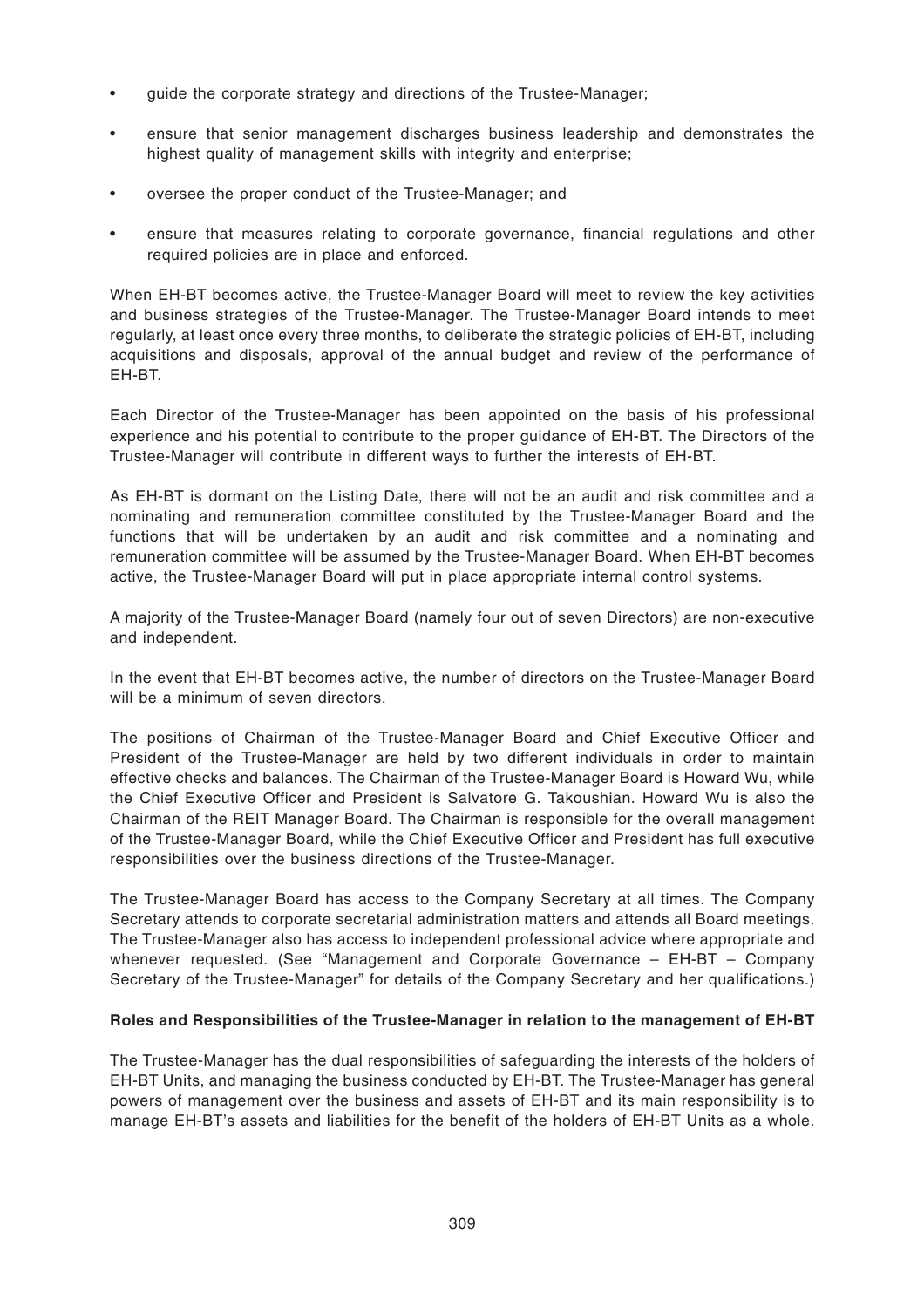The Trustee-Manager will set the strategic direction of EH-BT. The Trustee-Manager is also responsible for ensuring that EH-BT complies with the applicable provisions of all relevant laws, regulations and guidelines including the BTA, the SFA, the Listing Manual, the EH-BT Trust Deed and the Stapling Deed.

The Trustee-Manager is also obliged to exercise the degree of care and diligence required of a trustee-manager of a registered business trust under the BTA ("**Due Care**") to comply with the applicable provisions of all relevant legislation, as well as the Listing Manual, and is responsible for ensuring compliance with the Trust Deed and all relevant contracts entered into by the Trustee-Manager on behalf of EH-BT.

The Trustee-Manager, in exercising its powers and carrying out its duties as EH-BT's trusteemanager, is required to:

- treat the holders of EH-BT Units who hold EH-BT Units in the same class fairly and equally and holders of EH-BT Units who hold EH-BT Units in different classes (if any) fairly;
- ensure that all payments out of the EH-BT Trust Property are made in accordance with the BTA, the EH-BT Trust Deed and the Stapling Deed;
- report to the Authority any contravention of the BTA or the Securities and Futures (Offers of Investments) (Business Trusts) (No. 2) Regulations 2005 by any other person that:
	- relates to EH-BT; and
	- has had, has or is likely to have, a material adverse effect on the interests of all the holders of EH-BT Units, or any class of holders of EH-BT Units,

as a whole, as soon as practicable after the Trustee-Manager becomes aware of the contravention;

- ensure that the EH-BT Trust Property is properly accounted for; and
- ensure that the EH-BT Trust Property is kept distinct from the property held in its own capacity.

The Trustee-Manager may:

- while the EH-REIT Units and EH-BT Units are stapled together, lend monies to EH-REIT out of EH-BT's property whenever the Trustee-Manager considers, among other things, that such lending is necessary or desirable in order to further the interests of the investors of the Stapled Securities as a whole; and
- borrow on behalf of EH-BT (upon such terms and conditions as it deems fit, including the charging or mortgaging of all or any part of EH-BT's property) whenever the Trustee-Manager considers, among other things, that such borrowings are necessary or desirable in order to enable the Trustee-Manager to meet any contractual obligations or liabilities or whenever the Trustee-Manager considers it desirable that monies be borrowed or raised to:
	- finance the acquisition of any Authorised Investments;
	- finance the repurchase and/or redemption of EH-BT Units by the Trustee-Manager;
	- finance any distributions of EH-BT;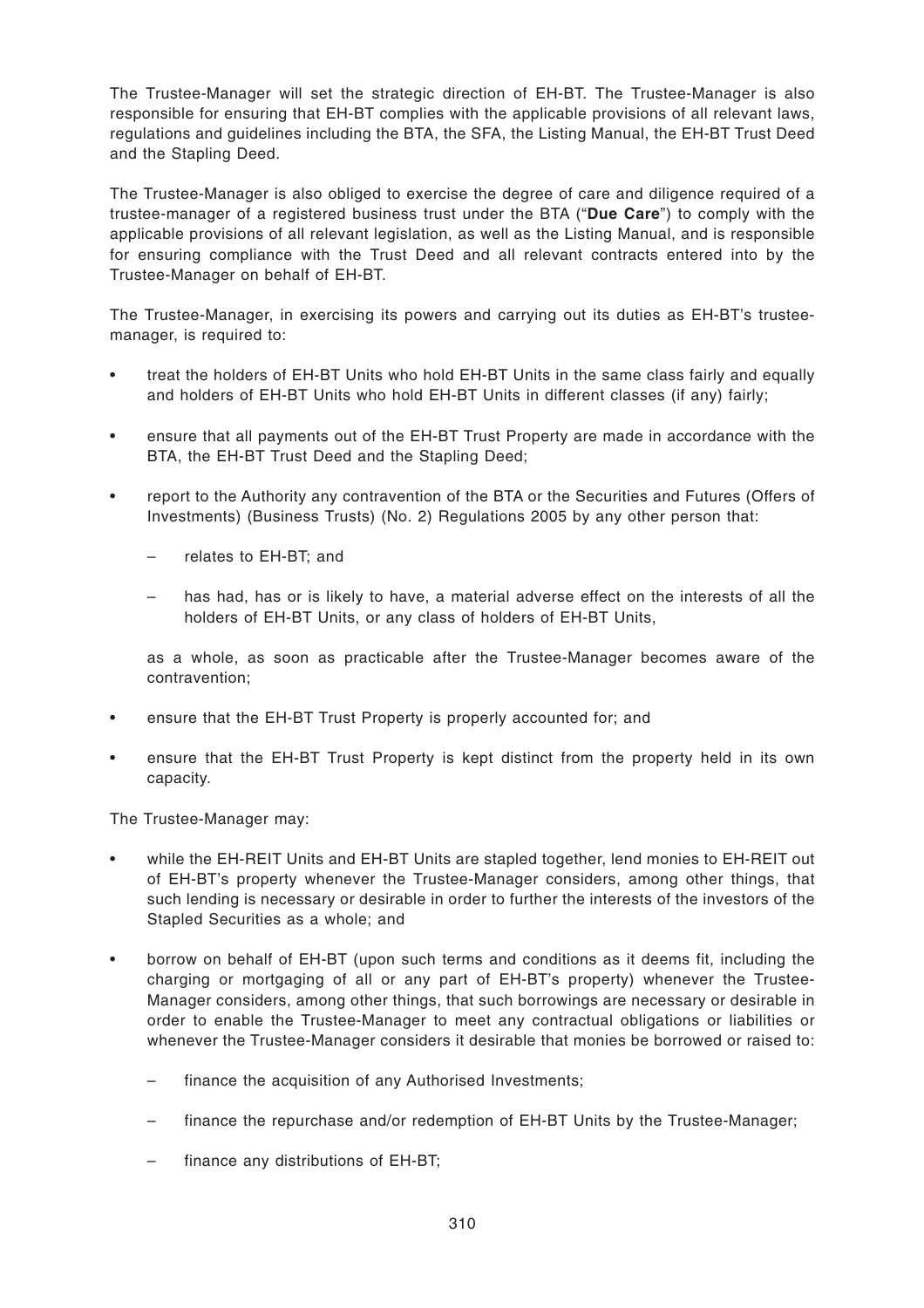- finance for any other purpose deemed desirable by the Trustee-Manager in connection with any Authorised Investment undertaken by EH-BT or any Trust Asset (as defined under the EH-BT Trust Deed); or
- while the EH-REIT Units and EH-BT Units are stapled together, on-lend monies to EH-REIT in order to further the interests of the investors of the Stapled Securities as a whole.

EH-BT will not guarantee the financial obligations, debts or any other liabilities of EH-REIT and vice versa.

The Trustee-Manager also has the following statutory duties under the BTA:

- at all times act honestly and exercise reasonable diligence in the discharge of its duties as EH-BT's trustee-manager in accordance with the BTA and the EH-BT Trust Deed;
- act in the best interests of all holders of EH-BT Units as a whole and give priority to the interests of all holders of EH-BT Units as a whole over its own interests in the event of a conflict between the interests of all holders of EH-BT Units as a whole and its own interests;
- not make improper use of any information acquired by virtue of its position as EH-BT's trustee-manager to gain, directly or indirectly, an advantage for itself or for any other person to the detriment of the holders of EH-BT Units; and
- hold the EH-BT Trust Property on trust for all holders of EH-BT Units as a whole in accordance with the terms of the EH-BT Trust Deed.

Should the Trustee-Manager contravene any of the provisions setting out the aforesaid duties, it shall be:

- liable to all holders of EH-BT Units as a whole for any profit or financial gain directly or indirectly made by it or any of its related corporations or for any damage suffered by all holders of EH-BT Units as a whole as a result of the contravention; and
- guilty of an offence and shall be liable on conviction to a fine not exceeding S\$100,000.

While the Trustee-Manager is required to be dedicated to the conduct of the business of EH-BT, it is not prohibited from delegating its duties and obligations to third parties. Save for an instance of fraud, gross negligence, wilful default or breach of trust by the Trustee-Manager or where the Trustee-Manager fails to exercise Due Care, it shall not incur any liability by reason of any error of law or any matter or thing done or suffered to be done or omitted to be done by it in good faith under the EH-BT Trust Deed. In addition, the Trustee-Manager shall be entitled, for the purpose of indemnity against any actions, costs, claims, damages, expenses or demands to which it may be subject to as trustee-manager, to have recourse to the Trust Property of EH-BT or any part thereof save where such action, cost, claim, damage, expense or demand is occasioned by the fraud, gross negligence, wilful default or breach of trust by the Trustee-Manager or by the failure of the Trustee-Manager to exercise Due Care. The Trustee-Manager may, in managing EH-BT and in carrying out and performing its duties and obligations under the EH-BT Trust Deed, appoint such persons to exercise any or all of its powers and discretions and to perform all or any of its obligations under the Trust Deed, and shall not be liable for all acts and omissions of such persons provided that the Trustee-Manager had exercised Due Care in selecting as well as monitoring such persons.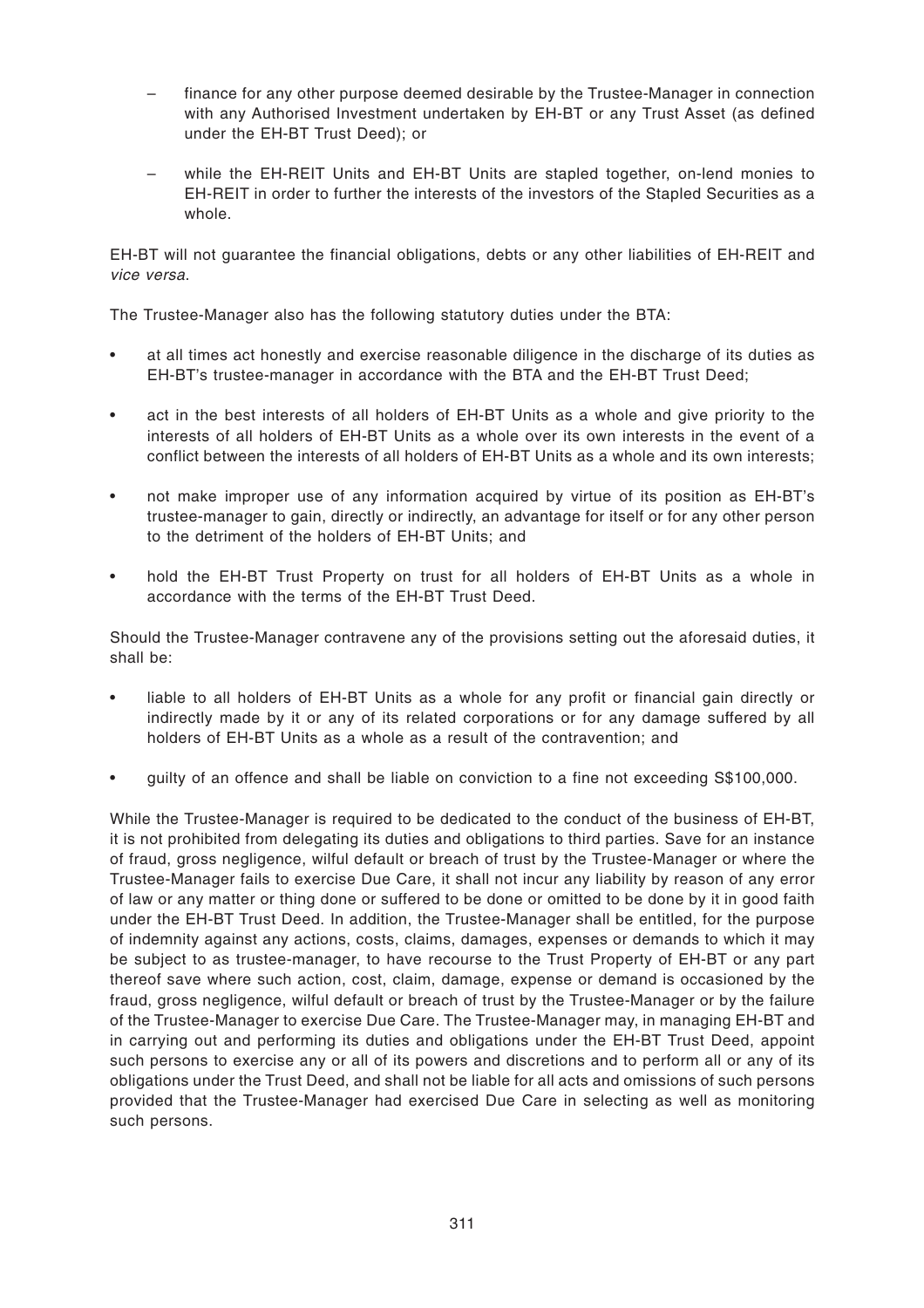#### **Constituent Documents of the Trustee-Manager**

Certain key provisions of the Constitution of the Trustee-Manager are set out below.

#### **The power of each Trustee-Manager Director to vote on a proposal, arrangement or contract in which he is interested**

Each Trustee-Manager Director who is, directly or indirectly, interested in a transaction or proposed transaction with the Trustee-Manager has to, as soon as practicable after the relevant facts have come to his knowledge, declare the nature of his interest at a meeting of the Trustee-Manager Board. A Trustee-Manager Director shall not vote in respect of any transaction, contract or arrangement or any other proposal in which he has any personal material interest, directly or indirectly. A Trustee-Manager Director shall not be counted in the quorum at a meeting in relation to any resolution on which he is disbarred from voting.

#### **The borrowing powers exercisable by the Trustee-Manager and how such borrowing powers may be varied**

The Trustee-Manager has full rights, powers and privileges to carry on or undertake any business or activity, do any act or enter into any transaction subject to the provisions of the Companies Act, the BTA and any other written law and the Constitution of the Trustee-Manager. In this case, the business is that of acting as trustee-manager of EH-BT.

Section 28(4) of the BTA prohibits the Trustee-Manager from borrowing on behalf of EH-BT unless the power of borrowing is conferred upon it by the EH-BT Trust Deed. The EH-BT Trust Deed empowers the Trustee-Manager to borrow on behalf of EH-BT for the purpose of enabling the Trustee-Manager to meet any liabilities under or in connection with the trusts of the EH-BT Trust Deed or with any investment of EH-BT, for the purpose of financing any acquisition of any Authorised Investment on behalf of EH-BT, or financing the repurchase and/or redemption of EH-BT Units by the Trustee-Manager, or financing any distributions of EH-BT, or for any other purpose deemed desirable by the Trustee-Manager in connection with any Authorised Investment undertaken by EH-BT or any Trust Asset (as defined under the EH-BT Trust Deed), or while the EH-REIT Units and EH-BT Units are stapled together, on-lend monies to EH-REIT in order to further the interests of the investors of the Stapled Securities as a whole upon such terms and conditions as it thinks fit and, in particular, by charging or mortgaging all or any of the Trust Assets or by issuing debentures and other securities, whether outright or as collateral security for any debt, liability or obligation of the Trustee-Manager, as trustee-manager of EH-BT, provided that the Trustee-Manager shall not be required to execute any instrument, lien, charge, pledge, hypothecation, mortgage or agreement in respect of the borrowing or raising of moneys which (in its opinion) cause the Trustee-Manager's liability to extend beyond the limits of the value of the EH-BT Trust Property.

Any variation of the borrowing powers as contained in the EH-BT Trust Deed would require the approval of the holders of EH-BT Units by way of an Extraordinary Resolution passed at a meeting of holders of EH-BT Units duly convened and held in accordance with the EH-BT Trust Deed and such other regulatory approvals as may be required to vary the terms of the EH-BT Trust Deed.

#### **The retirement or non-retirement of a Trustee-Manager Director under an age limit requirement**

The Constitution of the Trustee-Manager does not specify an age limit beyond which a Trustee-Manager Director shall retire.

#### **The number of units in the business trust, if any, required for the qualification of a Trustee-Manager Director**

A Trustee-Manager Director is not required to hold any EH-BT Units to qualify as a Trustee-Manager Director.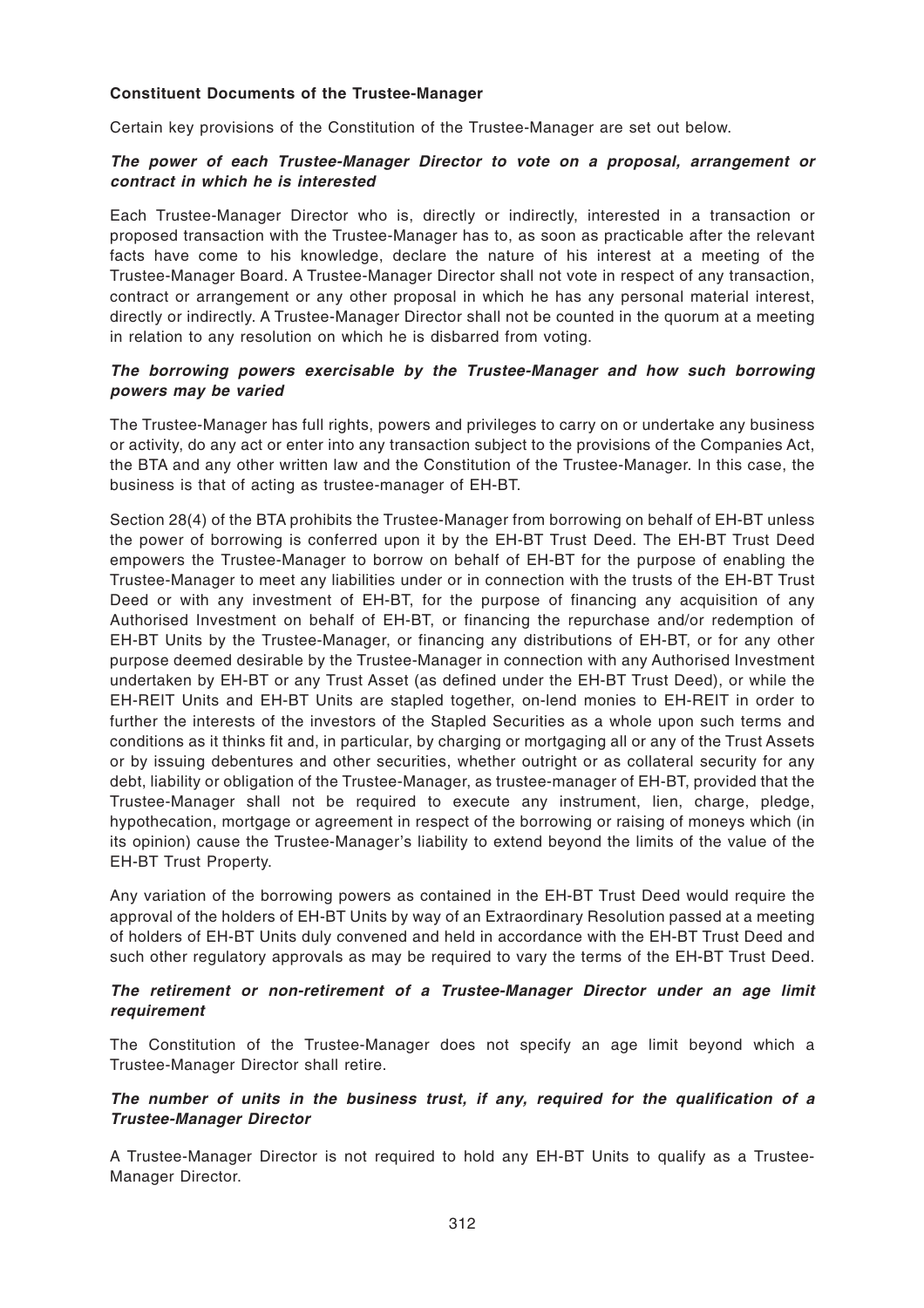### **Retirement of Trustee-Manager Directors**

The appointment of the directors on the Trustee-Manager Board shall continue until such time as they resign or become prohibited from being a director by reason of any order made under the Companies Act or the BTA, or cease to be a director by virtue of any of the provisions of the Companies Act or the BTA or the Constitution of the Trustee-Manager, or has a receiving order made against him or suspends payments or compounds with his creditors generally, or is found lunatic or becomes of unsound mind or is otherwise removed by way of an Ordinary Resolution passed at a meeting of the shareholder(s) of the Trustee-Manager duly convened and held.

# **Fees Payable to the Trustee-Manager**

# **Management fee**

The Trustee-Manager is entitled under the EH-BT Trust Deed to the following management fees:

- a Base Fee not exceeding the rate of 10.0% per annum of EH-BT's Annual Distributable Income (calculated before accounting for the Base Fee and the Performance Fee); and
- a Performance Fee of 25.0% per annum of the difference in DPS in a financial year with the DPS in the preceding financial year (calculated before accounting for the Performance Fee but after accounting for the Base Fee in each financial year) multiplied by the weighted average number of Stapled Securities in issue for such financial year (subject to adjustments in certain cases as set out in Schedule 2 of the EH-BT Trust Deed).

The Performance Fee is payable if the DPS in any financial year exceeds the DPS in the preceding financial year, notwithstanding that the DPS in the financial year where the Performance Fee is payable may be less than the DPS in the financial year prior to the preceding financial year.

For the avoidance of doubt, where the DPS in a financial year is less than the DPS in any preceding financial year, the Trustee-Manager shall not be required to return any Performance Fee paid to it in any preceding financial year.

For the purpose of the computation of the Performance Fee only, the DPS shall be calculated based on all income of EHT arising from the operations of EHT, such as, but not limited to, rentals, interest, dividends, and other similar payments or income arising from the Authorised Investments (as defined herein) of EHT.

For each of Forecast Period 2019 and Projection Year 2020, the difference in DPS shall be the difference in actual DPS in such financial year with the projected DPS, as set out in the Profit Forecast and Profit Projection.

The Trustee-Manager may elect to receive the Base Fee and Performance Fee in the form of cash and/or Stapled Securities or, as the case may be, EH-BT Units (as the Trustee-Manager may elect), in such proportions as may be determined by the Trustee-Manager.

Where the Base Fee and the Performance Fee are payable in the form of Stapled Securities or, as the case may be, EH-BT Units, such payment shall be made within 30 days of the last day of every calendar quarter (in relation to the Base Fee) and every financial year (in relation to the Performance Fee), or such longer period as the Trustee-Manager may determine in the event that the Base Fee and/or Performance Fee cannot be computed within 30 days of the last day of the relevant period), in arrears.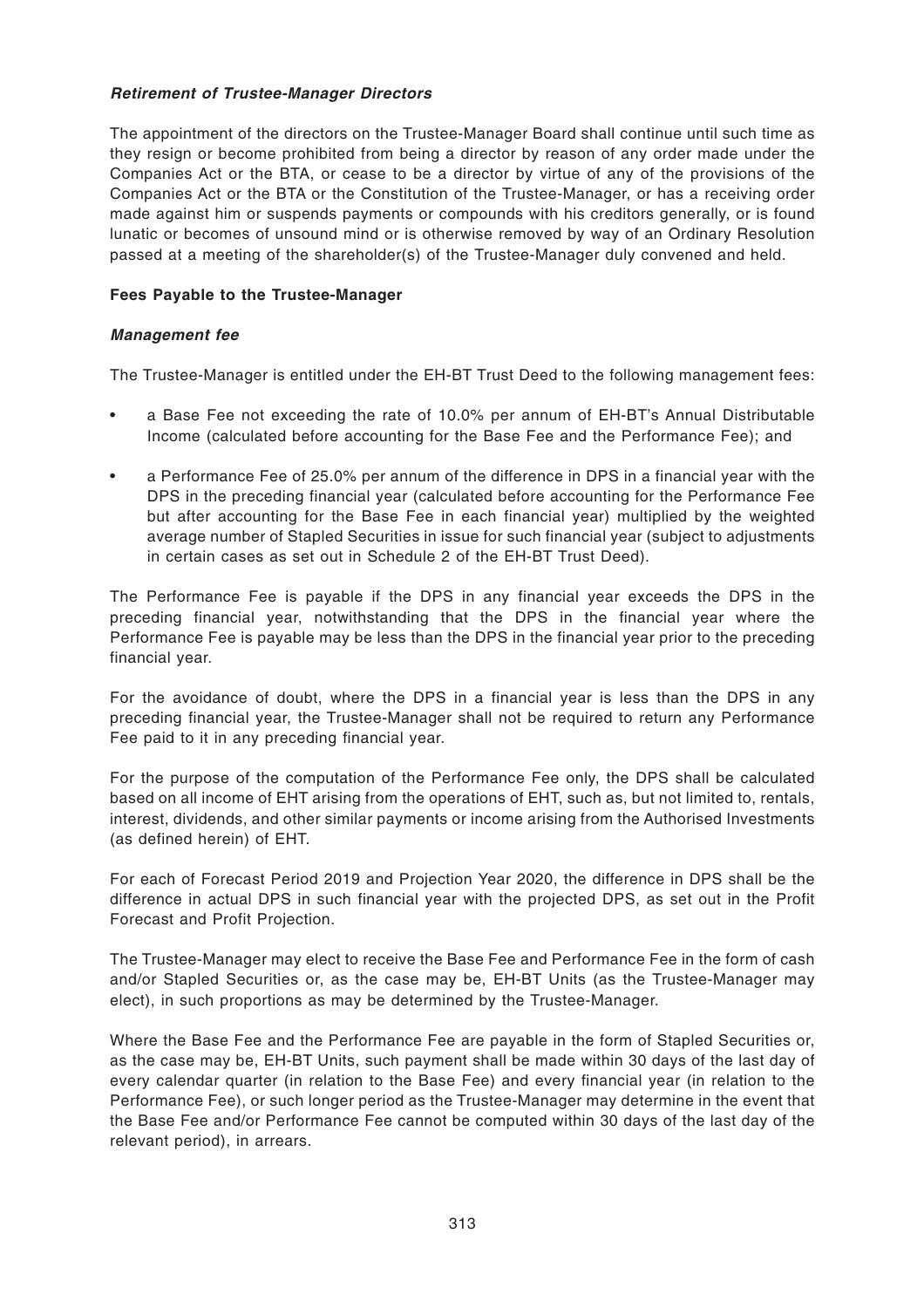Where the Base Fee and the Performance Fee are payable in the form of cash, such payment shall be made within 30 days of the last day of every calendar month (in relation to the Base Fee) or financial year (in relation to the Performance Fee) or such other period as the Trustee-Manager may determine (or such longer period as the Trustee-Manager may determine in the event that the Base Fee cannot be computed within 30 days of the last day of the relevant period), in arrears and in the event that cash is not available to make the whole or part of such payment, then payment of such Base Fee or Performance Fee due and payable to the Trustee-Manager shall be deferred to the next calendar month when cash is available.

Any increase in the rate or any change in the structure of the Trustee-Manager's management fees must be approved by an Extraordinary Resolution at a meeting of the holders of EH-BT Units duly convened and held in accordance with the provisions of the EH-BT Trust Deed. For the avoidance of doubt, the Trustee-Manager's change in its election to receive cash or EH-BT Units or a combination of cash and EH-BT Units is not considered as a change in structure of the Trustee-Manager's management fees.

# **Trustee fee**

Under the EH-BT Trust Deed, 0.1% per annum of the value of the EH-BT Trust Property and subject to a minimum fee of US\$10,000 per month, if any, shall be paid to the Trustee-Manager as trustee fees, provided that the value of the EH-BT Trust Property is at least US\$50.0 million and EH-BT is active.

For the purpose of calculating the trustee fee, if EH-BT holds only a partial interest in any of its EH-BT Trust Property, such EH-BT Trust Property shall be pro-rated in proportion to the partial interest held.

The trustee fee shall be payable in arrears on a quarterly basis in the form of cash.

# **Acquisition fee and divestment fee payable to the Trustee-Manager**

The Trustee-Manager is entitled to:

- an acquisition fee of 0.75% for acquisitions from Related Parties and 1.0% for all other cases (or such lower percentage as may be determined by the Trustee-Manager in its absolute discretion) of any of the following as is applicable (subject to there being no double counting):
	- (i) in the case of an acquisition of real estate, the acquisition price of any real estate purchased by EH-BT, whether directly or indirectly through one or more SPVs, plus any other payments<sup>1</sup> in addition to the acquisition price made by EH-BT or its SPVs to the vendor in connection with the purchase of the real estate (pro-rated if applicable to the proportion of EH-BT's interest);
	- (ii) in the case of an acquisition of the equity interests of any vehicle holding directly or indirectly the real estate, the underlying value<sup>2</sup> of any real estate which is taken into account when computing the acquisition price payable for the equity interests of any vehicle holding directly or indirectly the real estate, purchased by EH-BT, whether directly or indirectly through one or more SPVs, plus any other payments<sup>1</sup> made by EH-BT or its SPVs to the vendor in connection with the purchase of such equity interests (pro-rated if applicable to the proportion of EH-BT's interest); or

<sup>1 &</sup>quot;**other payments**" refer to additional payments to the vendor of the real estate, for example, where the vendor has already made certain payments for enhancements to the real estate, and the value of the asset enhancements is not reflected in the acquisition price as the asset enhancements are not completed, but "other payments" do not include stamp duty or other payments to third party agents and brokers.

<sup>2</sup> For example, if EH-BT acquires a special purpose company which holds real estate, such underlying value would be the value of the real estate derived from the amount of equity paid by EH-BT as purchase consideration and any debt of the special purpose company.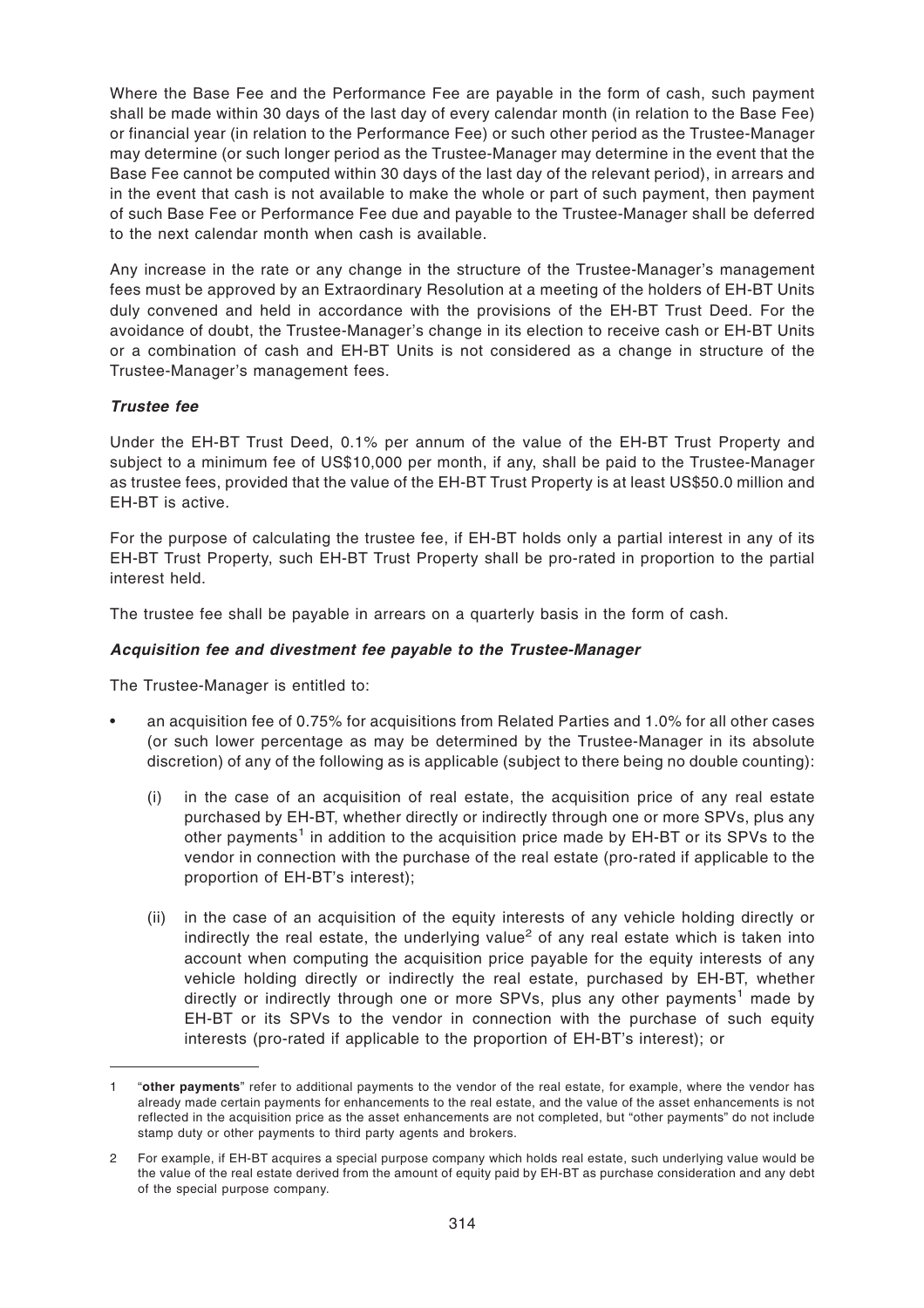- (iii) the acquisition price of any investment purchased by EH-BT, whether directly or indirectly through one or more SPVs, in any debt securities of any property corporation or other SPV owning or acquiring real estate or any debt securities which are secured whether directly or indirectly by the rental income from real estate.
- a divestment fee of 0.5% of any of the following as is applicable (subject to there being no double-counting):
	- (i) in the case of a sale of real estate, the sale price of any real estate sold or divested, whether directly or indirectly through one or more SPVs, by EH-BT, plus any other payments<sup>1</sup> in connection with the sale or divestment of the real estate (pro-rated if applicable to the proportion of EH-BT's interest);
	- (ii) in the case of a sale of the equity interests of any vehicle holding directly or indirectly the real estate, the underlying value<sup>2</sup> of any real estate which is taken into account when computing the sale price for the equity interests in any vehicle holding directly or indirectly the real estate, sold or divested by EH-BT, whether directly or indirectly through one or more SPVs, plus any other payments<sup>1</sup> received by the EH-BT or its SPVs from the purchaser in connection with the sale or divestment of such equity interests (pro-rated if applicable to the proportion of EH-BT's interest); or
	- (iii) the sale price of the investment sold or divested by EH-BT, whether directly or indirectly through one or more SPVs, in any debt securities of any property corporation or other SPV owning or acquiring real estate or any debt securities which are secured whether directly or indirectly by the rental income from real estate.

The acquisition fee and divestment fee are payable to the Trustee-Manager in the form of cash and/or Stapled Securities or, as the case may be, EH-BT Units as the Trustee-Manager may elect, and in such proportion as may be determined by the Trustee-Manager.

The acquisition fee or, as the case may be, the divestment fee is payable as soon as practicable after the completion of the acquisition of the Authorised Investment or, as the case may be, the completion of the sale or disposal. For so long as the Stapled Securities or, as the case may be, EH-BT Units are listed, when acquisition fee or, as the case may be, the divestment fee are payable in the form of Stapled Securities or, as the case may be, EH-BT Units, the Trustee-Manager shall be entitled to receive such number of Stapled Securities or, as the case may be, EH-BT Units as may be purchased with the relevant amount of the acquisition fee or, as the case may be, the divestment fee at an issue price equivalent to the "market price". Please refer to "The Formation and Structure of EHT, EH-REIT and EH-BT – The Formation and Structure of EHT – Issue of the Stapled Securities" for further details of the calculation of the prevailing market price of the Stapled Securities.

Any increase in the rate or any change in the structure of the Trustee-Manager's management fee and trustee fee, or in the maximum permitted level of the acquisition fee or divestment fee, must be approved by an Extraordinary Resolution passed at a meeting of holders of EH-BT Units duly convened and held in accordance with the provisions of the EH-BT Trust Deed.

<sup>1 &</sup>quot;**other payments**" refer to additional payments to EH-BT or its SPVs for the sale of the real estate, for example, where EH-BT or its SPVs have already made certain payments for enhancements to the real estate, and the value of the asset enhancements are not reflected in the sale price as the asset enhancements are not completed, but "other payments" do not include stamp duty or other payments to third party agents and brokers.

<sup>2</sup> For example, if EH-BT sells or divests a special purpose company which holds real estate, such underlying value would be the value of the real estate derived from the amount of equity received by EH-BT as sale price and any debt of the special purpose company.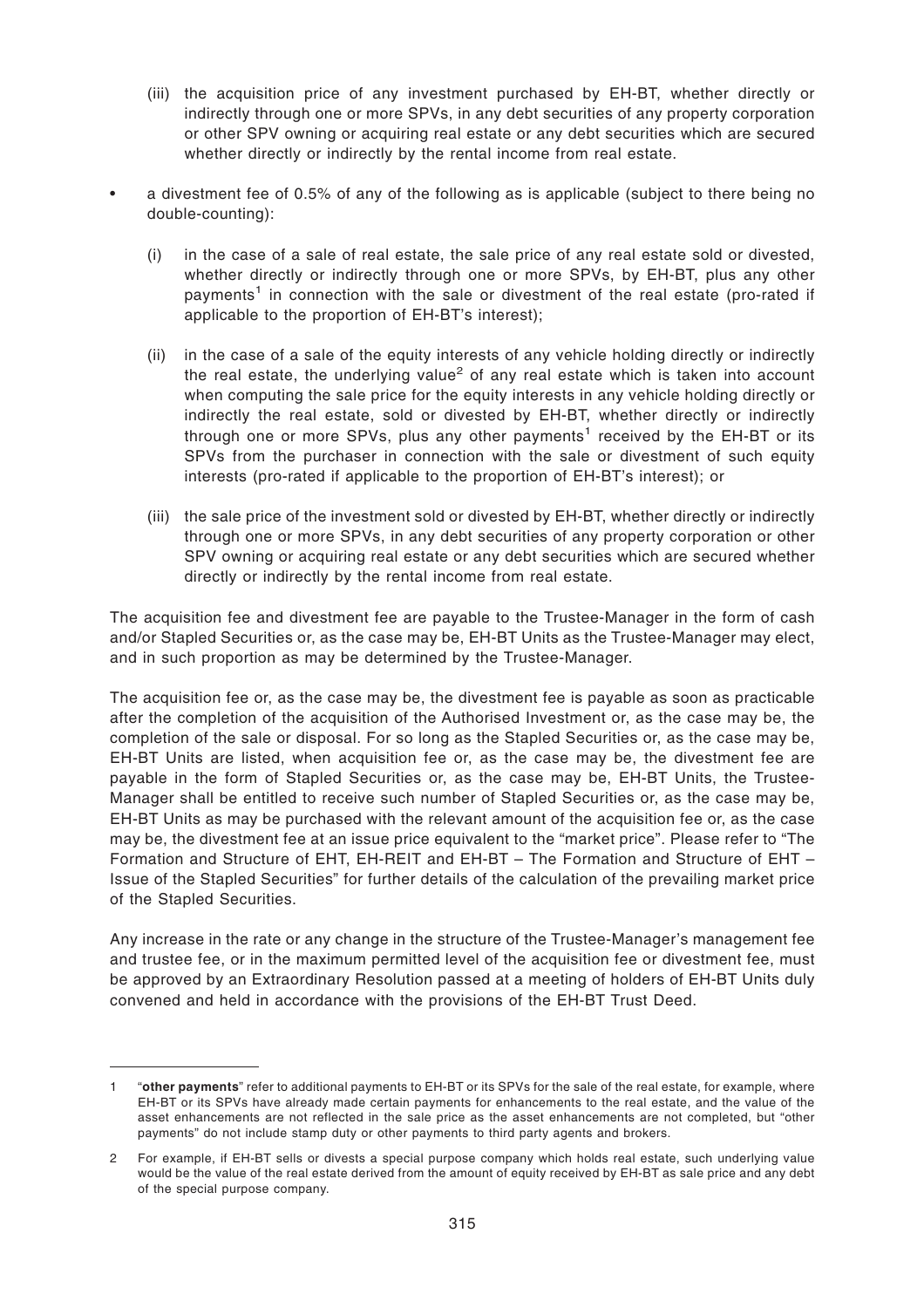### **Development management fee payable to the Trustee-Manager**

The Trustee-Manager is also entitled to receive development management fees equivalent to 3.0% of the Total Project Costs incurred in a Development Project undertaken by the Trustee-Manager on behalf of EH-BT.

Where the estimated Total Project Costs are greater than US\$100.0 million, the Trustee-Manager will be entitled to receive a development management fee equivalent to 3.0% of the Total Project Costs up to US\$100.0 million. For the remaining Total Project Costs in excess of US\$100.0 million, the Trustee-Manager's independent directors will first review and approve the quantum of the development management fee whereupon the Trustee-Manager may be directed to reduce the development management fee. Further, in cases where the market pricing for comparable services is materially lower than the development management fee, the Trustee-Manager shall have the discretion to accept a development management fee which is less than 3.0% of the total project Costs incurred in a Development Project undertaken by the Trustee-Manager on behalf of EH-BT.

For the avoidance of doubt, no acquisition fee shall be paid when the Trustee-Manager receives the development management fee for a Development Project.

Any increase in the percentage of the development management fee or any change in the structure of the development management fee must be approved by an Extraordinary Resolution passed at a meeting of holders of EH-BT Units duly convened and held in accordance with the provisions of the EH-BT Trust Deed.

(See "Overview – The Structure of EHT – Certain Fees and Charges" for further details).

# **Retirement or Removal of the Trustee-Manager**

Under the BTA, the Trustee-Manager may only be removed, as trustee-manager of EH-BT, if a resolution to remove the Trustee-Manager is approved by holders of EH-BT Units holding in the aggregate not less than three-fourths of the voting rights of all the holders of the EH-BT Units who, being entitled to do so, vote in person or where proxies are allowed, by proxy present at a meeting of the holders of EH-BT Units or the Trustee-Manager may resign as trustee-manager. Any removal or resignation of the Trustee-Manager must be made in accordance with such procedures as the MAS may prescribe. Any purported change of the trustee-manager of a registered business trust is ineffective unless it is made in accordance with the BTA.

The Trustee-Manager will remain the trustee-manager of EH-BT until another person is appointed by:

- the holders of EH-BT Units to be the trustee-manager of EH-BT; or
- the court under Section 21(1) of the BTA to be the temporary trustee-manager of EH-BT,

and such appointment shall be effective from the date stated in the resolution of the holders of EH-BT Units or court order as the effective date of the appointment of the trustee-manager or temporary trustee-manager, as the case may be.

Pursuant to Section 21(1) of the BTA, upon application by the MAS or the Trustee-Manager or a holder of EH-BT Units, the court may, by order, appoint a company that has consented in writing to serve as a temporary trustee-manager to be the temporary trustee-manager of EH-BT for a period of three months if the court is satisfied that the appointment is in the interest of the holders of EH-BT Units.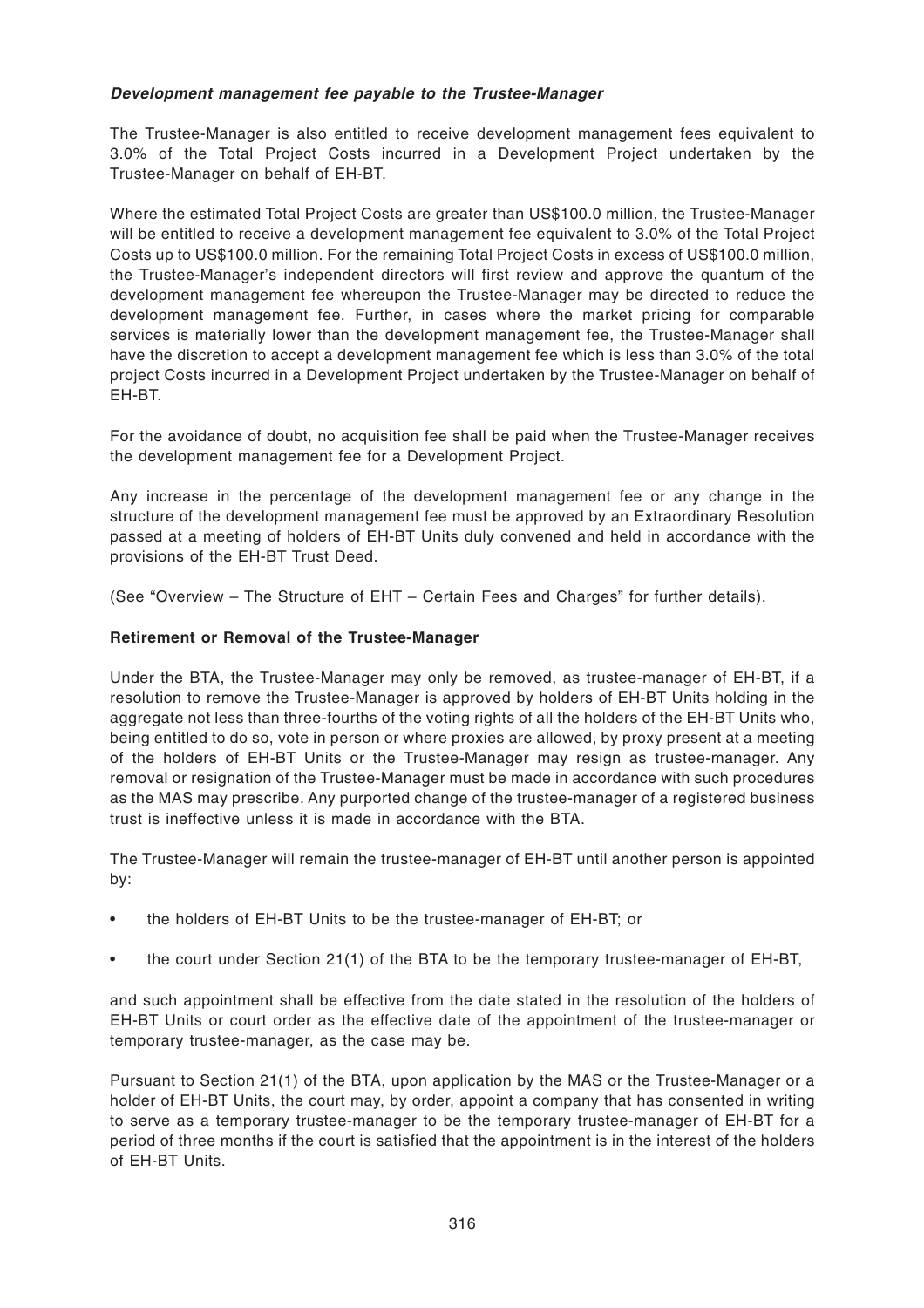The temporary trustee-manager of EH-BT is required, within such time and in accordance with such requirements as may be prescribed by the MAS, to take such steps to enable the holders of EH-BT Units to appoint another person as the trustee-manager (not being a temporary trustee-manager) of EH-BT.

# **Corporate Governance of the Trustee-Manager**

The BTA stipulates requirements and obligations in respect of corporate governance that are more stringent than those for companies and collective investment schemes. Corporate governance of companies and collective investment schemes are governed by the Code of Corporate Governance 2018 and, in the case of collective investment schemes, the CIS Code. The Code of Corporate Governance 2018 and the CIS Code only set out broad principles for guidance while the regime under the BTA sets out the requirements for, among other things, board composition of a trustee-manager and independence of directors of a trustee-manager. The following is a summary of the material provisions of the BTA insofar as they relate to the Trustee-Manager Board.

# **Composition of the Trustee-Manager Board**

Under Regulation 12(1) of the BTR, the Trustee-Manager Board is required to comprise:

- at least a majority of Trustee-Manager Directors who are independent from management and business relationships with the Trustee-Manager;
- at least one-third of Trustee-Manager Directors who are independent from management and business relationships with the Trustee-Manager and from every Substantial Shareholder of the Trustee-Manager; and
- at least a majority of Trustee-Manager Directors who are independent from any single Substantial Shareholder of the Trustee-Manager.

The Trustee-Manager Board consists of seven members, four of whom are Independent Directors for the purposes of the BTA.

In addition to compliance with requirements under the BTA, the composition of the Trustee-Manager Board is determined using the following principles:

- the Chairman of the Trustee-Manager Board should be a non-executive Director;
- the Trustee-Manager Board should consist of Directors with a broad range of commercial experience including expertise in funds management, legal matters, audit and accounting and the property industry; and
- at least one-third of the Trustee-Manager Board should comprise independent directors

However, according to Provision 2.2 of the Code of Corporate Governance 2018, independent directors are to make up a majority of the Trustee-Manager Board where the Chairman is not an independent director.

The composition of the Trustee-Manager Board will be reviewed regularly to ensure that the Trustee-Manager Board has the appropriate mix of expertise and experience.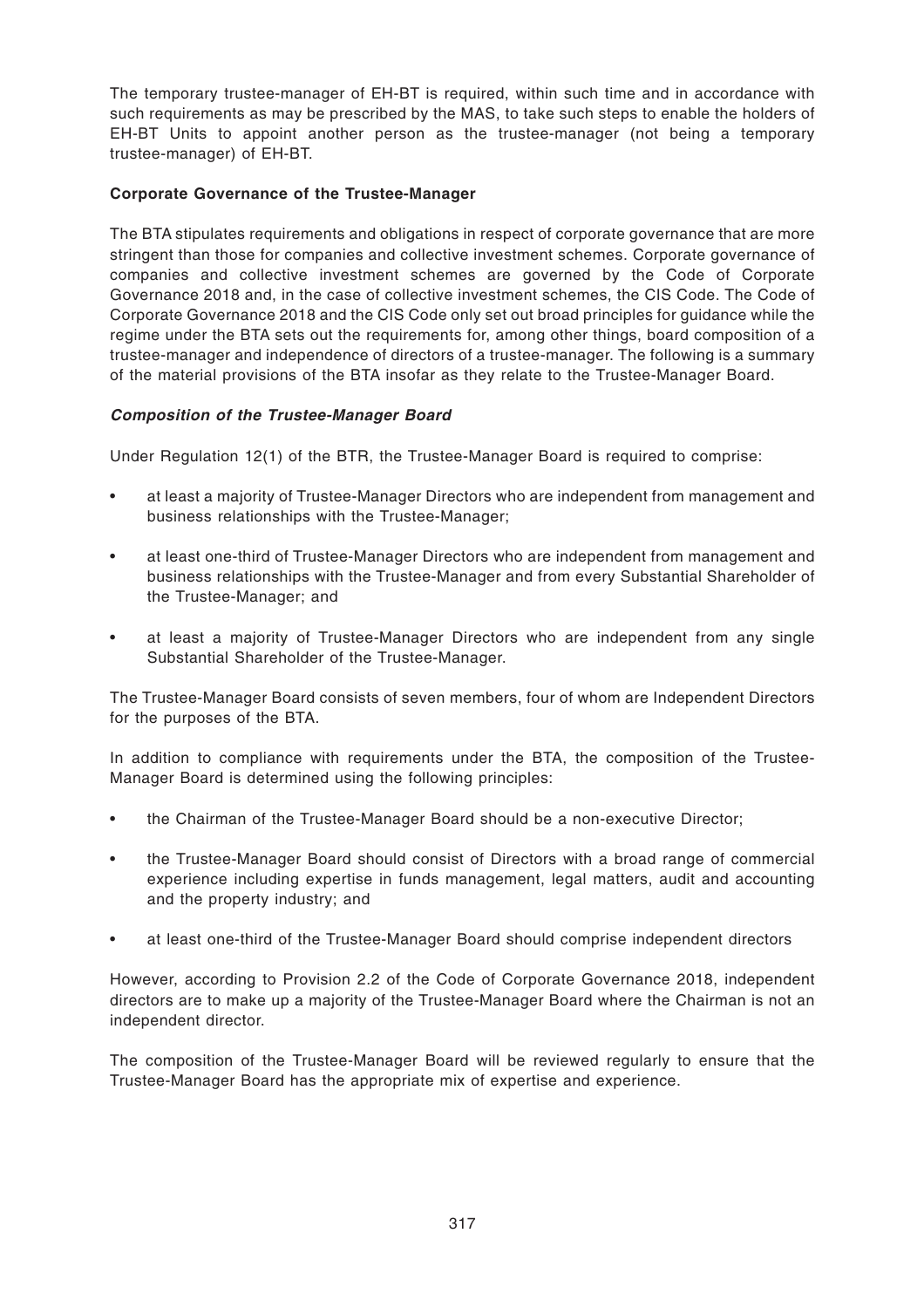## **Independence of the Trustee-Manager Directors**

A majority of the Trustee-Manager Directors must be independent from management and business relationships with the Trustee-Manager.

(i) Independence from management and business relationships

To be considered to be independent from management and business relationships with the Trustee-Manager (whether or not the Trustee-Manager is acting for or on behalf of EH-BT or EHT), a Trustee-Manager Director must not have any:

- management relationships with the Trustee-Manager or with any of its subsidiaries; and
- business relationships with the Trustee-Manager or with any of its related corporations, or with any officer of the Trustee-Manager or any of its related corporations,

that could interfere with the exercise of his independent judgment with regard to the interests of all the holders of EH-BT Units as a whole.

(ii) Independence from management relationships

A Trustee-Manager Director is not considered to be independent from management relationships with the Trustee-Manager if:

- he is employed by the Trustee-Manager or by any of its subsidiaries, or has been so employed, at any time during the current financial year or any of the preceding three financial years of the Trustee-Manager;
- any member of his immediate family:
	- is being employed by the Trustee-Manager or by any of its subsidiaries as an executive officer whose compensation is determined by the Trustee-Manager Board or the subsidiary, as the case may be; or
	- has been so employed at any time during the current financial year or any of the preceding three financial years of the Trustee-Manager; or
- he is accustomed or under an obligation, whether formal or informal, to act in accordance with the directions, instructions or wishes of the management of the Trustee-Manager or any of its subsidiaries.
- (iii) Independence from business relationships

A Trustee-Manager Director is not considered to be independent from business relationships with the Trustee-Manager or with any of its related corporations, or with any officer of the Trustee-Manager or any of its related corporations, if:

• he is a Substantial Shareholder of the Trustee-Manager, a director or an executive officer of any corporation, or a sole proprietor or partner of any firm, where such corporation, sole proprietorship or firm carries on business for purposes of profit to which the Trustee-Manager or any of its related corporations has made, or from which the Trustee-Manager or any of its related corporations has received, payments (whether or not the Trustee-Manager is acting for or on behalf of EH-BT or EHT) at any time during the current or immediately preceding financial year of the Trustee-Manager; or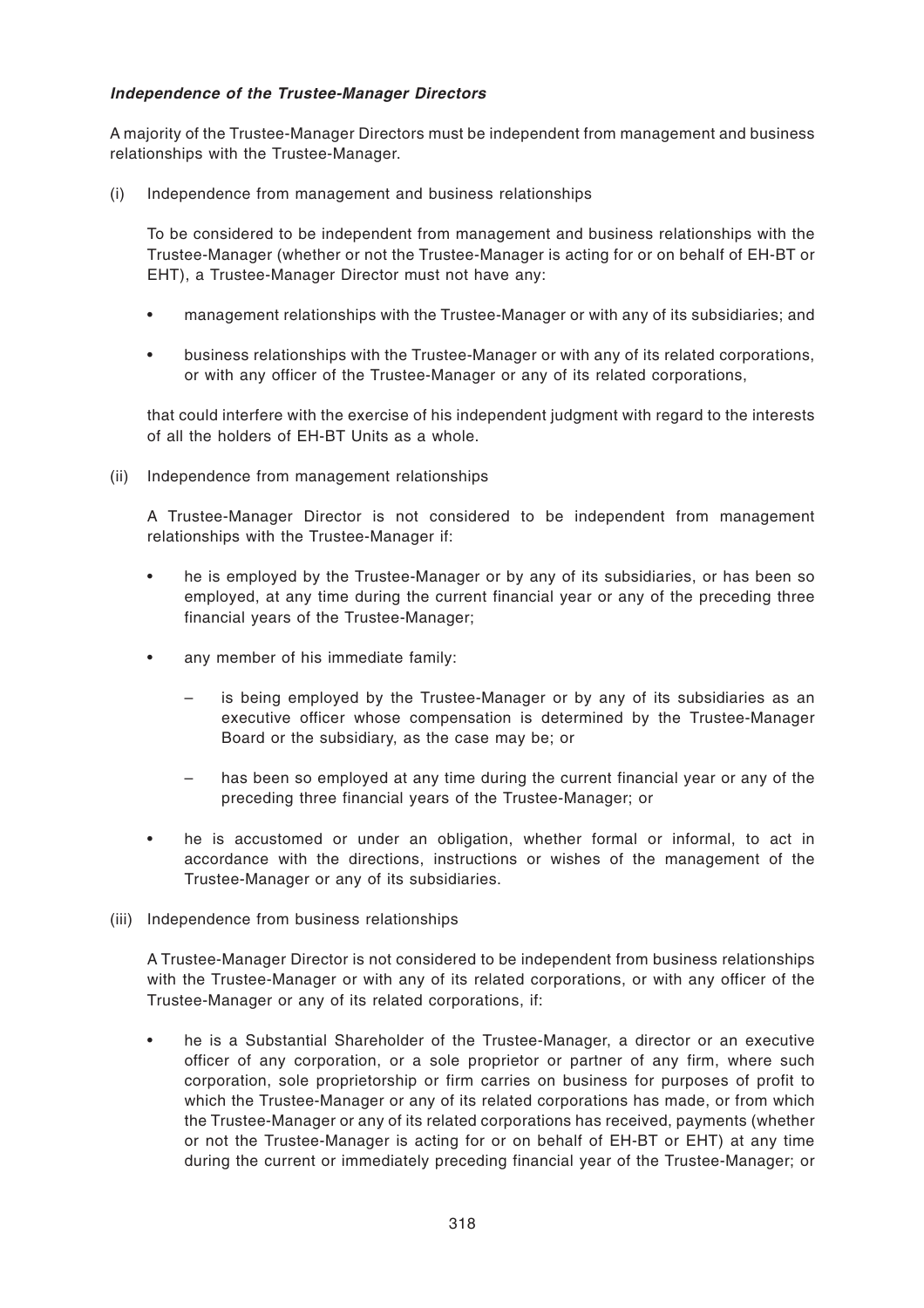- he is receiving or has received compensation from the Trustee-Manager or any of its related corporations, other than remuneration received for his service as an Trustee-Manager Director or as an employee of the Trustee-Manager or any of its related corporations, at any time during the current or immediately preceding financial year of the Trustee-Manager.
- (iv) Independence from Substantial Shareholders of the Trustee-Manager

A Trustee-Manager Director is considered to be independent from a Substantial Shareholder of the Trustee-Manager if he is not that Substantial Shareholder or is not connected to that Substantial Shareholder.

The Trustee-Manager Director is connected to the Substantial Shareholder if:

- in the case where the Substantial Shareholder is an individual, the Trustee-Manager Director is:
	- a member of the immediate family of the Substantial Shareholder;
	- a partner of a firm of which the Substantial Shareholder is also a partner; or
	- accustomed or under an obligation, whether formal or informal, to act in accordance with the directions, instructions or wishes of the Substantial Shareholder; or
- in the case where the Substantial Shareholder is an corporation, the Trustee-Manager Director is:
	- employed by the Substantial Shareholder;
	- employed by a subsidiary or an associated company (as defined in the Securities and Futures (Offers of Investments) (Business Trusts) (No. 2) Regulations 2005) of the Substantial Shareholder;
	- a director of the Substantial Shareholder;
	- an executive director of a subsidiary or an associated company of the Substantial Shareholder;
	- a non-executive director of a subsidiary or an associated company of the Substantial Shareholder, where the subsidiary or associated company is not the Trustee-Manager;
	- a partner of a firm of which the Substantial Shareholder is also a partner; or
	- accustomed or under an obligation, whether formal or informal, to act in accordance with the directions, instructions or wishes of the Substantial Shareholder.

None of the Trustee-Manager Directors would, by definition under the BTR, be independent from a Substantial Shareholder as the Managers are indirectly 51% owned by Howard Wu and 49% owned by Taylor Woods. The Founders are the co-founders of the Sponsor and they each own 50% of the common equity interests in the Sponsor.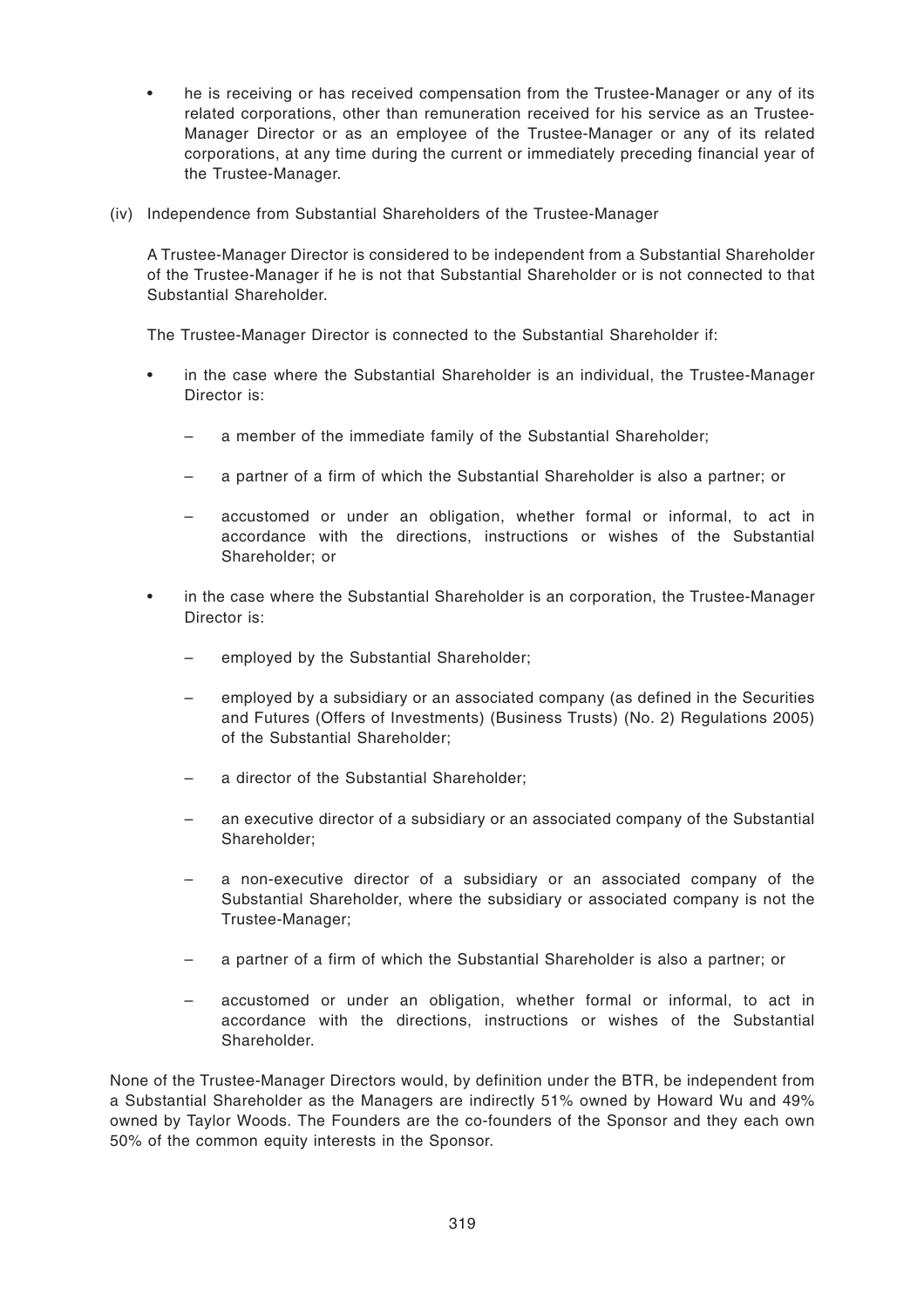Operationally, the structure of EHT would require a high degree of co-operation between the Managers. In order for EH-REIT and EH-BT to function effectively, it is important that the Managers co-operate with each other in, for example:

- sharing accounting and other information as may be necessary or desirable to fulfil their respective obligations under the stapling deed;
- preparing and providing financial information to investors;
- holding general meetings;
- issuing Stapled Securities; and
- making distributions.

The MAS has granted an exemption from the requirement for the Trustee-Manager Directors to be independent from the Substantial Shareholders of the Trustee-Manager while EH-REIT is stapled to EH-BT, subject to certain conditions, on the basis that there will be no real prejudice to the interests of the holders of EH-BT Units as the EH-BT Units and EH-REIT Units will be stapled together and held by the same investors. The stapling together of EH-BT Units and EH-REIT Units means that the holders of EH-BT Units are at the same time the investors of the Stapled Securities, who stand to benefit as a whole regardless of whether the appointed Trustee-Manager Directors are independent of the Substantial Shareholders of the Trustee-Manager. Since the EH-REIT Units and EH-BT Units are held by the same pool of investors in the same proportion, concerns and potential abuses applicable to interested party transactions will be absent in transactions between EH-REIT and EH-BT.

#### **Dealings in Stapled Securities or, as the case may be, EH-BT Units**

Currently, the BTA requires each Trustee-Manager Director to give notice in writing to the Trustee-Manager of his acquisition of Stapled Securities or (in the event that Unstapling has taken place) EH-BT Units or changes in the number of Stapled Securities, or (as the case may be) EH-BT Units which he holds or in which he has an interest, within two Business Days after the date on which the Trustee-Manager Director became a director of the Trustee-Manager or the date of such acquisition or the occurrence of the event giving rise to changes in the number of Stapled Securities, or (as the case may be) EH-BT Units which he holds or in which he has an interest.

Pursuant to Section 137N of the SFA, each Trustee-Manager Director and the Trustee-Manager Chief Executive Officer is required to give notice in writing to the Trustee-Manager of, among other things, particulars of his interest in EH-BT Units or of changes in the number of EH-BT Units which he has an interest, within two Business Days after the date on which the Trustee-Manager Director or Trustee-Manager Chief Executive Officer became a director or chief executive officer of the Trustee-Manager or the date on which he acquires an interest in the EH-BT Units or he becomes aware of the occurrence of the event giving rise to changes in the number of EH-BT Units in which he has an interest.

All dealings in Stapled Securities by the Trustee-Manager Directors and the Chief Executive Officer of the Trustee-Manager, will be announced via SGXNET, with the announcement to be posted on the internet at the SGX-ST website http://www.sgx.com.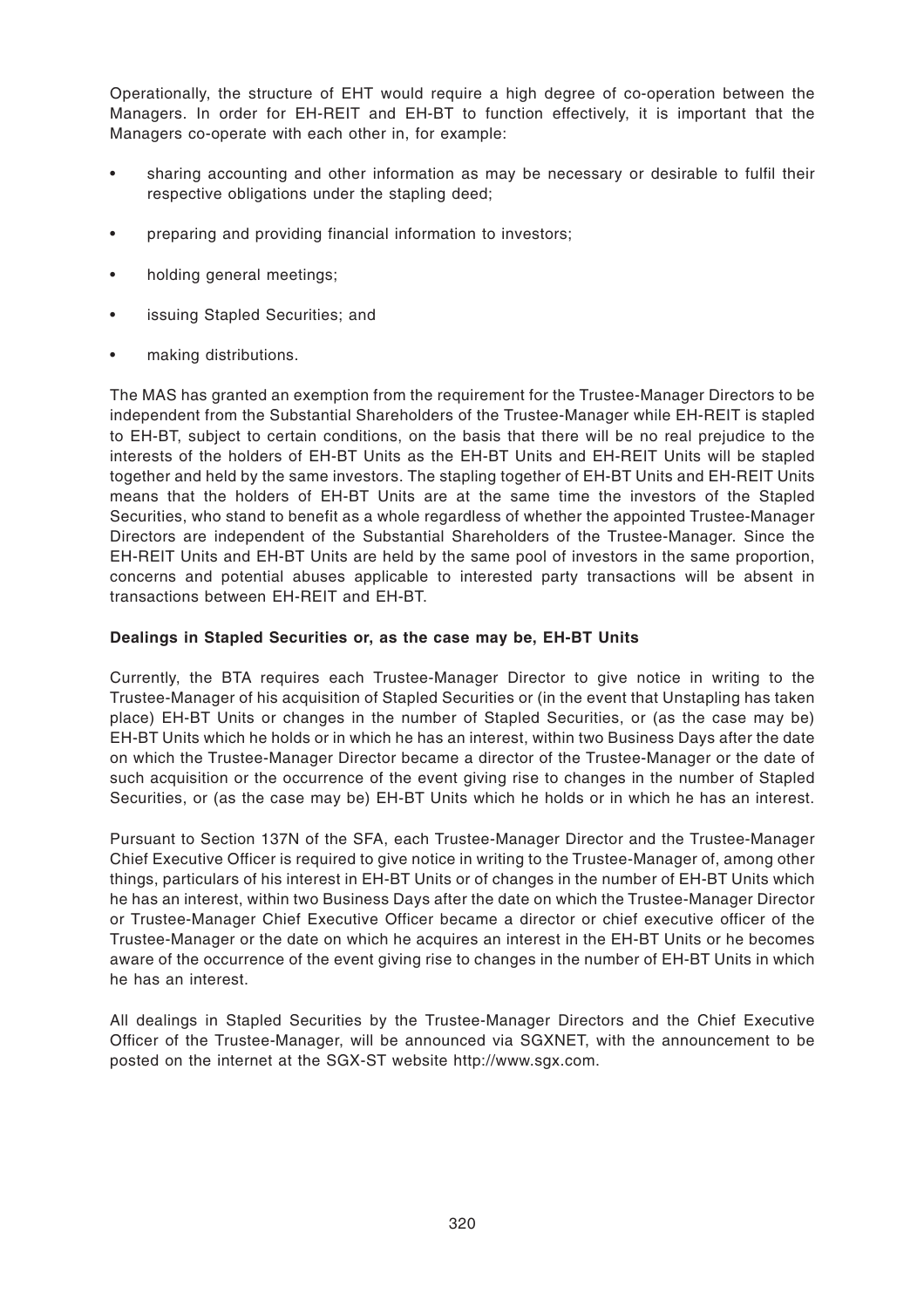The directors and employees of the Trustee-Manager are prohibited from dealing in the Stapled Securities or (as the case may be) EH-BT Units:

- in the period commencing one month before the public announcement of the annual results and (where applicable) property valuations, and two weeks before the public announcement of the quarterly results of EHT or (in the event that Unstapling has taken place) EH-BT, and ending on the date of announcement of the relevant results or (as the case may be) property valuations; and
- at any time while in possession of price sensitive information.

The directors and employees of the Trustee-Manager are also prohibited from communicating price sensitive information to any person.

Pursuant to Section 137R of the SFA, the Trustee-Manager is required to announce to the SGX-ST the particulars of its holdings in the EH-BT Units and any changes thereto as soon as practicable and in any case no later than the end of the Business Day in Singapore following the day on which it acquires or, as the case may be, disposes of any EH-BT Units.

# **Management of Business Risk**

The following will be put in place by the Trustee-Manager to manage business risk when EH-BT becomes active.

The Trustee-Manager Board will meet quarterly or more frequently if necessary and will review the financial performance of EH-BT against the budget previously approved by the Trustee-Manager Board for the relevant financial year. The Trustee-Manager Board will also review the business risks of EH-BT, examine liability management and will act upon any comments from both the internal and external auditors of EH-BT.

In assessing business risk, the Trustee-Manager Board will consider the economic environment and risks relevant to the property industry. It will review management reports and feasibility studies on individual development projects prior to approving major transactions. The management will meet regularly to review the operations of the Trustee-Manager and EH-BT and discuss any disclosure issues.

### **Interested Person Transactions and Potential Conflicts of Interest**

In general, transactions between:

- an entity at risk (in this case, the Trustee-Manager (acting in its capacity as the trusteemanager of EH-BT) or any of the subsidiaries or associated companies of EH-BT); and
- any of the Interested Persons (namely the Trustee-Manager (acting in its personal capacity), a related corporation or related entity of the Trustee-Manager (other than a subsidiary or subsidiary entity of EH-BT), an associated company or associated entity of the Trustee-Manager (other than an associated company or associated entity of EH-BT) (as defined in the Securities and Futures (Offers of Investments) (Securities and Securities-based Derivatives Contracts) Regulations 2018), a Director, Chief Executive Officer or controlling shareholder of the Trustee-Manager, a controlling Stapled Securityholder or an associate of any such Director, Chief Executive Officer, controlling shareholder or controlling Stapled Securityholder),

would constitute an Interested Person Transaction.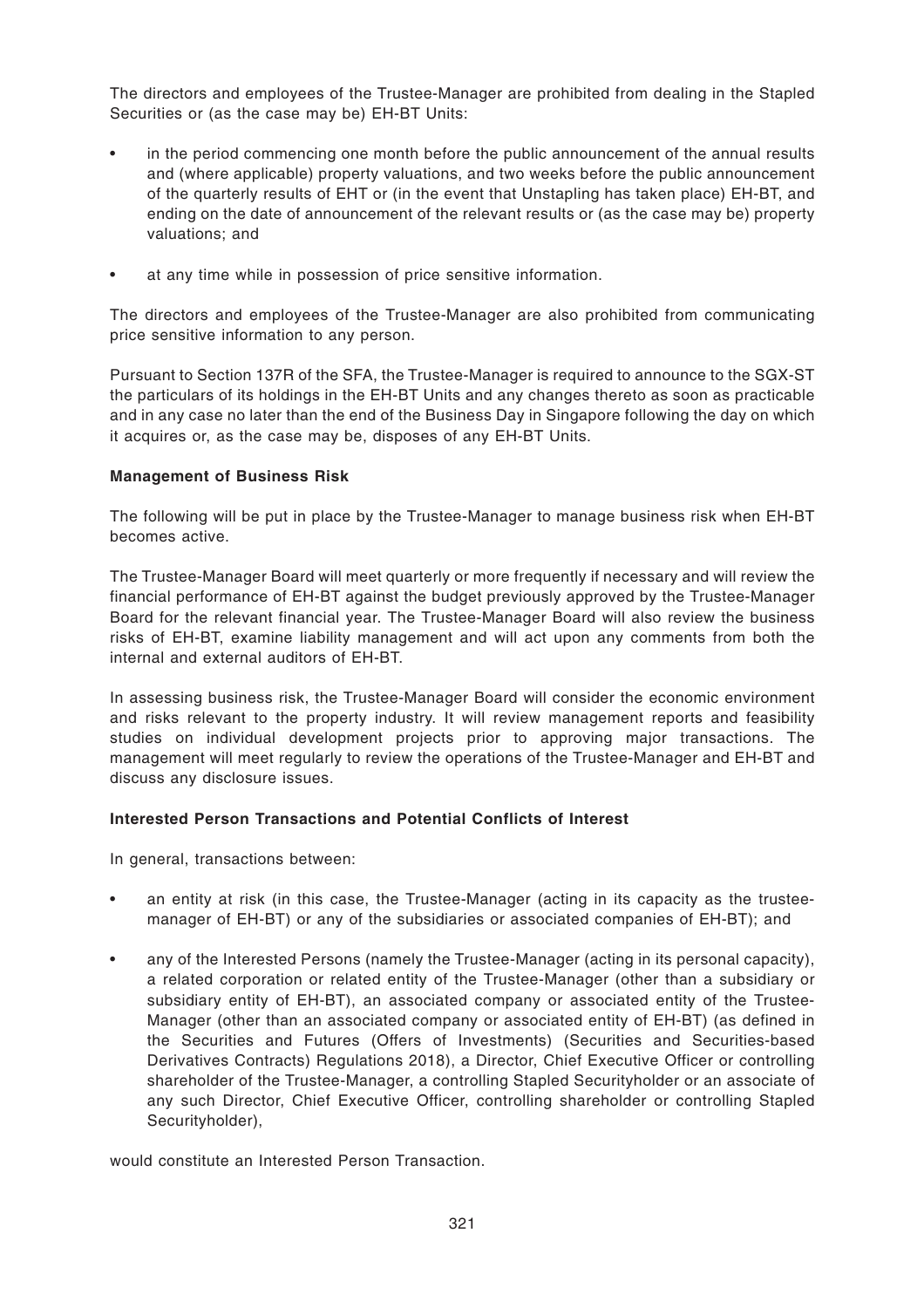# **The Trustee-Manager's Internal Control System**

The Trustee-Manager will establish an internal control system to ensure that all future Interested Person Transactions:

- will be undertaken on normal commercial terms in accordance with the relevant laws, regulations and guidelines that apply to EH-BT; and
- will not be prejudicial to the interests of EH-BT and Stapled Securityholders.

The Trustee-Manager will maintain a register to record all Interested Person Transactions which are entered into by EH-BT and the bases, including any quotations from unrelated parties obtained to support such bases, on which they are entered into.

The Trustee-Manager will also incorporate into its internal audit plan a review of all Interested Person Transactions entered into by EH-BT.

Where matters concerning EH-BT relate to transactions entered into or to be entered into by the Trustee-Manager for and on behalf of EH-BT with a Related Party of the Trustee-Manager (which would include relevant associates thereof) or EH-BT, the Trustee-Manager is required to consider the terms of such transactions to satisfy itself that such transactions are conducted:

- on normal commercial terms:
- are not prejudicial to the interests of EH-BT and Stapled Securityholders; and
- in accordance with all applicable requirements of the Listing Manual and the BTA relating to the transaction in question.

If the Trustee-Manager is to sign any contract with a Related Party of the Trustee-Manager or EH-BT, the Trustee-Manager will review the contract to ensure that it complies with the provisions of the Listing Manual and the BTA relating to Interested Person Transactions (as may be amended from time to time) as well as such other guidelines as may from time to time be prescribed by the MAS and the SGX-ST to apply to business trusts.

Save for the transactions described under "Management and Corporate Governance – EH-BT – Interested Person Transactions and Potential Conflicts of Interest – Interested Person Transactions in Connection with the Setting up of EH-BT", EH-BT will comply with Rule 905 of the Listing Manual by announcing any Interested Person Transaction in accordance with the Listing Manual if such transaction, by itself or when aggregated with other Interested Person Transactions entered into with the same Interested Person during the same financial year, is 3.0% or more of EH-BT's latest audited net tangible assets. The aggregate value of all Interested Person Transactions which are subject to Rules 905 and 906 of the Listing Manual in a particular financial year will be disclosed in EH-BT's annual report for the relevant financial year.

#### **Interested Person Transactions in connection with the setting up of EH-BT**

The Trustee-Manager, on behalf of EH-BT, entered into a number of transactions with certain Interested Persons in connection with the setting up of EH-BT. These Interested Person Transactions are as follows:

• The Trustee-Manager entered into the EH-BT Trust Deed in connection with the setting up of EH-BT. The Trustee-Manager has also entered into the Stapling Deed with the REIT Manager and REIT Trustee. The terms of the EH-BT Trust Deed and Stapling Deed are generally described in "The Formation and Structure of EHT, EH-REIT and EH-BT".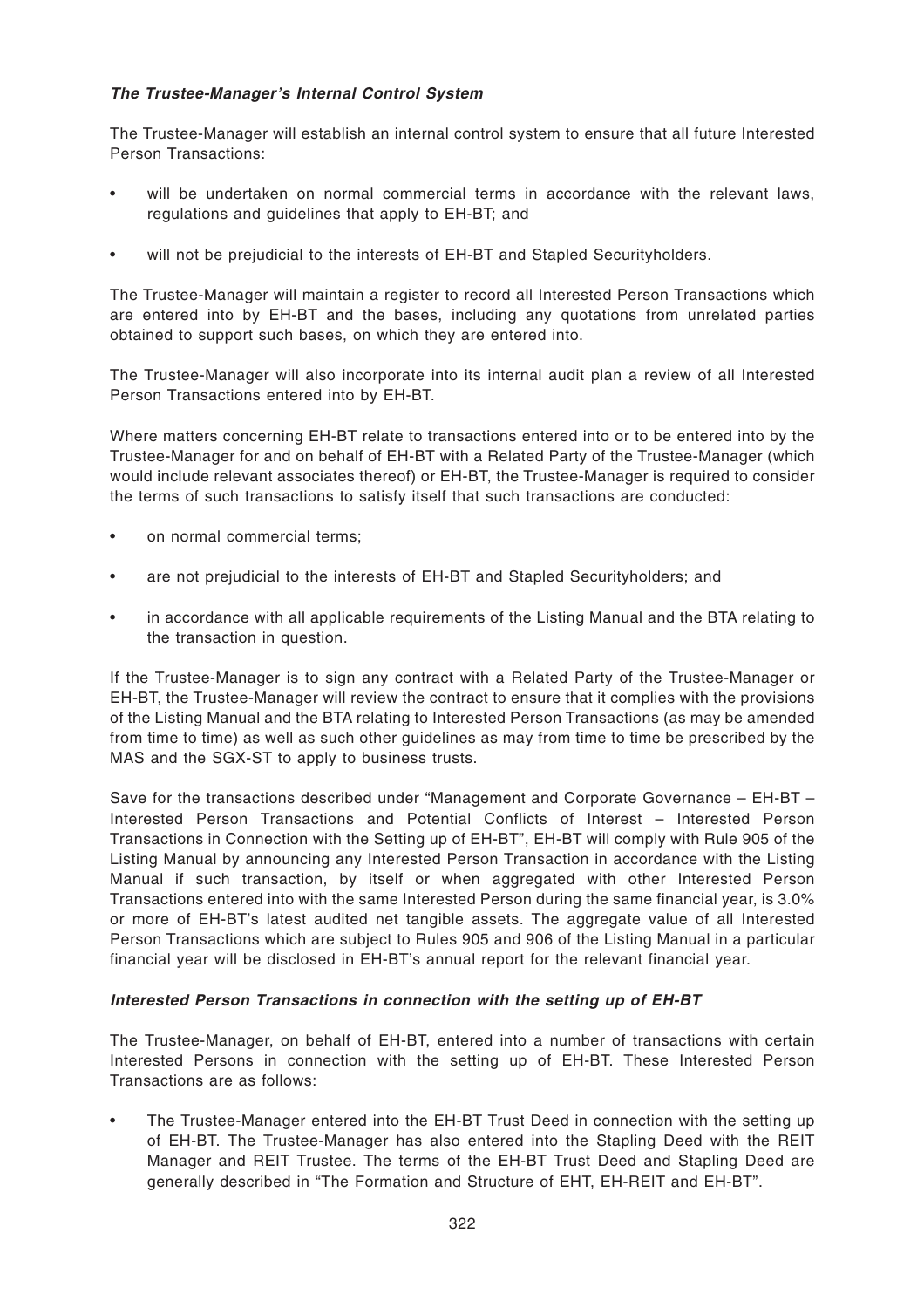Based on its experience, expertise and knowledge of contracts, the Trustee-Manager believes that the agreement above are made on normal commercial terms, on an arm's length basis and are not prejudicial to the interests of EH-BT and the Stapled Securityholders.

# **Exempted Agreements**

The entry into and the fees and charges payable by EH-BT under the EH-BT Trust Deed and the Stapling Deed, which each constitutes an Interested Person Transaction, are deemed to have been specifically approved by Stapled Securityholders upon purchase of the Stapled Securities and are therefore not subject to Rules 905 and 906 of the Listing Manual to the extent that there is no subsequent change to the rates and/or bases of the fees charged thereunder which will adversely affect EH-BT. However, the renewal of such agreements or amendments thereof will be subject to Rules 905 and 906 of the Listing Manual. (See "Overview – Certain Fees and Charges" for the fees and charges payable by EH-BT in connection with the establishment of EH-BT.)

Any renewal of such agreements or amendments thereof will be subject to Rules 905 and 906 of the Listing Manual. (See "Management and Corporate Governance – EH-BT – Interested Person Transactions and Potential Conflicts of Interest – The Trustee-Manager's Internal Control System" for further details.)

# **Future Interested Person Transactions**

EH-BT is regulated by the Listing Manual and the BTA. The Listing Manual and the BTA regulate all Interested Person Transactions. Depending on the materiality of the transaction, EH-BT may be required to make a public announcement of the transaction (pursuant to Rule 905 of the Listing Manual), or to make a public announcement of and to obtain the prior approval of Stapled Securityholders for the transaction (pursuant to Rule 906 of the Listing Manual). Section 86 of the BTA further requires (i) the Trustee-Manager Board to make a written statement in accordance with a resolution of the Trustee-Manager Board and signed by not less than two Trustee-Manager Directors on behalf of the Trustee-Manager Board certifying that, among other things, the relevant Interested Person Transaction is not detrimental to the interests of all Stapled Securityholders as a whole based on the circumstances at the time of the transaction, and (ii) the Chief Executive Officer of the Trustee-Manager to, in his or her personal capacity, make a written statement certifying that he or she is not aware of any violation of duties of the Trustee-Manager that would have a material adverse effect on the business of EH-BT and the interests of all Stapled Securityholders as a whole. These statements must be annexed to the profit and loss accounts of EH-BT in its annual financial statements.

In addition to these written statements, Section 87 of the BTA also requires the Trustee-Manager Board to attach to EH-BT's profit and loss accounts, a statement of policies and practices in relation to management and governance of EH-BT containing such information as prescribed by Regulation 20 of the BTR including, among other things, a description of measures put in place by the Trustee-Manager to review Interested Person Transactions in relation to EH-BT.

The EH-BT Trust Deed requires the Trustee-Manager to comply with the provisions of the Listing Manual relating to Interested Person Transactions as well as the BTA and such other guidelines relating to Interested Person Transactions as may be prescribed by the MAS or the SGX-ST applying to business trusts.

The Trustee-Manager may at any time in the future seek a general annual mandate from Stapled Securityholders pursuant to Rule 920(1) of the Listing Manual for recurrent transactions of a revenue or trading nature or those necessary for its day-to-day operations with Interested Persons, and all transactions conducted under such a general mandate for the relevant financial year will not be subject to the requirements under Rules 905 and 906 of the Listing Manual. In seeking such a general annual mandate, the Trustee-Manager will appoint an independent financial adviser pursuant to Rule  $920(1)(b)(v)$  of the Listing Manual to render an opinion as to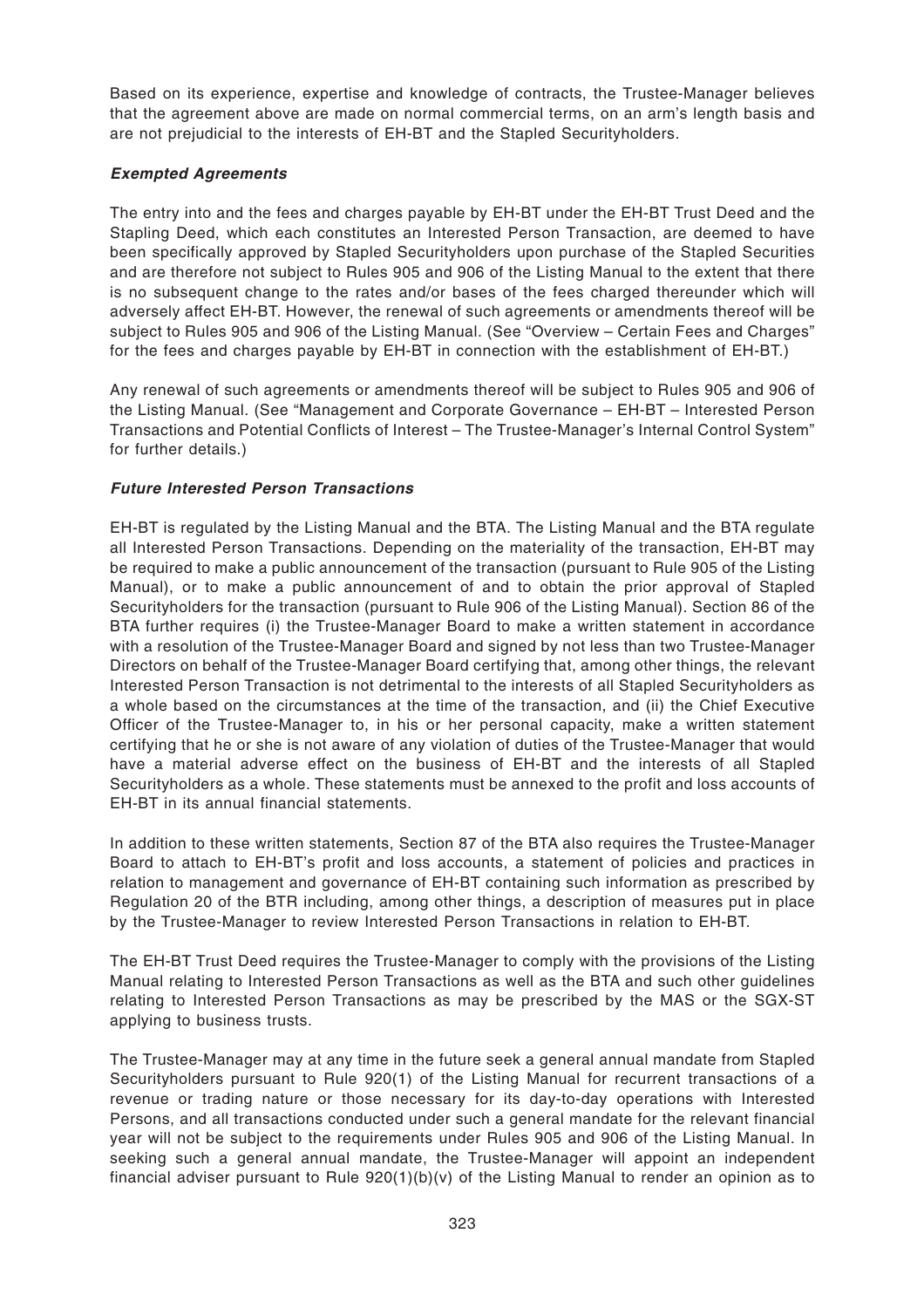whether the methods or procedures for determining the transaction prices of the transactions contemplated under the annual general mandate are sufficient in an effort to ensure that such transactions will be carried out on normal commercial terms and will not be prejudicial to the interests of EH-BT and Stapled Securityholders.

Both the BTA and the Listing Manual requirements would have to be complied with in respect of a proposed Interested Person Transaction that is *prima facie* governed by both sets of rules. Where matters concerning EH-BT relate to transactions entered or to be entered into by the Trustee-Manager for and on behalf of EH-BT with an Interested Person (as defined under the Listing Manual and/or the BTA), the Trustee-Manager is required to ensure that such transactions are conducted in accordance with applicable requirements of the Listing Manual, the BTA and/or such other applicable guidelines relating to the transaction in question.

# **Potential Conflicts of Interest**

The Trustee-Manager is required to prioritise EH-BT Unitholders' interests over those of the Trustee-Manager and its shareholders in the event of a conflict of interest.

The Trustee-Manager has instituted the following procedures to deal with potential conflict of interest issues:

- All key executive officers will be employed by the Trustee-Manager and will not hold executive positions in other entities;
- All resolutions in writing of the Trustee-Manager Directors in relation to matters concerning EH-BT must be approved by at least a majority of the Trustee-Manager Directors (excluding any interested Director), including at least one independent Trustee-Manager Director;
- At least one-third of the Trustee-Manager Board shall comprise independent directors, provided that where the (i) the Chairman of the Trustee-Manager Board and the Chief Executive Officer is the same person, (ii) the Chairman of the Trustee-Manager Board and the Chief Executive Officer are immediate family members, (iii) the Chairman of the Trustee-Manager Board is part of the management team; (iv) the Chairman of the Trustee-Manager Board is not an independent director or (v) the EH-BT Unitholders do not have the right to appoint directors, at least half the Trustee-Manager Board shall comprise independent directors;
- In respect of matters in which a Trustee-Manager Director or his associates (as defined in the Listing Manual) has an interest, direct or indirect, such interested director will abstain from voting. In such matters, the quorum must comprise a majority of the Trustee-Manager Directors and must exclude such interested director;
- In respect of matters in which the Sponsor and/or its subsidiaries have an interest, direct or indirect, for example, in matters relating to:
	- potential acquisitions of additional properties or property-related investments by EH-BT in competition with the Sponsor; and/or
	- competition for tenants, hotel management operators and Hotel Franchisors between properties owned by EH-BT and properties owned by the Sponsor;
- any nominees appointed by the Sponsor and/or its subsidiaries to the Trustee-Manager Board to represent their interests will abstain from deliberation and voting on such matters. In such matters, the quorum must comprise a majority of the independent Trustee-Manager directors and must exclude nominee directors of the Sponsor and/or its subsidiaries;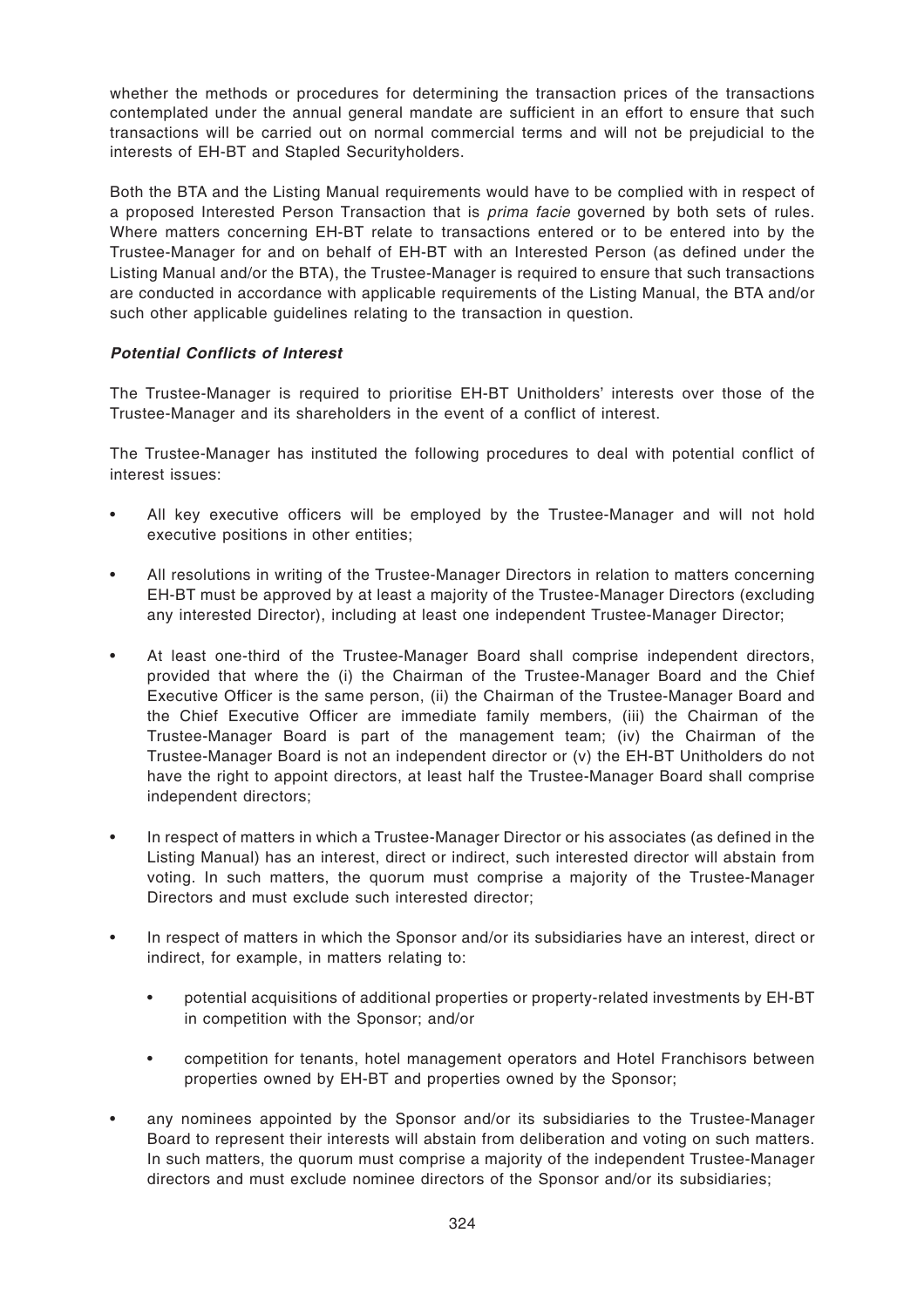- Where matters concerning EH-BT relate to transactions entered into or to be entered into by the Trustee-Manager for and on behalf of EH-BT with a Related Party of the Trustee-Manager (which would include relevant associates thereof) or the EH-BT, the Trustee-Manager Board is required to consider the terms of the transactions to satisfy itself that the transactions are conducted on normal commercial terms, are not prejudicial to the interests of EH-BT and EH-BT Unitholders and are in compliance with all applicable requirements of the Listing Manual and the BTA relating to the transaction in question. If the Trustee-Manager is to sign any contract with a Related Party of the Trustee-Manager or EH-BT, the Trustee-Manager will review the contract to ensure that it complies with the provisions of the Listing Manual and the BTA relating to Interested Person Transactions (as may be amended from time to time) as well as any other guidelines as may from time to time be prescribed by the MAS and the SGX-ST that apply to business trusts;
- Save as to resolutions relating to the removal of the Trustee-Manager, the Trustee-Manager and its associates are prohibited from voting or being counted as part of a quorum for a meeting of the EH-BT Unitholders convened to approve any matter in which the Trustee-Manager and/or any of its associates has an interest, and for so long as the Trustee-Manager is the manager of the EH-BT, the controlling shareholders (as defined in the Listing Manual) of the Trustee-Manager and of any of its associates are prohibited from voting or being counted as part of a quorum for any meeting of the EH-BT Unitholders convened to consider a matter in respect of which the relevant controlling shareholders of the Trustee-Manager and/or any of its associates have an interest; and
- It is also provided in the EH-BT Trust Deed that if the Trustee-Manager is required to decide whether or not to take any action against any person in relation to any breach of any agreement entered into by the Trustee-Manager for and on behalf of EH-BT with a Related Party of the Trustee-Manager, the Trustee-Manager shall be obliged to consult with a reputable law firm (acceptable to the Trustee-Manager) who shall provide legal advice on the matter. If the said law firm is of the opinion that the Trustee-Manager, on behalf of the EH-BT, has a *prima facie* case against the party allegedly in breach under such agreement, the Trustee-Manager shall be obliged to take appropriate action in relation to such agreement. The Trustee-Manager Directors (including the independent directors) will have a duty to ensure that the Trustee-Manager so complies.

It should be noted that under Section 6(3) of the BTA, the Trustee-Manager is prohibited from carrying on any business other than the management and operation of EH-BT as its trusteemanager.

#### **ANNUAL REPORTS**

So long as EH-REIT is stapled to EH-BT, an annual report covering the period incorporating disclosures as required under the Listing Manual and all relevant laws (including the Property Funds Appendix) will be issued by EHT within the timeframe as set out in the Listing Manual and the CIS Code, and at least 14 days before the annual general meeting of Stapled Securityholders, containing, among other things, the following key items:

- (a) details of all real estate transactions entered into during the accounting period including the identity of the buyers or sellers, purchase or sale prices, and their valuations (including the methods used to value the assets);
- (b) details of EH-REIT's and (if applicable) EH-BT's real estate assets, their purchase prices and latest valuations, rentals received and occupancy rates, or the remaining terms of EH-REIT's leasehold properties, where applicable;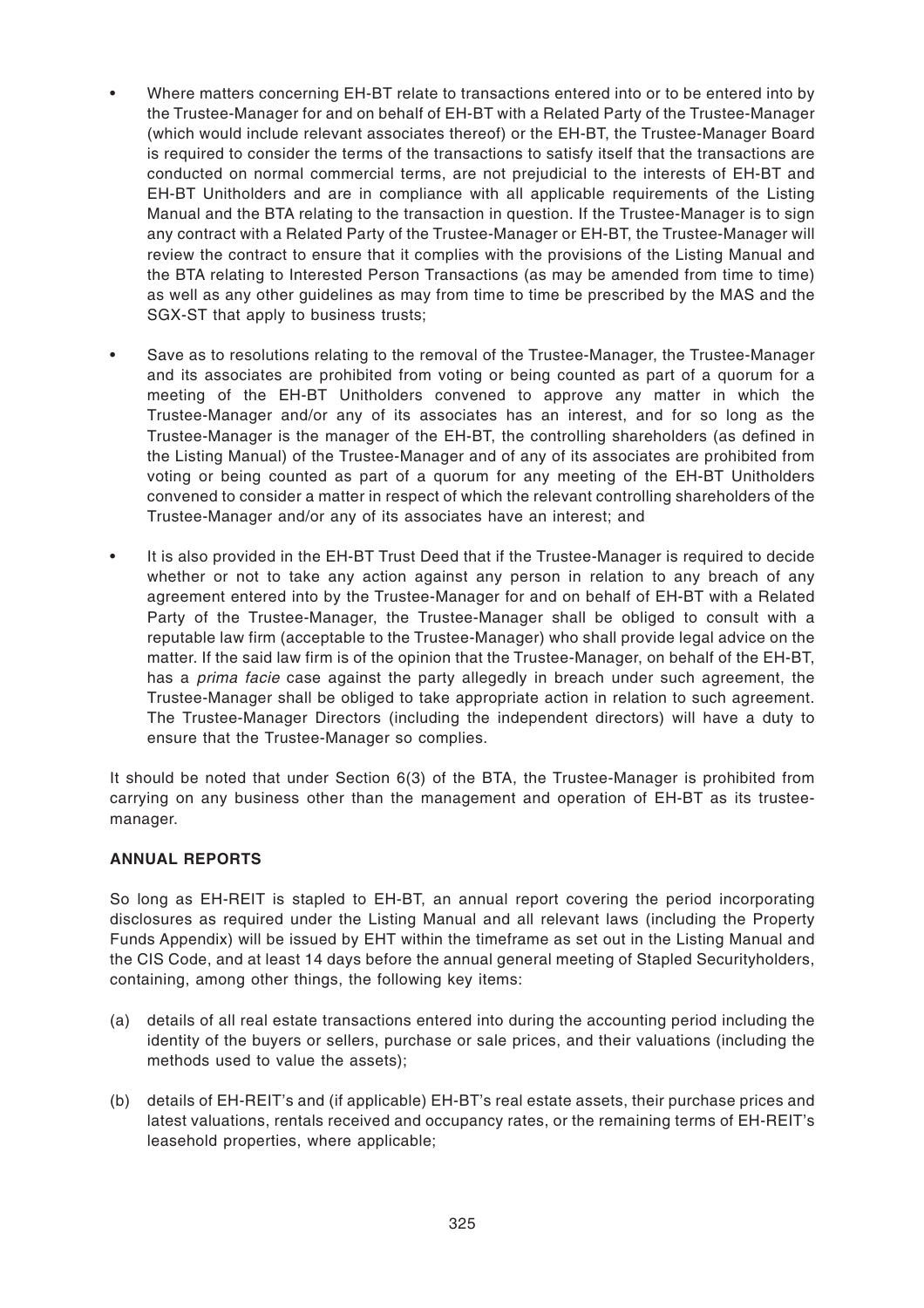- (c) the tenant profile of EH-REIT's real estate assets, including the:
	- (A) total number of tenants;
	- (B) top 10 tenants, and the percentage of the total gross rental income attributable to each of these top 10 tenants;
	- (C) trade sector mix of tenants, in terms of the percentage of total gross rental income attributable to major trade sectors;
	- (D) lease maturity profile, in terms of the percentage of total gross rental income, for each of the next five years; and
	- (E) weighted average lease expiry of both EH-REIT's portfolio and new leases entered into during the year (and the proportion of revenue attributed to these leases). The weighted average lease expiry should be calculated based on the date of commencement of the leases;
- (d) in respect of the other assets of EH-REIT, details of the:
	- (A) 10 most significant holdings (including the amount and percentage of fund size at market valuation); and
	- (B) distribution of investments in dollar and percentage terms by country, asset class (e.g. equities, mortgage-backed securities, bonds, etc.) and by credit rating of all debt securities (e.g. "AAA", "AA", etc.);
- (e) details of EH-REIT's exposure to financial derivatives, including the amount (i.e. net total aggregate value of contract prices) and percentage of derivatives investment of total fund size and at market valuation;
- (f) details of EH-REIT's investments in other property funds, including the amount and percentage of total fund size invested in;
- (g) details of borrowings of EH-REIT and the maturity profile of the borrowings;
- (h) details of deferred payment arrangements entered into by EH-REIT, if applicable;
- (i) the total operating expenses of EH-REIT, including all fees and charges paid to the manager, adviser and interested parties (in both absolute terms, and as a percentage of EH-REIT's NAV as at the end of the financial year) and taxation incurred in relation to EH-REIT's real estate assets;
- (j) the distributions declared by EH-REIT for the financial year;
- (k) the performance of EH-REIT in a consistent format, covering various periods of time (e.g. one-year, three-year, five-year or 10-year) whereby:
	- (A) in the case where EH-REIT is unlisted, such performance is calculated on an "offer to bid" basis over the period; or
	- (B) in the case where EH-REIT is listed, such performance is calculated on the change in the Unit price transacted on the stock exchange over the period;
- (l) its NAV per unit at the beginning and end of the financial year; and